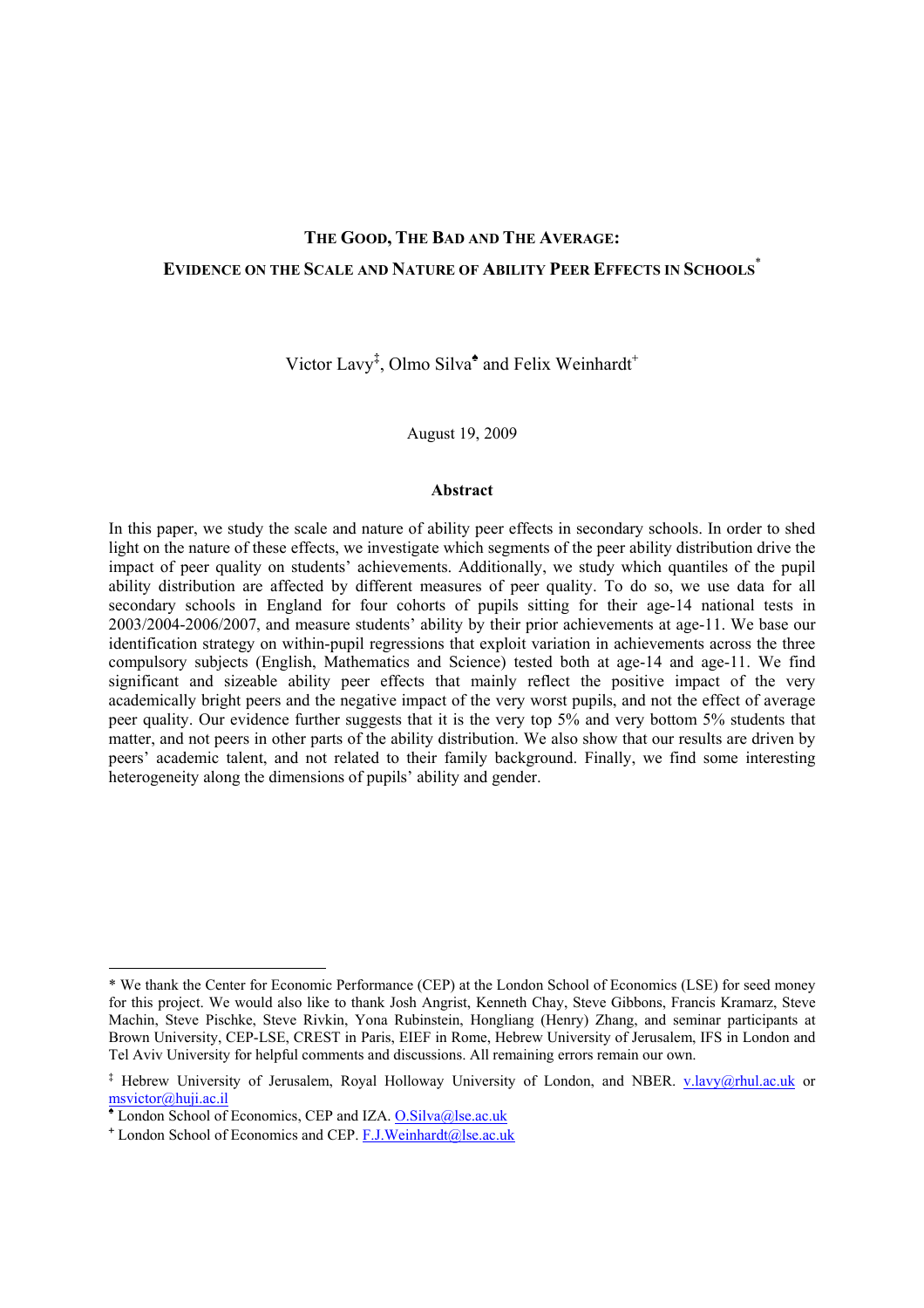## **1. Introduction**

The estimation of peer effects in the classroom and at school has received intense attention in recent years. Several studies have presented convincing evidence about race, gender and immigrants' peer effects<sup>1</sup>, but important questions about the scale and nature (i.e. the 'origins') of ability peer effects in schools remain open, with little conclusive evidence.<sup>2</sup> In this paper we study ability peer effects in educational outcomes between schoolmates in secondary schools in England. We first investigate the size (i.e. the 'scale') of the effect of average peer quality on the outcomes of students, and then explore which segments of the ability distribution of peers drive the impact of average peer quality (i.e. the 'nature'). In particular, we study whether the extreme tails of the ability distribution of peers, namely the exceptionally low- and high-achievers, account for most or all of the effect of average peer quality on the educational outcomes of other pupils.

To do so, we use data for all secondary schools in England for four cohorts of age-14 ( $9<sup>th</sup>$  grade) pupils entering secondary school in the academic years 2001/2002 to 2004/2005 and taking their age-14 national tests in 2003/2004-2006/2007. We link this information to data on pupils' prior achievement at age-11, when they took their end-of-primary education national tests, which we exploit to obtain pre-determined proxy measures of peer ability in secondary schools. In particular, we construct measures of average peer quality based on pupils' age-11 achievements, as well as proxies for the very high- and very low-achievers, obtained by identifying pupils who are in the highest or lowest 5% of the (cohort-specific) national distribution of cognitive achievement at age-11. The way in which we measure peer ability is a major improvement over previous studies. The vast majority of previous empirical evidence on ability peer effects in schools arises from studies that examine the effect of average background characteristics, such as parental schooling, race and ethnicity on students' outcomes (e.g. Hoxby, 2000 for the US; and Ammermueller and Pischke, 2009 for several European countries). A limitation of these studies is that they do not directly measure the academic ability of students' peers, but rely on socio-economic background characteristics as proxies for this. Additionally, our measures of peer quality are immune to refection problems (Manski, 1993) for two reasons. First, we identify peers' quality based on pupils' test scores at the end of primary education, before students change school and move on to the secondary phase. As a consequence of the large reshuffling of pupils in England during this transition, on average secondary school students meet 87% new peers at secondary schools, i.e. students that do not come from the same primary. Secondly and crucially, we are able to track pupils during this transition, which means that we can single out new peers from old peers, and construct peer quality measures separately for these two groups. In our analysis, we focus on the effect of new peers' ability on pupil achievement (controlling for old peers' quality), thus completely by-passing reflection problems.<sup>3</sup>

Our results show that having peers of high average ability significantly improves the cognitive performance of schoolmates, but this effect is primarily driven by peers who are at one of the two extreme

 $\overline{a}$ 

<sup>&</sup>lt;sup>1</sup> Recent examples include Angrist and Lang (2004) on peer effects through racial integration; Hoxby (2000) and Lavy and Schlosser (2007) on gender peer effect; and Gould, Lavy and Paserman (forthcoming) on the effect of immigrants on native students.

 $2$  One exception is Sacerdote (2001), who presents evidence on ability peer effects in college based on co-residence of randomly paired roommates in university housing.

 $3$  Note that Gibbons and Telhaj (2008) exploit a similar intuition.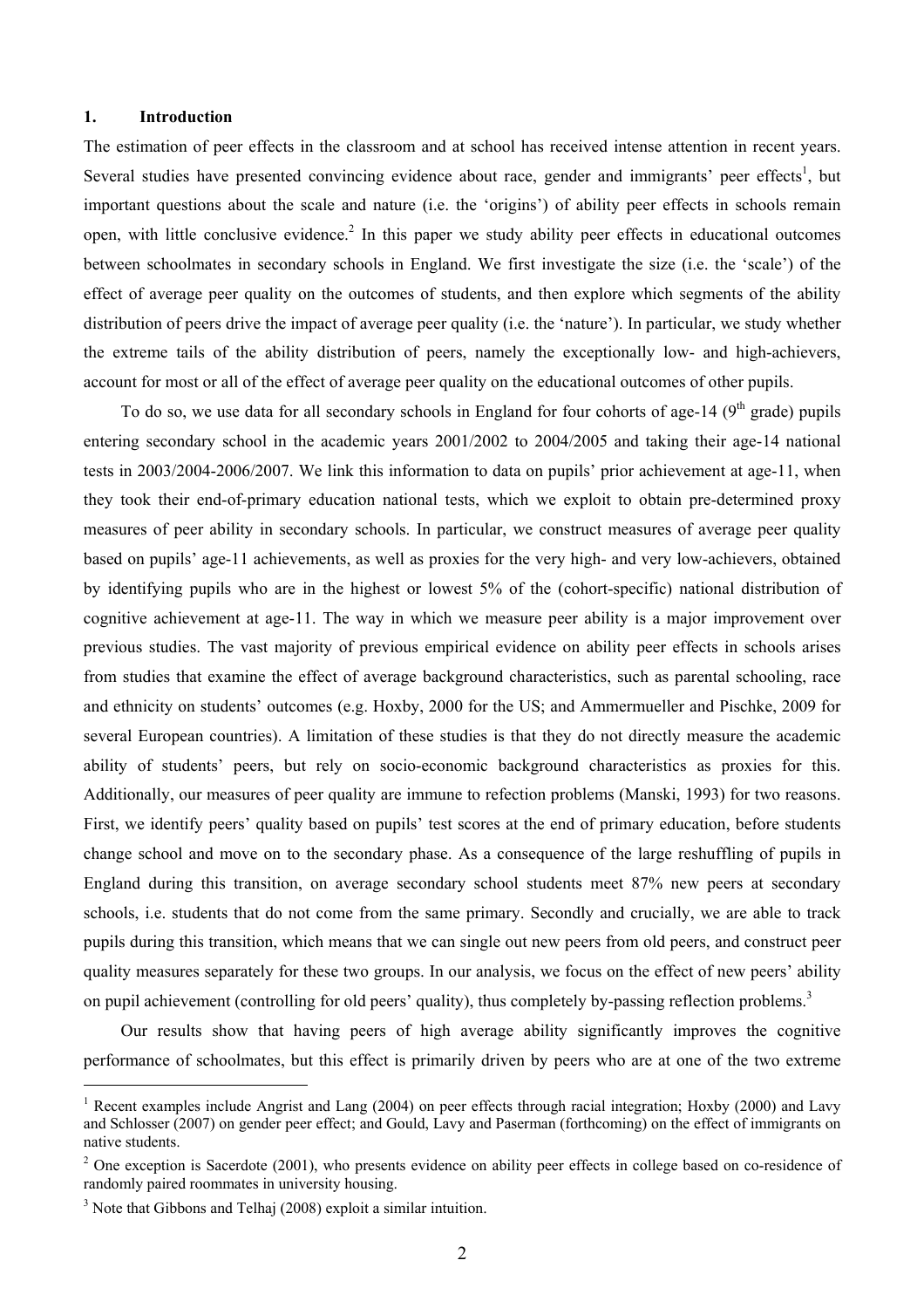ends of the ability distribution, namely the very 'good' and very 'bad' peers. The effect of low ability peers is significantly negative, and the effect of high ability peers significantly positive, although the former is larger and more precisely estimated. Moreover, it is mainly the very top 5% and very bottom 5% students that matter, and not peers in other parts of the ability distribution. We also document that the positive effect of 'good' peers and the negative effect of 'bad' ones are not significantly affected if we breakdown our measures of peer quality according to their family income status (proxied by free school meals eligibility). This suggests that our main findings are driven by peers' academic ability, and not related to their family background. Interestingly, we find that the negative effect of very weak peers does not vary by the ability of regular students, whereas the positive effect of very bright peers is larger for pupils below the median of the ability distribution. We further explore the heterogeneity of our findings and document some interesting variation of peer effects by gender, especially regarding the impact of the very bright pupils at school.

Besides providing some novel insights about the nature of ability peer effects, our paper presents a new identification approach that allows us to improve on the (non-experimental) literature<sup>4</sup> in the field and to identify the effects of peers' ability while avoiding biases due to endogenous selection and sorting of pupils, or omitted variables issues. Indeed, the distribution of pupils' characteristics in secondary schools in England, like in many other countries, reflects a high degree of sorting and selection by ability. For example, using pupils' age-11 nationally standardized test scores as an indicator of ability, we find that the average ability of peers and pupil's own ability in secondary school are highly correlated. This is so despite the fact that most students change school when moving from primary to secondary education, and that on average pupils meet 87% new peers. Similarly, there is a high correlation between pupils' and their peers' socioeconomic background characteristics, which is further evidence that students are not randomly assigned to secondary schools and that the very top and very low achievers are typically clustered in high- and low-achieving schools. More surprisingly, these correlations survive even when we look at the within-secondary-school variation over time of pupils' and their peers' ability (i.e. conditional on secondary school fixed-effects)<sup>5</sup>. This suggests that some 'sophisticated' form of sorting/selection might be taking place, with parents and schools responding to year-specific unobserved shocks to pupil and school quality. Identification strategies that rely on the randomness of peers' quality variation within-schools over time find little justification against this background.

In order to overcome this selection problem, we rely on within-pupil regressions that exploit variation in achievements across the three compulsory subjects (English, Mathematics and Science) tested at age-14. We further exploit the fact that students were tested on the same three subjects at age-11 (at the end of primary schools), so that we can measure peers' ability separately by subject. However, as we shall see below, sorting into high-school is still evident in the correlation between the within-student across-subject variation in age-11 achievements, and the variation in peers' ability across subjects. This is perhaps unsurprising, as it simply

 $\overline{a}$ 

<sup>&</sup>lt;sup>4</sup> A number of recent studies have also used explicit random or quasi-random assignment to classes or schools, or other natural experiments, for example, Sacerdote (2001), Zimmerman (2003), Angrist and Lang (2004), Arcidiacono and Nicholson (2005), Hanushek et al. (2003) and Gould, Lavy and Paserman (forthcoming).

 $<sup>5</sup>$  A similar result is documented by Gibbons and Telhaj (2008).</sup>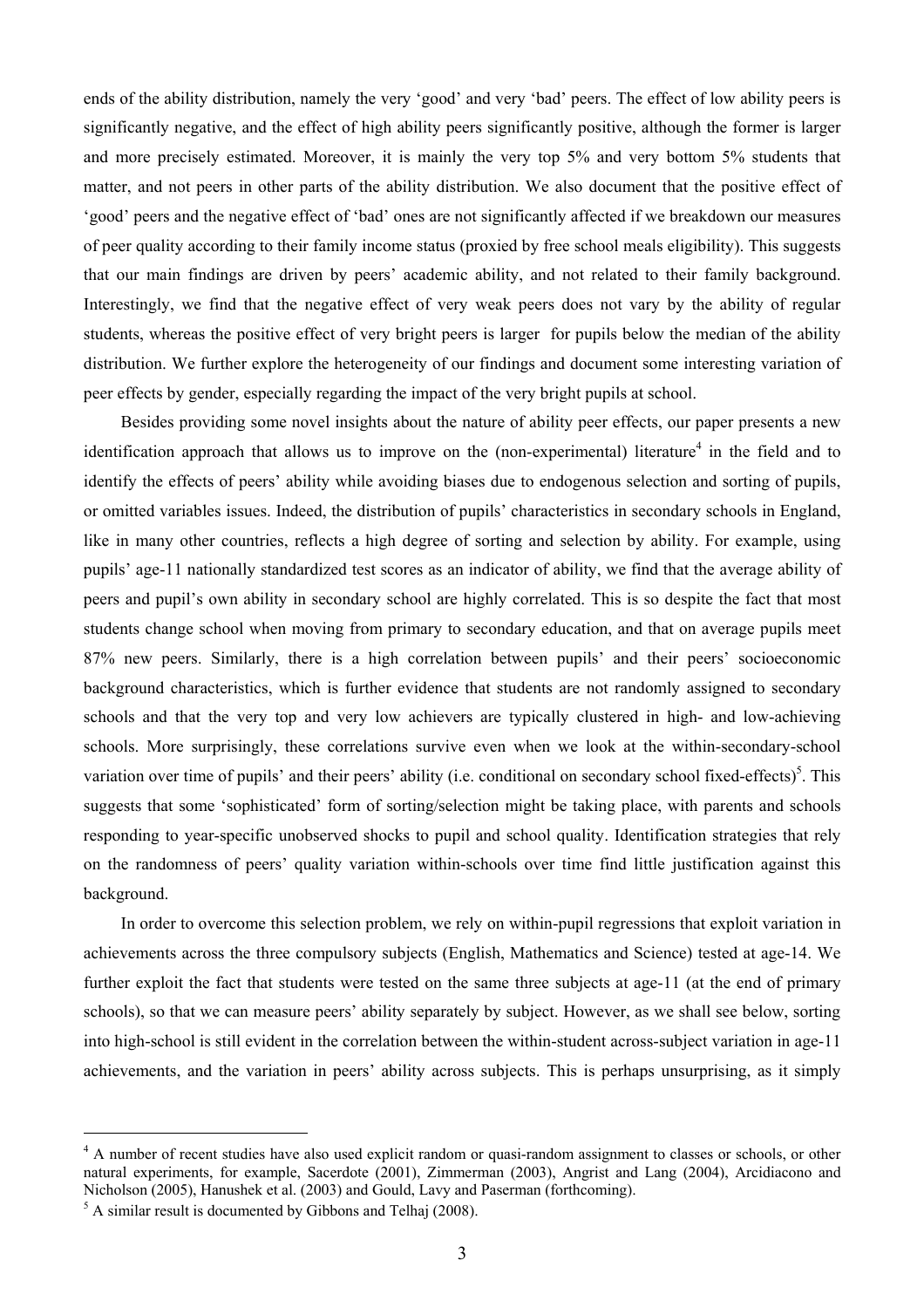suggests that pupils who excel, say, in English (relative to Mathematics and Science), will go to schools with peers who have, on average, an educational advantage in the same subject.

To overcome this form of subject-specific sorting, we follow three complementary routes. First, we add to our within-pupil specifications students' lagged test scores in a highly flexible way, such that we can control for the effect of one pupil's own ability in a specific subject, as well as his/her 'spread' of abilities across the three core-subjects. Second, we present a set of robustness checks and alternative specifications that support the causal interpretation of our findings. In particular, we include in some of our specifications school  $\times$  subject fixed-effects to control for the sorting of pupils and their peers into schools based on subject-specific school unobservable attributes. Finally, as an alternative to our lagged test-scores 'control approach', we take advantage of a sub-samples of pupils that face large deviations in peers' ability across subjects, but small or no correlation between this variation and the within-pupil own variation in ability across subjects. These features are achieved by focusing on students who have small or no differences in their primary school (age-11) test scores across the three subjects. By definition, in this 'limit sample', there can be no correlation between the within-pupil across-subject variation in ability and the variation in peers' ability. Following Altonii et al. (2005), we argue that in our empirical set-up the amount of selection on *unobservable* subjectspecific attributes tracks the amount of selection on *observable* subject-specific characteristics, in particular lagged tests scores. Thus by concentrating on the 'limit sample' of pupils with no variation in age-11 achievements across the three core subjects, we are able to focus on a set of pupils where the extent of sorting on unobservables should be mitigated, and to 'bound' our estimates of the causal impact of peers quality.

When we follow this strategy, we still document significant effects of secondary school peers' ability on pupils' own test scores at age-14. In fact, the causal relationships that we estimate between pupil performance in a specific subject and peers' quality in that same subject in the full sample are very similar in size and precision to the estimates we obtain in our 'limit sample'. Additionally, we can go on to replicate our estimates of the effects of peer quality for a variety of sub-sample where we allow increasing amounts of variation in students' own age-11 achievements across subjects, and thus an increasing correlation between pupils' own subject-specific ability and that of their peers. Remarkably, irrespective of the extent of withinpupil own variation in ability across subjects, we find peer effects estimates that are similar to those obtained in both the 'limit sample' and the full sample. Thus, we conclude that the observed correlation between the within-pupil heterogeneity across subjects and the variation of schoolmates' quality across subjects – as well as any related sorting on subject-specific unobservables – must be too small to confound the treatment effect of peers' ability once the estimation is based on within-student variation. Moreover, the stable pattern of estimates that we document across samples with varying degree of selection on observables suggests that selection on unobservales should have a very particular and peculiar shape in order to drive our results, for example, be totally unrelated or negatively related to the degree of selection on observables.

The rest of the paper is organized as follows. The next section reviews the recent literature on peer effects, while Section 3 describes the identification strategy. Section 4 describes the institutional background and our dataset. Section 5 reports our main estimates and robustness checks, while Section 6 presents some heterogeneity in our findings. Finally, Section 7 provides some concluding remarks.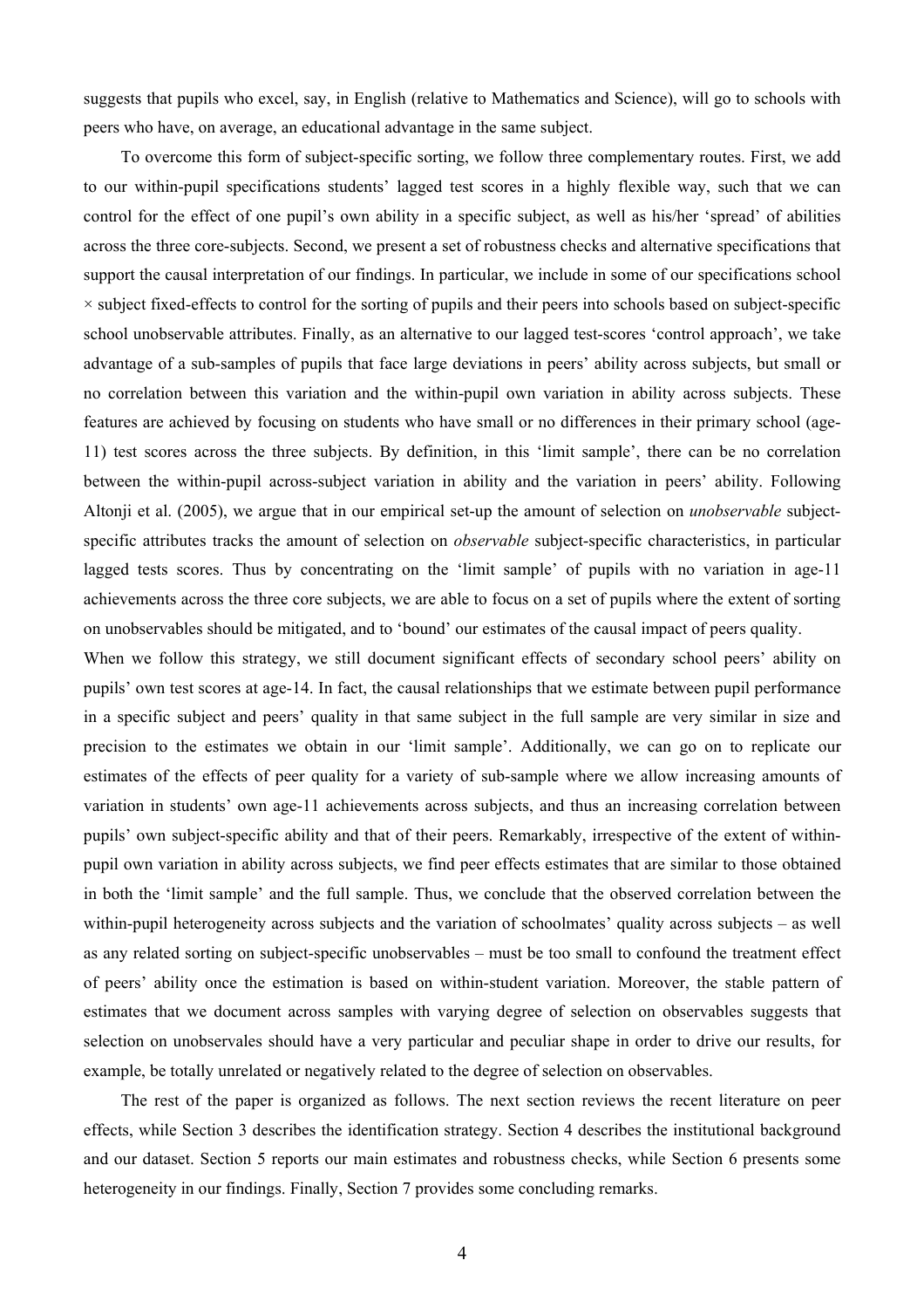## **2. Related literature**

 $\overline{a}$ 

For a long time social scientists have been interested in understanding and measuring the effects of peers' behavior and characteristics on individual outcomes, both empirically (e.g. Coleman, 1966) and theoretically (e.g. Becker, 1974). The basic idea is that group actions or attributes might influence individual decisions and outcomes, such as educational attainment. Despite its intuitiveness, the estimation of peer effects is fraught with difficulties and many of the related identification issues have yet to find a definitive answer. In particular, Manski (1993) highlights the perils of endogenous group selection and the difficulty of distinguishing between contextual and endogenous peer effects. In practice, most studies have ignored this distinction and focused on reduced form estimation as outlined by Moffit (2001), where peer group characteristics are used to explain differences in individual outcomes. Even then, the literature has had to by-pass a variety of biases that arise because of endogenous sorting or omitted variables and has not yet reached a consensus regarding the size and importance even of these reduced form effects.

In particular, two main issues have taxed researchers interested in the identification of the causal effect of peer quality in education. Firstly, it is widely recognized that a pupil's peer group is evidently self-selected and hence the quality of peers is not exogenous to pupil's own quality and characteristics.<sup>6</sup> Failing to control for all observable and unobservable factors that determine individual sorting and achievements would result in biased estimates of ability peer effects. Secondly, peer effects work in both directions, so that peer achievements are endogenous to one pupils' own quality if students have been together for a while. This mechanical issue, known as the 'reflection problem', is particularly difficult to undo unless the researcher is able to reshuffle group formation and belonging and measure peers' quality in ways that are predetermined to interactions within the group.

To account for these difficulties, recent years have seen a variety of identification strategies. Different studies have exploited random group assignments (Sacerdote, 2001; Zimmerman, 2003; Duflo et al., 2008; De Giorgi et al., 2009), within-school random variation (Hoxby, 2000; Hanushek et al., 2003; Ammermualler and Pischke; 2009), instrumental variables (Goux and Maurin, 2007) or sub-group re-assignments (Sanbonmatsu et al., 2004).<sup>7</sup> Only recently, Lavy and Schlosser (2008), Lavy et al. (2008) and Duflo et al. (2008) have tried to enter the 'black box' of ability peer effects in Israel and Kenya, respectively, and have explicitly focused on understanding the mechanisms through which interactions could exert their effects. Duflo et al. (2008) exploits random assignment of pupils to classes as way to identify peer effects. The authors focus on pupils in Kenyan primary schools with a single first year class (and average class size of over eighty), which is split in half as an additional teacher is assigned to each school. New classes are either formed based on previous results of the pupils (tracking) or randomly, and the assignment of pupils to either of these 'treatments' is also random. The authors find improvements from ability-tracking in primary schools and attribute this result to the fact that more homogeneous groups of students might be taught more effectively. However, it has to be

<sup>&</sup>lt;sup>6</sup> There is a well established literature on the link between school quality and house prices (Black, 1999, Gibbons et al., 2009 and Kane et al., 2006), suggesting that pupils are segregated into different neighborhoods and schools by socioeconomic status.

<sup>&</sup>lt;sup>7</sup> Other examples include: Aizer (2008), Bayer et al. (2004), Bifulco et al. (2008), Burke and Sass (2004), Carrell and Hoekstra (2008), Figlio (2007), Lefgren (2004), Nechyba and Vidgor (2005) and Vidgor and Nechyba (2004).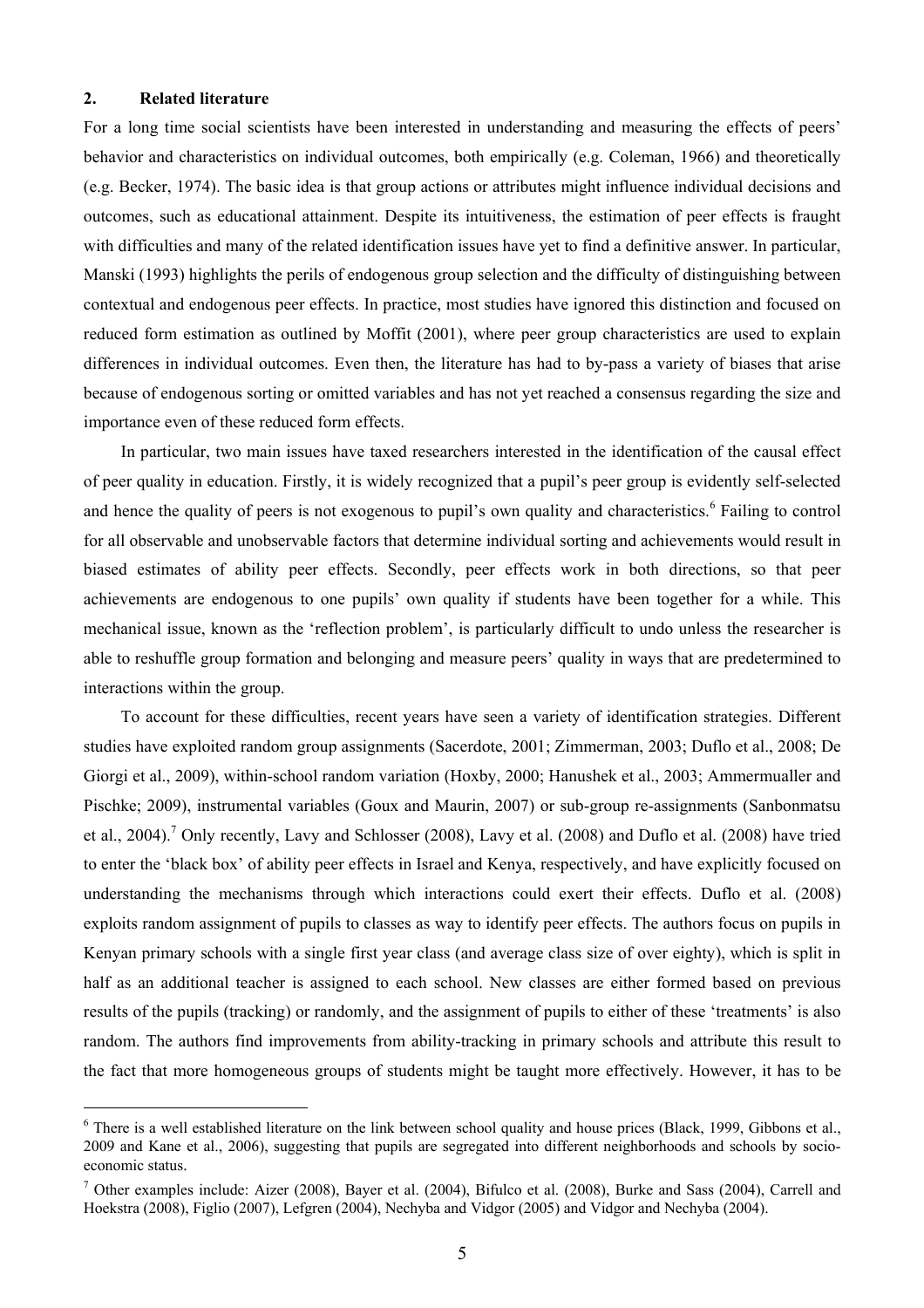noted that the primary school setting in Kenya might not be fully comparable to more developed countries. Lavy et al. (2008) present related evidence of significant and negative effect of a high fraction of low ability students in the class (repeaters) on the outcomes of other pupils, which might arise through classroom disruption and decrease in attention paid by the teacher.

The study that is closest to ours in terms of context and data is Gibbons and Telhaj (2008) who also estimate peer effects for eleven to fourteen year old pupils in English secondary schools, and with whom we also share the focus on the re-shuffling of peers that is caused by the primary to secondary school transition. While this presents an effective way to account for the simultaneity and reflection problems, the study by Gibbons and Telhaj (2008) attempts to control for the sorting of pupils with similar abilities and background in the same secondary schools by allowing for primary and secondary school fixed-effect interactions and trends. As it turns out, this does not fully eliminate the correlation between pupils' own ability and peer quality, as measured by students' end of primary school achievements. Their results provide little evidence of sizeable and significant peer effects in their linear-in-means specifications.

To the best of our knowledge, our study is the first one to rely on pupil fixed-effects and inter subject differences in achievement to address identification issues of peer effects in schools.<sup>8</sup> Additionally, as already mentioned, by focusing on a sub-set of pupils with little variation in prior achievements measured at the end of primary school, we identify a 'limit sample' that further helps us reducing biases due to endogenous selection and sorting of pupils. This allows us to achieve a clean identification of the causal effect of peer quality. In the next section we spell out in more details our empirical strategy.

## **3. Empirical strategy**

 $\overline{a}$ 

# *3.1. General identification strategy: within-pupil regressions*

The main problem with identifying the effect of the ability composition of peers on pupil educational achievements is that peer quality measures are usually confounded by the effects of unobserved correlated factors that affect students' outcomes. This correlation could arise if there is selection and sorting of students across schools based on ability differences, or if there is a relation between average students' ability in one school and other characteristics of that school (not fully observed) that might affect students' outcomes. The approach commonly used in several recent studies relies on within-school variations in the ability distribution of students across adjacent cohorts or across different classes (e.g. Ammermualler and Pischke, 2009; Hoxby, 2000; Gibbons and Telhaj, 2008; Gould et al., 2004; Lavy et al., 2008; and Lavy and Schlosser, 2007). This method potentially avoids both sources of confounding factors, although the identifying assumption is that the variation of peer quality over time (or across classes) is purely idiosyncratic and uncorrelated with students' potential outcomes and background.

In this paper, we suggest an alternative approach for overcoming the potential selection/sorting and omitted variable biases, namely we examine subject-to-subject variation in outcomes for the same student and

 $8$  Lavy (2009) uses the same approach to investigate the effect of instructional time on pupil academic achievements. Bandiera et al. (2008) use within-student across-subjects variation to study the effect of class size at university. Finally, Bandiera et al. (forthcoming) use within-worker over-time variation to analyse social incentives in the workplace.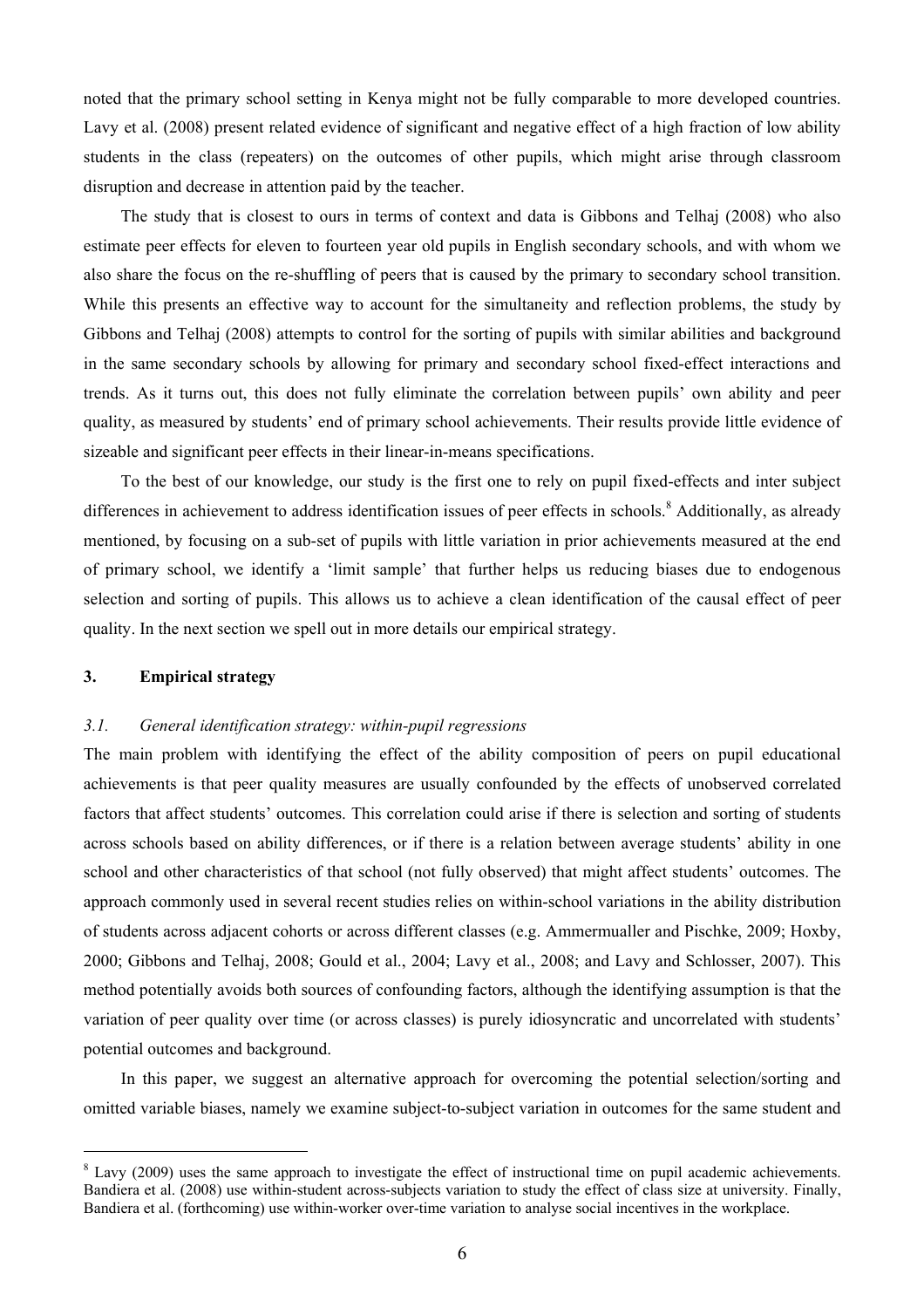investigate if this is systematically associated with the subject-to-subject variation in peers' ability. The ability peer effects that we study here are therefore subject-specific. Stated differently, in this paper we question whether pupils who have school peers that have on average higher ability in subject *j* (e.g. Mathematics) than in subject *i* (e.g. Science), have better cognitive performance in subject *j* than in subject *i*. More formally, using test scores in multiple subjects and four cohorts of  $9<sup>th</sup>$  graders sitting for their age-14 national tests in the academic years 2003/2004-2006/2007, we estimate the following pupil fixed-effect equation:

$$
A_{\text{igst}} = \alpha_i + \beta_q + \gamma_{st} + \delta P_{\text{gst}} + \varepsilon_{\text{igst}} \tag{1}
$$

where *i* denotes pupils, *q* denotes subjects (English, Mathematics and Science), *s* denotes schools and *t* denotes pupils' cohort.  $A_{\text{last}}$  is an achievement measure for student *i* in subject *q* at school *s* in cohort *t*. In our analysis, we focus on test scores in the three compulsory subjects (English, Mathematics and Science) assessed at age-14 during the national tests; these are denoted in England as Key Stage 3 (KS3; more details are presented in Section 4). Additionally,  $\alpha_i$  is a student fixed effect,  $\beta_q$  is a subject specific effect, and  $\gamma_{st}$  is a school  $\times$  cohort effect. Further,  $P_{\text{gst}}$  captures the average ability of peers in subject *q* in secondary school *s* in cohort *t* as measured by test scores in a given subject in the national tests taken by students at age-11 at the end of primary school. These are denoted as Key Stage 2 (KS2). Finally,  $\varepsilon_{\text{igst}}$  is an error term, which is composed of a pupil-specific random element that allows for any type of correlation within observations of the same student and of the same school. The coefficient of interest is  $\delta$  which captures the effect of having higher or lower ability peers on students' achievement.

One advantage of this specification is that pupil fixed-effects – capturing his/her unobservable average ability across subjects and unmeasured family background characteristics– and school × cohort specific fixedeffects are 'absorbed' and fully taken care of. This is important since, as highlighted in the Introduction, we find a significant correlation between pupils' characteristics and ability, and the characteristics and ability of their peers even conditional on secondary school fixed-effects. This suggests that some form of parental sorting based on school  $\times$  year specific considerations might be taking place.

Before moving on, two remarks are worth being made. First, one necessary assumption for our identification strategy is that peer effects are the same for all three subjects; stated differently, we cannot interact  $\delta$  with  $\beta$ <sub>*q*</sub> in Equation (1). Although this restriction does not seem untenable, in the analysis that follows we will provide some evidence to support this conjecture. Second, our peer effects are 'net' measures of peer influences, that is net of ability spillovers across subjects (e.g. peers' ability in English might influence pupils' test scores in Mathematics). If spillovers are very strong such that subject-specific abilities do not matter, then we are bound to find zero peer effects.

As discussed above, we are also interested in finding out which segments of the peer ability distribution are driving the average ability peer effect that we will document. Therefore, we also estimate models where we add treatment variables that measure the proportion of peers who are very 'good' or very 'bad'. To do so, we choose the top and bottom 5% in the (cohort-specific) national distribution of KS2 test scores as the cut off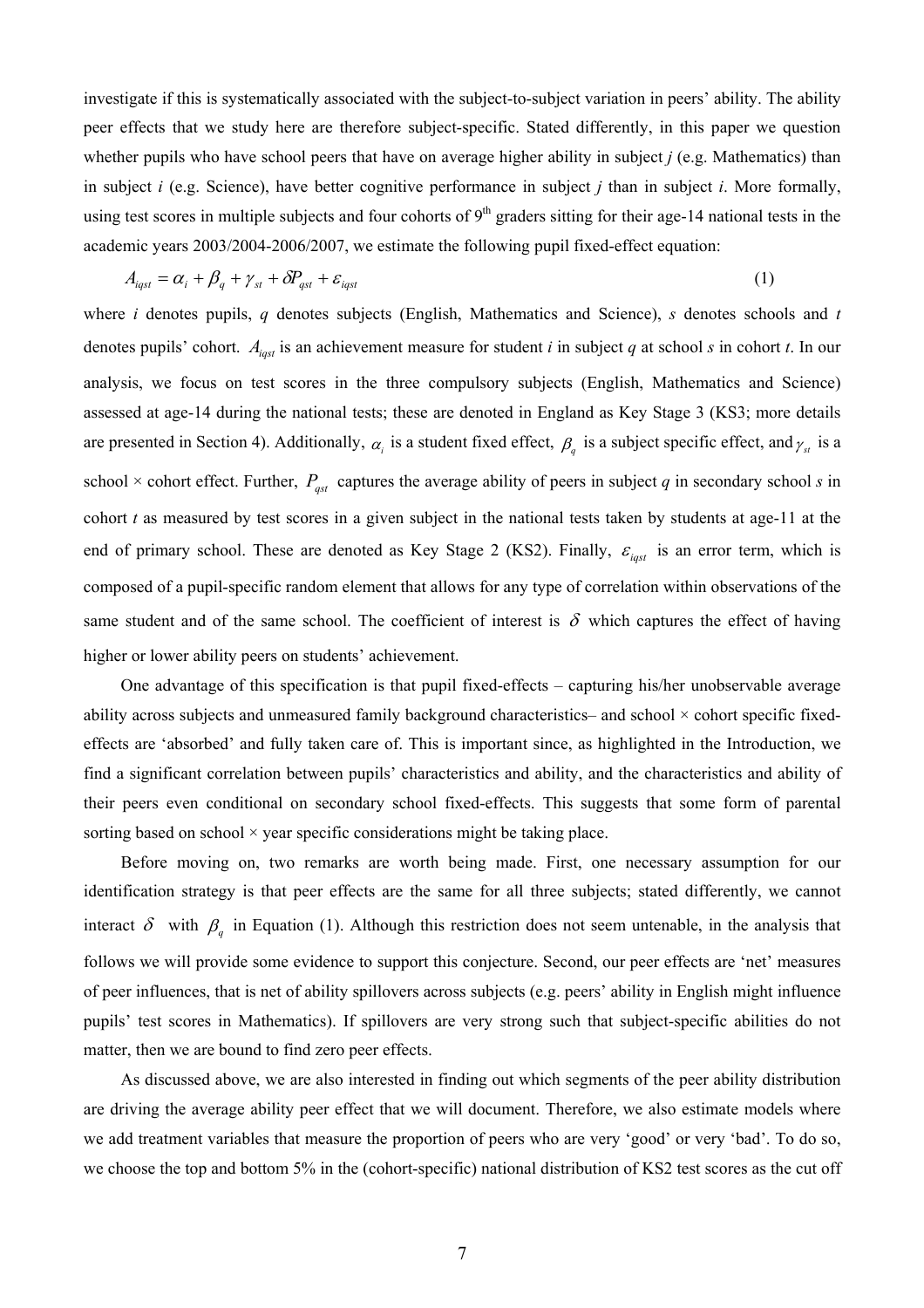point to determine the very high-ability ( $P_{qs}^h$ ) and the very low-ability ( $P_{qs}^l$ ) pupils (more details in the data section). We then estimate the following equation:

$$
A_{\text{igst}} = \alpha_i + \beta_q + \gamma_{st} + \delta_1 P_{\text{gst}} + \delta_2 P_{\text{gst}}^h + \delta_3 P_{\text{gst}}^l + \varepsilon_{\text{igst}} \tag{2}
$$

where  $\delta$ , measures the effect of the proportion of peers at school who are in the top 5% of the national distribution of KS2 test scores, and  $\delta_3$  captures the effect of the proportion of pupils at school who are in the bottom 5%. Lastly, the parameter  $\delta_1$  measures the effect of the average ability of all other peers.

## *3.2. Dealing with subject-specific pupil sorting and school selection*

Although the strategy described so far allows us to effectively control for pupils' average ability across subjects and school-by-cohort specific unobservables, this setup does not preclude the possibility that selection and sorting of students in different schools is partly based on subject-specific abilities. In particular, as we noted from the outset, there is a significant though small degree of correlation between the withinstudent across-subject variation in age-11 achievements and the variation in peers' ability across subjects.

Our first approach to account for such sorting is to control for pupils' KS2 test scores in all subjects in the within-pupil estimation. The identifying assumption here is that the lagged test scores effectively capture any unobserved ability in each subject and therefore within-subject peer assignment is as good as random conditional on primary school test scores; stated differently: there is no sorting based on other unobserved factors that are not correlated with KS2 scores. To our advantage, we can control for lagged test scores in a very flexible way by including in our specification at the same time *same*-subject lagged test scores (e.g. looking at KS3 English test score for pupil *i* controlling for his/her age-11 English achievement), as well as *cross*-subject test scores (e.g. looking at pupil *i*'s age-14 English test score controlling for his/her age-11 attainments in Mathematics). This allows us to partial out the effect of one pupil's own ability in a specific subject, as well as his or her 'spread' of ability across the three core-subjects and any cross-subject effects. Additionally, we can interact lagged test scores with subject-specific dummies, so that age-11 achievements can exhibit different effects on age-14 outcomes in different subjects. Under our most flexible (and preferred) specification, we estimate the following model:

$$
A_{\text{igst}} = \alpha_i + \beta_q + \gamma_{st} + \delta_1 P_{\text{gst}} + \delta P_{\text{gst}}^h + \delta P_{\text{gst}}^l + \lambda_q a_{\text{igst}} + \theta_q a_{\text{iq}(-1)st} + \kappa_q a_{\text{iq}(-2)st} + \varepsilon_{\text{igst}}
$$
(3)

where now  $a_{\text{last}}$  represents *same*-subject lagged test scores,  $a_{\text{ia}(-1)st}$  and  $a_{\text{ia}(-2)st}$  are the two *cross*-subjects lagged test scores, and  $\lambda_q$ ,  $\theta_q$  and  $\kappa_q$  are subject-specific parameters that capture the effects of lagged test scores in the same- and cross-subjects.  $9,10$ 

 $\overline{a}$ 

<sup>&</sup>lt;sup>9</sup> Note that conditional on pupil fixed effects, the same-subject and two cross-subjects lagged test scores cannot be simultaneously identified. Therefore, in our within-pupil empirical specification, we only include the same-subject lagged test score and one of the two cross-subject lagged outcome.

 $10$  Note that we also tried specifications where we interact pupil characteristics (e.g. ethnicity, eligibility for free school meals and gender) with subject specific dummies, and found qualitatively similar results. However, we prefer the more parsimonious specification in Equation (3).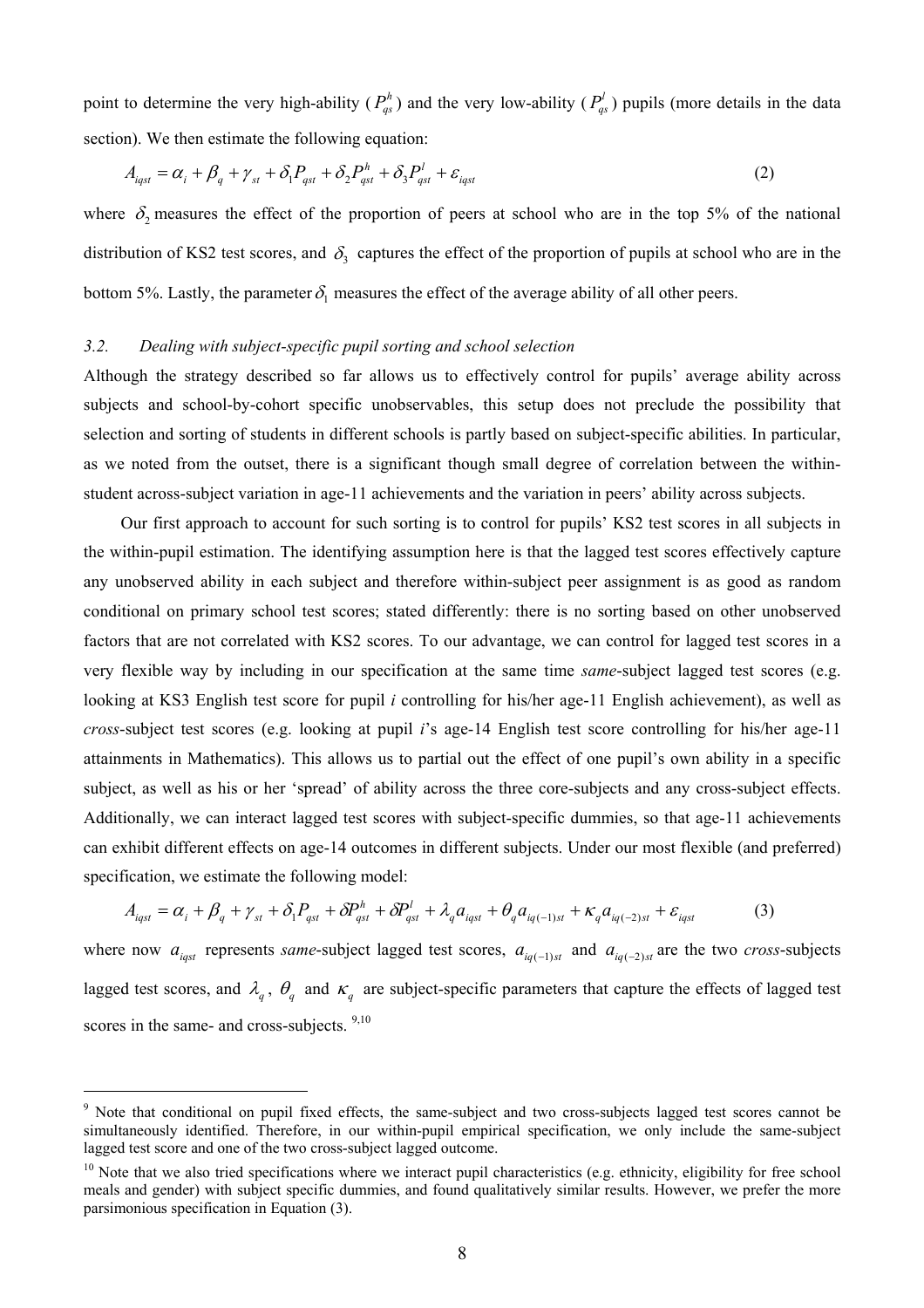We further complement this strategy by providing a set of robustness checks and alternative specifications that allow us to gauge the importance of subject-specific school selection and pupil sorting. In particular, we include in some of our specifications school × subject fixed-effects to control for the sorting of pupils and their peers into schools based on subject-specific school unobservable attributes.

Our last approach to control more carefully for pupil sorting based on subject-specific KS2 test scores and/or their correlates (even though unobservable) is to try to identify a sub-sample of pupils for which there are little or no differences across KS2 test scores in the three subjects, but still face substantial variation in the quality of secondary school peers across the three different topics. Mechanically, in this 'limit sample', there can not be any correlation between one pupil's subject-specific observed ability and that of his/her peers'. This is because the within-pupil variation of age-11 test scores across subjects is limited to be very close to zero (in our empirical application, the within-pupil standard deviation of KS2 test scores across the three subjects is set be at most three). Following the reasoning in Altonji et al. (2005), we argue that in our empirical set-up the amount of sorting on *unobservable* subject-specific attributes should track the amount of selection on *observable* subject-specific characteristics, in particular lagged tests scores. Therefore, by focusing on the 'limit sample' of pupils with little or no variation in age-11 achievements across the three core subjects, we identify a set of students where the extent of sorting on unobservables should be strongly mitigated.<sup>11</sup> In fact, the particular pattern of results that we will present below suggests that the effect of unobsevables is not driving our results.

Importantly, in our analysis we will compare estimates based on this 'limit sample' to the results that we obtain from the full sample and other intermediate samples that exhibit some degree of correlation between the within-pupil and the within-peers variation in subject-specific abilities. To preview our results, one remarkable finding is that our estimates of the ability peer effects do not change as we stretch our sample to include pupils that display progressively more subject-specific observable sorting. In other words, our strategy that controls for a student fixed-effect and lagged test scores in a highly flexible way seems robust to sorting/selection and omitted variable biases even in samples that allow for high within-pupil across-subject variation in KS2 test scores.

# *3.3. Measuring peers' ability*

 $\overline{a}$ 

A key requirement for our empirical approach is that our proxies of peer ability are based on a pre-determined measures of students' ability that have not been affected by the quality of his/her peers and thus do not suffer from reflection problems. As already discussed, the longitudinal structure of the administrative data that we use allows us to link peers' KS2 test scores taken at the end of primary school  $6^{th}$  grade) to students' KS3 achievements three years later, that is 9<sup>th</sup> grade in secondary school. Additionally, by following individuals over time, we are able to point out which secondary school students come from the same primary and identify who the new peers and the old peers are. On average, about 87% of pupil *i*'s peers in secondary school did not

<sup>&</sup>lt;sup>11</sup> Note that identifying the 'limit sample' by imposing a restriction on the variation in lagged test scores within-pupil is analogue to within-pupil non-parametric 'matching' based on the three lagged test scores observed for each student. That is we match within-pupil on  $a_{i,q}$ ,  $a_{i,q-1}$ <sub>*a*d-1)*st*</sub> and  $a_{i,q-2}$ *a* in Equation (3), and only keep pupils with a 'close-enough' match to themselves across subjects.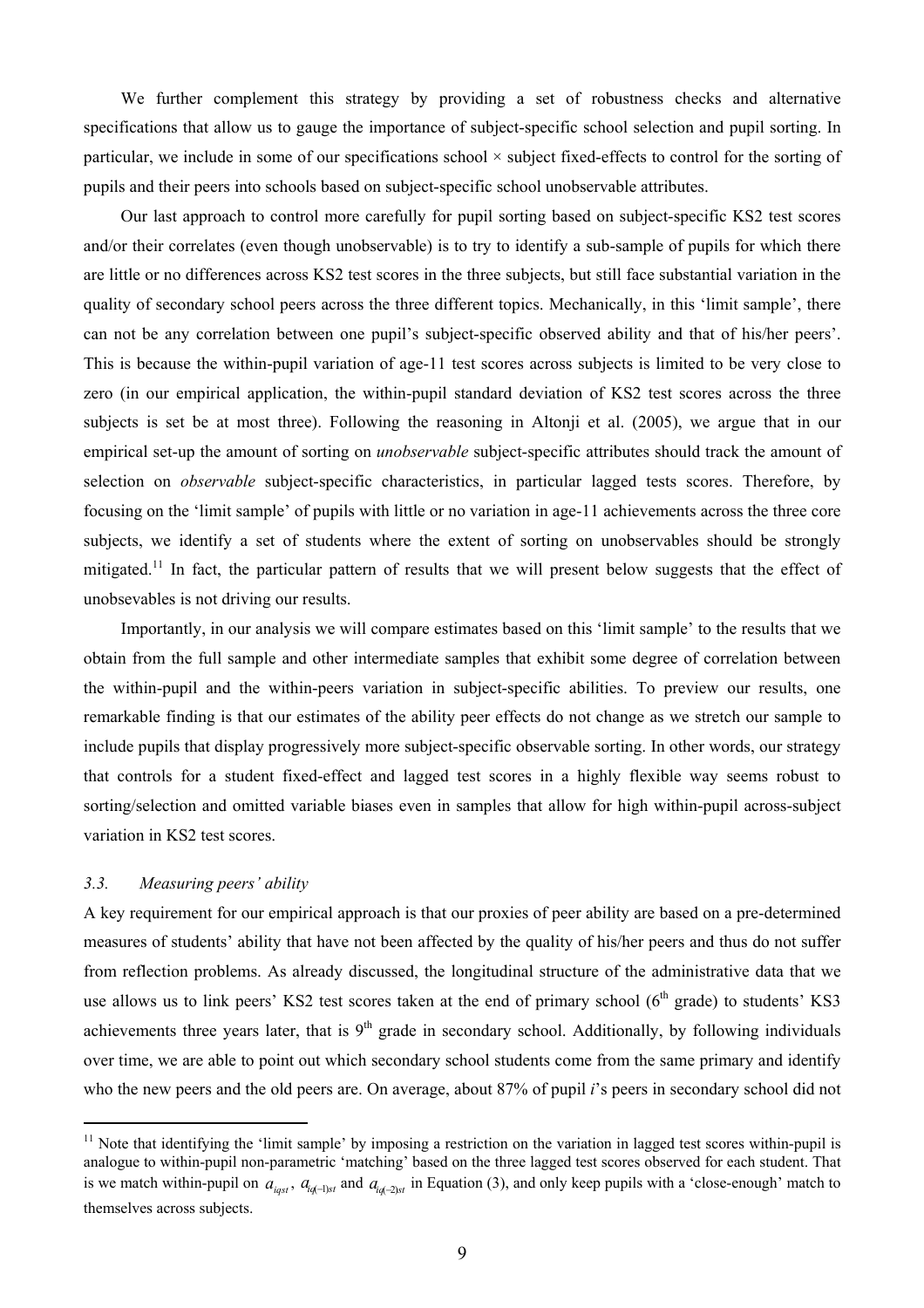attend the same primary institution as student *i*, and therefore their KS2 test scores could not have been affected by this pupil. In our analysis, we construct peer quality measures separately for new peers and old peers, and focus on the effect of former on pupil achievement to avoid reflection problems. Note also that in most of our empirical work we include measures of the quality of old peers as additional controls. These help us to control for primary-school  $\times$  cohort  $\times$  subject effects that might persist on age-14 test scores and that are shared by pupils coming from the same primary school and cohort. Note however our estimates are not sensitive to the inclusion of these variables.

Before moving on two final remarks are worth being made. First, we use information about the school that a pupil is attending at age-12 ( $7<sup>th</sup>$  grade), when he/she enters secondary education, to define our base population. Similarly our three measures of peer quality 'treatment' (the good, the bad and the average peer quality) are based on  $7<sup>th</sup>$ -grade enrollment. This is because any later definition of these proxies, for example as recorded at KS3, might be endogenous. Second, in implementing this methodology, we use the peers' ability measured at the grade and *not* at the class level because our data does not include class identifiers. However, even if this information had been available to us, we would have measured peer ability as described above because class placement might be endogenous, as school authorities may have some discretion in placing students in different classes within a grade. As a result, our estimates are more properly interpreted as 'intention-to-treat' peer effects.

#### **4. Institutions, data and descriptive statistics**

#### *4.1. Schooling in England: institutional background*

Compulsory education in England is organized into five stages referred to as Key Stages. In the primary phase, pupils enter school at age 4-5 in the Foundation Stage, then move on to Key Stage 1 (KS1), spanning ages 5-6 and 6-7 (these would correspond to the  $1<sup>st</sup>$  and  $2<sup>nd</sup>$  grade in other educational system, e.g. in the US). At age 7-8 pupils move to KS2, sometimes – but not usually – with a change of school. At the end of KS2, when they are 10-11 ( $6<sup>th</sup>$  grade), children leave the primary phase and go on to secondary school where they progress through KS3 ( $7<sup>th</sup>$  to  $9<sup>th</sup>$  grade) and KS4 ( $10<sup>th</sup>$  to  $12<sup>th</sup>$  grade). Importantly, the vast majority of pupils changes schools on transition from primary to secondary education, and move on to the school of their choice.

Indeed, since the Education Reform Act of 1988, the 'choice model' of school provision has been progressively extended in the state-school system in England (Glennerster, 1991). In this setting, pupils can attend any under-subscribed school regardless of where they live and parental preference is the deciding factor. All Local Education Authorities (LEAs) and schools must organize their admissions arrangements in accordance with the current statutory Governmental Admissions Code of Practice. The guiding principle of this document is that parental choice should be the first consideration when ranking applications to schools. However, if the number of applicants exceeds the number of available places, other criteria which are not discriminatory, do not involve selection by ability and can be clearly assessed by parents, can be used to prioritize applicants. These vary in detail, but preference is usually given first to children with special educational needs, next to children with siblings in the school and to those children who live closest. For Faith schools, regular attendance at local designated churches or other expressions of religious commitment is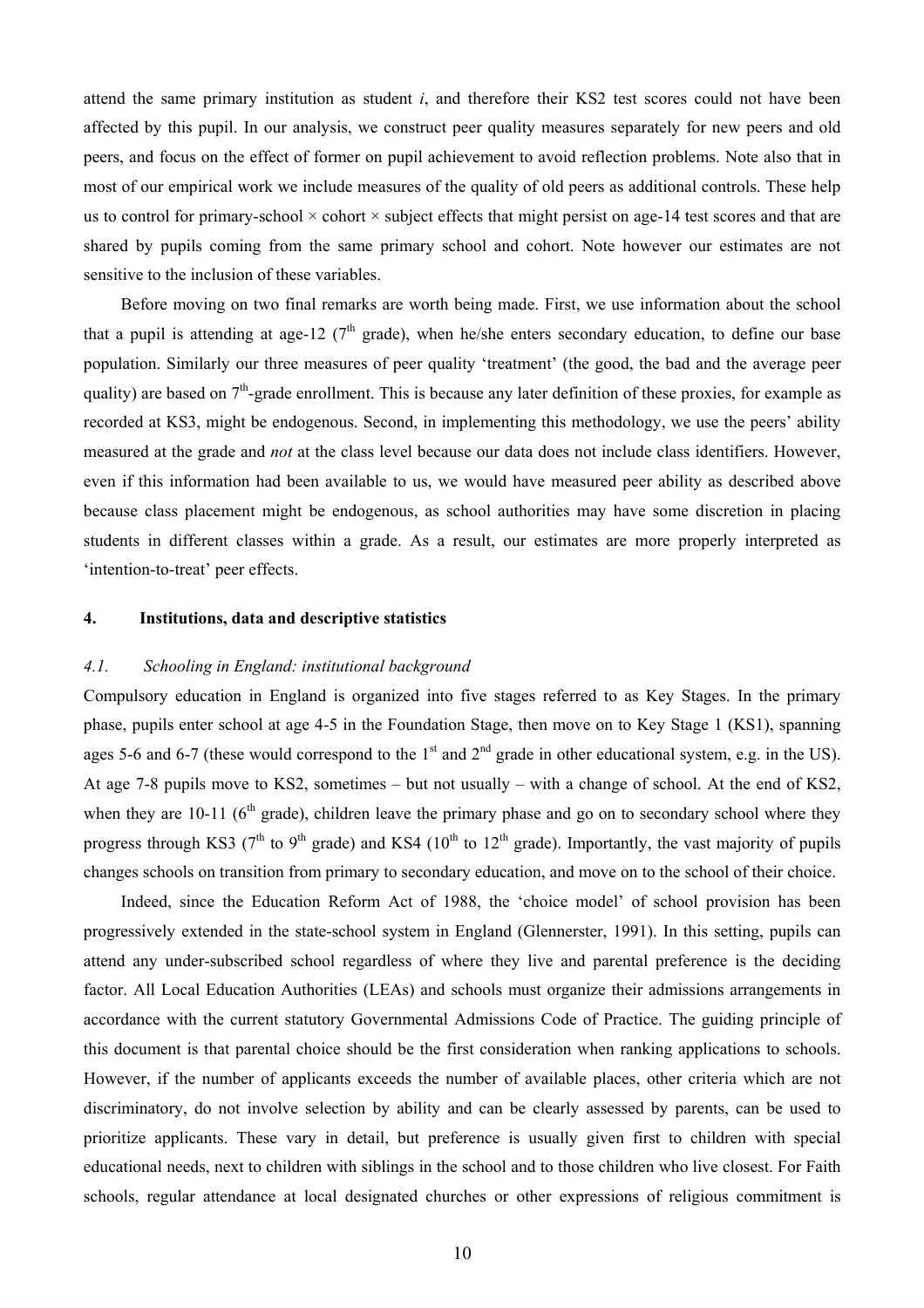foremost. As a result, although choice is the guiding principle that schools should use to rank pupils' applications, it has long been suspected that they have some leeway to pursue some forms of covert selection based on parental and pupil characteristics that are correlated with pupil ability (see West and Hind, 2003).

As for testing, at the end of each Key Stage, generally in May, pupils are assessed on the basis of standard national tests (SATS) and progress through the phases is measured in terms of Key Stage Levels, ranging between W (working towards Level 1) up to Level 5+ during primary education and Level 7 at KS3. Importantly for our research, at both KS2 ( $6<sup>th</sup>$  grade) and KS3 ( $9<sup>th</sup>$  grade) students are tested in three core subjects, namely Mathematics, Science and English, and their attainment are recorded in terms of the raw test scores, spanning the range 0-100, from which the Key Stage Levels are derived. We will use these test scores to measure pupils' attainments at KS3 and identify the quality of their peers as measured by their KS2.

Finally, regarding the organization of teaching and class formation, one important aspect that characterizes English secondary schools is the practice of 'ability setting'. Under these arrangements, secondary school pupils are initially taught in mixed-ability groups for an observation and acclimatization period of up to a year, and then educated in different groups for different subjects according to their aptitude in that specific topic. Subject-specific ability is often gauged using end-of-primary education (KS2) test scores; these are only available to schools several months after they have admitted pupils. However, teachers and school staff have some discretion in determining the ability set that is most appropriate for their students in different subjects (see DfES, 2006; Kutnick et al., 2006). Note that despite some explicit support from the Government, the practice of ability setting has not been fully adopted by secondary schools in England. Kutnick et al. (2005) reports that about 80% of secondary schools have ability sets for Mathematics between  $7<sup>th</sup>$  grade and  $9<sup>th</sup>$  grade, but only 53% from grade 7. These figures are much lower for English and Science respectively at: 46% (7<sup>th</sup> to 9<sup>th</sup> grade) and 34% (from 7<sup>th</sup> grade); and 59% (7<sup>th</sup> to 9<sup>th</sup> grade) and 44% (from 7<sup>th</sup> grade). In conclusion, two important features emerge from this discussion. First, ability grouping in secondary schools is subject-specific, which means that students predominantly interact with different peers in different subjects depending on their relative abilities. Second, ability setting is not strictly implemented, which suggests that pupils will face a variety of class-mates with a heterogeneous range of abilities during instruction time even for the same subject.

## *4.2. Data construction*

 $\overline{a}$ 

The UK's Department for Children, Schools and Families (DCSF) collects a variety of data on all pupils and all schools in state education<sup>12</sup>. This is because the pupil assessment system is used to publish school performance tables and because information on pupil numbers and pupil/school characteristics is necessary for administrative purposes – in particular to determine funding. Starting from 1996, a database exists holding information on each pupil's assessment record in the Key Stage SATS described above throughout their school career. Additionally, starting from 2002, the DCSF has also carried out the Pupil Level Annual Census (PLASC), which records information on pupil's gender, age, ethnicity, language skills, any special educational

 $12$  The private sector has a market share of about 6-7%. However, very little consistent information exist for pupils and schools in the private domain. For this reason, we do not consider private schooling in our analysis.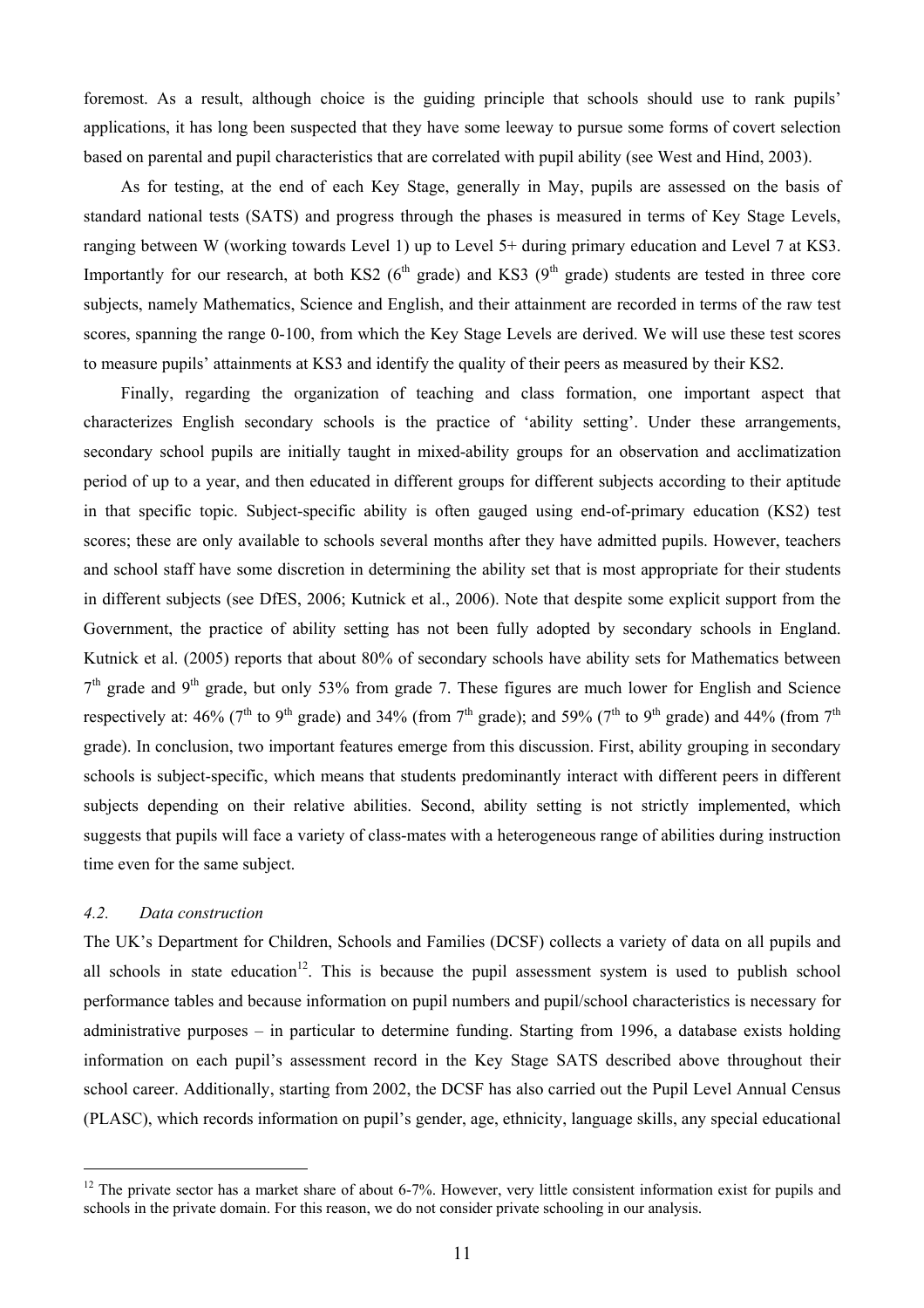needs or disabilities, entitlement to free school meals and various other pieces of information, including the identity of the school attended during years other than those when pupils sit for their Key Stage tests. The PLASC is integrated with the pupil's assessment records in the National Pupil Database (NPD), giving a large and detailed dataset on pupil characteristics, along with their test histories. Furthermore, various other data sources can be merged in at school level using the DCSF Edubase and Annual School Census, which contain details on school institutional characteristics (e.g. religious affiliation), demographics of the enrolled students (e.g. fractions of pupils eligible for free school meals) and size (e.g. number of pupils on roll and number of teachers at the school).

The length of the time series in the data means that it is possible for us to follow the academic careers of four cohorts of children through from age-11 ( $6<sup>th</sup>$  grade) through to age-14 ( $9<sup>th</sup>$  grade), and to join this information to the PLASC data for every year of secondary schooling ( $7<sup>th</sup>$  to  $9<sup>th</sup>$  grade). The four cohorts that we use include pupils who finished primary education in the academic years 2000/2001 to 2003/2004, entered secondary school in 2001/2002 to 2004/2005, and sat for their KS3 exams in 2003/2004 to 2006/2007. We use information on these four cohorts as our core dataset because this is the only time window where we can identify the secondary school where pupils *start* their secondary education, and not only the one where they take their KS3 tests. As explained above, this is crucial to our analysis because we want to be able to measure peer exposure at the beginning of secondary schooling (in  $7<sup>th</sup>$  grade), and not after two years (in 9<sup>th</sup> grade). The data also allows us to gather information about the primary school where pupils took the KS2 exams, which implies that we are able to single-out secondary schoolmates that are new peers from those who instead came from the same primary school (i.e. old peers).

Using this set of information we construct a variety of peer quality measures based on pupil achievements at KS2 in the three core subjects. In order to do so, we use the KS2 test scores, separately by subject and cohort, to assign each pupil to a percentile in the cohort-specific and subject-specific national distribution of KS2. We then go on to create three separate measures of peer quality. First, we compute the average attainments of peers in the *grade* at school. Next, we create two measures that are meant to capture peer effects coming from very bright and very worst students at school, namely: the fraction of peers (in the *grade* at school) below the 5<sup>th</sup> percentile or above the 95<sup>th</sup> percentile of the cohort-specific national distribution of KS2 test scores.

Before moving on to some descriptive statistics, it is useful to discuss some restrictions that we have imposed on our data in order to obtain a balanced panel of pupil information in a balanced panel of schools. First of all, we have selected only pupils with valid information on their KS2 and KS3 tests for whom we can also match individual background characteristics and the identity of the school where they start their secondary education using PLSAC. Given the quality of our data, this implies that we drop less than 2.5% of our initial data. Next, we have focused on schools that are open in every year of our analysis and have further dropped secondary schools that have a year-on-year change of entry-cohort size of more than 75% or enrolments below 15 pupils. While the former restriction excludes schools that were exposed to large shocks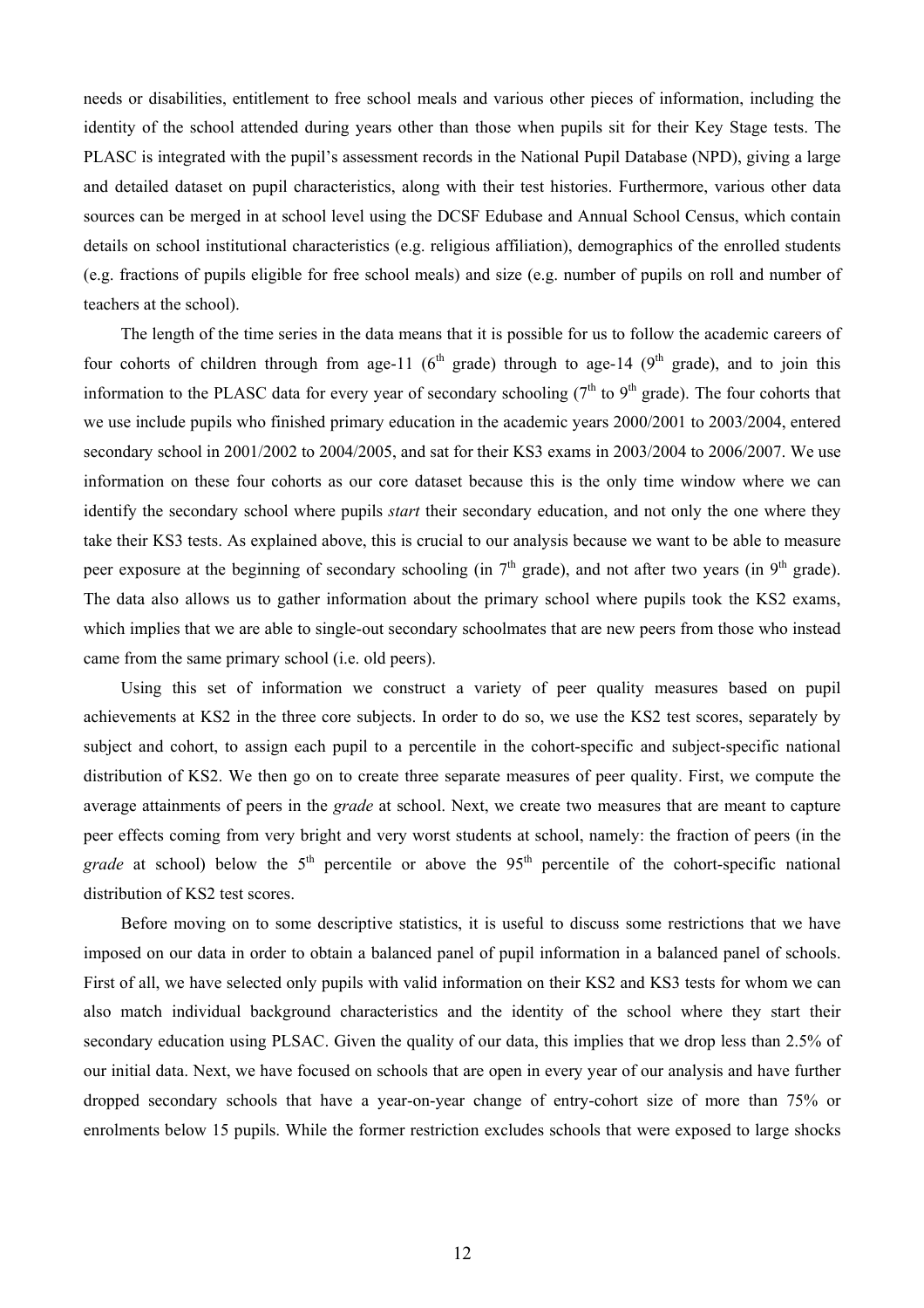that might confound our analysis, the latter excludes schools that are either extremely small or had many missing observations. These restrictions imply that we loose less than 2.5% of our observations.<sup>13</sup>

Furthermore, we apply some restriction based on the fraction of bottom 5% and top 5% pupils, in order to exclude schools with particularly high or low shares of 'good' and 'bad' peers. In particular, we drop schools where the fractions of pupils below the  $5<sup>th</sup>$  percentile or above the 95<sup>th</sup> percentile of the cohort-specific KS2 national distribution exceeds 20%, and schools that do not have any variation over the four years in these fractions. This last restriction predominantly trims schools that have no students in either the top or bottom 5% of the ability distribution in any year and would not contribute to the identification of peer effects. The two combined restrictions imply that we drop an additional 10% of our sample. Since this seems a large share, we checked that our main results are not affected when we omit these restrictions.

Our final dataset includes a balanced panel of more than 1,500,000 pupils for whom we can observe complete information in terms of KS2 and KS3 test scores, individual and family background characteristics, and both primary and secondary school level information from age-11 to age-14. In the next section, we present some descriptive statistics for our core sample.

#### *4.3. Some descriptive statistics*

 $\overline{a}$ 

In Table 1 we present descriptive statistics for the main variables of interest for the sample of 'regular' students, defined as pupils with age-11 test scores in the three core subjects above the  $5<sup>th</sup>$  percentile and below the 95<sup>th</sup> percentile of KS2 test score distribution (Column 1). The regression analysis that follows predominantly consider these pupils, which we sometimes refer to as 'treated' students. In the same table, we also presents descriptive statistics for pupils in either the top 5% or bottom 5% tails of the ability distribution, that is 'good' and 'bad' peers (which we also label as 'treatments').

In the top panel of the Table we describe pupils' test scores at KS2 and KS3. Unsurprisingly, the first column shows that for regular students test score percentiles are centered just below 50, for all subjects and at both Key Stages. The correlations of pupils' KS2 test scores across subjects are 0.60 for English and Mathematics; 0.63 for English and Science; and 0.68 for Science and Mathematics. At KS3 these correlations increase to 0.64, 0.68 and 0.80, respectively. Appendix Table 1 further shows that the within-pupil variations of the KS2 and KS3 test scores across the three subjects are respectively 11.9 and 11.2. Overall, this provides evidence that test scores are not perfectly correlated across subjects for the same student, although they tend to be more closely associated in Science and Mathematics, in particular at KS3.

The remaining two columns of the table illustrate how pupils with at least one subject in either the top 5% or the bottom 5% of the ability distributions score at their KS2 and KS3 tests. By construction, pupils in top 5% of the KS2 test score distribution perform much better than any other pupil in their KS2 exams, while the opposite is true for pupils in the bottom 5% tail. We get a very similar picture if we look at pupils' KS2 test scores in one subject (e.g. English) imposing that at least one of the other two subjects (e.g. Mathematics

<sup>&</sup>lt;sup>13</sup> We have also excluded selective schools (e.g. Grammar schools) from our analysis, as these schools can actively choose their pupils based on their ability (about 8% of our original sample).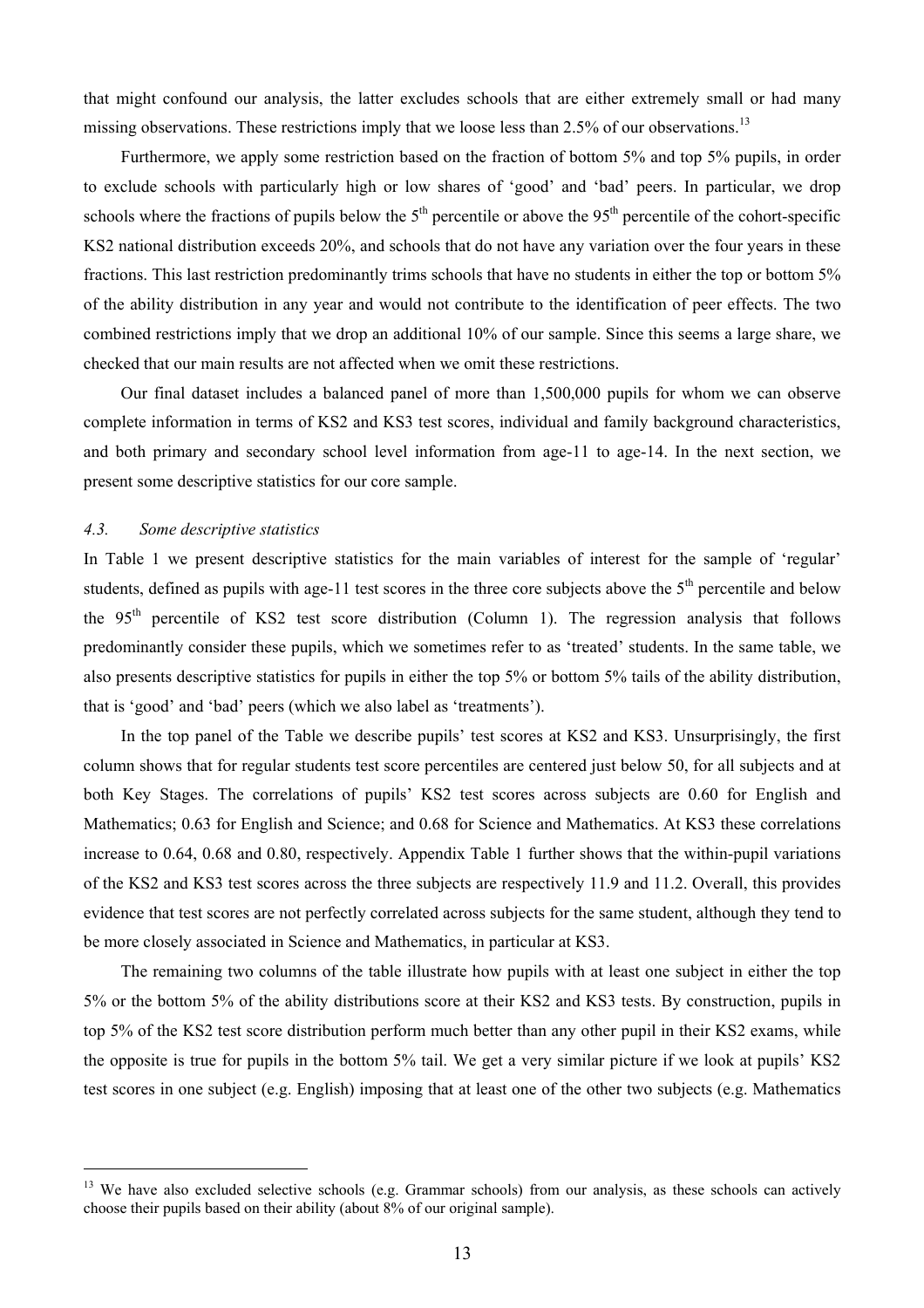or Science) is above the 95<sup>th</sup> percentile or below the 5<sup>th</sup> percentile of the test score distribution.<sup>14</sup> More interestingly, this stark ranking is not changed when we look at KS3 test scores, for all subjects, with little evidence of mean reversion in the achievements of very good and very bad peers between age-11 and age-14. To further substantiate this point, in Appendix Table 2 we analyze more thoroughly the KS3 percentile ranking of pupils in the top 5% and bottom 5% of the KS2 achievement distribution. The table shows that, for all subjects, about 80% of the pupils ranking in the bottom 5% at KS2, rank in the bottom 20% of the KS3 distribution, and between 60% and 70% of them are in the bottom 10%. At the opposite extreme, around 80% of pupils ranking in the top 5% at KS2 remains in the 20% of the KS3 achievement distribution, with the vast majority still scoring in the top 10%. This reinforces the idea that our 'good' and 'bad' peers are consistently amongst the brightest and worst performers.

The second panel of Table 1 presents more information on pupil background characteristics. The figures in the first column confirm that our sample is fully representative of the population of secondary school pupils in England. On the other hand, pupils with at least one subject in the bottom 5% are less likely to have English as their first language and to be of White British ethnic origins, and are more likely to be eligible for free school meals (a proxy for family income). The opposite is true for pupils with at least on subject in the top 5%. However, the differences in family background are much less evident than those in terms of academic ability presented in Panel A. Peer ability measures defined in terms of pupil background would therefore severely underestimate differences in peers' academic quality.

Finally, in Panel C we report school characteristics for the various sub-groups. The average cohort size at the start of secondary school in  $7<sup>th</sup>$  grade is approximately 200, and around two thirds of all pupils attend Community schools, while about 15% of the pupils attend a religiously affiliated state-school. Pupils with at least one subject in the top 5% of the ability distribution are less likely to attend a Community school, and more likely to be in a faith school, than pupils in the central part of the ability distribution and students with at least one subject in the bottom 5%. However, these differences are not remarkable.

In Table 2, we move on to present some descriptive statistics of our 'treatments'. Statistics are presented separately for all peers and for new peers only. Note once again that, as reported at the bottom of the table, on average pupils face 87% new schoolmates, although the distribution of new peers is highly right-skewed, with many more pupils facing 100% new schoolmates than zero. Panel A summarizes the average peer quality, computed as the average KS2 percentile rank of peers in a given subject (excluding the pupil under consideration). Unsurprisingly, this is centered around 50 for all subjects and irrespective of whether we look at new peers or all peers. Average peer quality measures also display quite a wide range of variation, although this mainly capture differences across schools. However, Appendix Table 1 shows that there is also a considerable amount of within-pupil, across subject dispersion in average peer age-11 test scores. This is the variation that our pupil fixed-effect regressions will exploit to identify the effect of average peer quality.

In Panel B and Panel C, we present descriptive statistics for our proxies for 'good' and 'bad' peers, separately for all peers and new peers. By construction, the fractions of top 5% and bottom 5% 'new peers' in

 $\overline{a}$ 

<sup>&</sup>lt;sup>14</sup> For example, the KS2 percentiles in English for pupils with at least Mathematics or Science in the top 5% and bottom 5% are 83.8 and 9.8, respectively.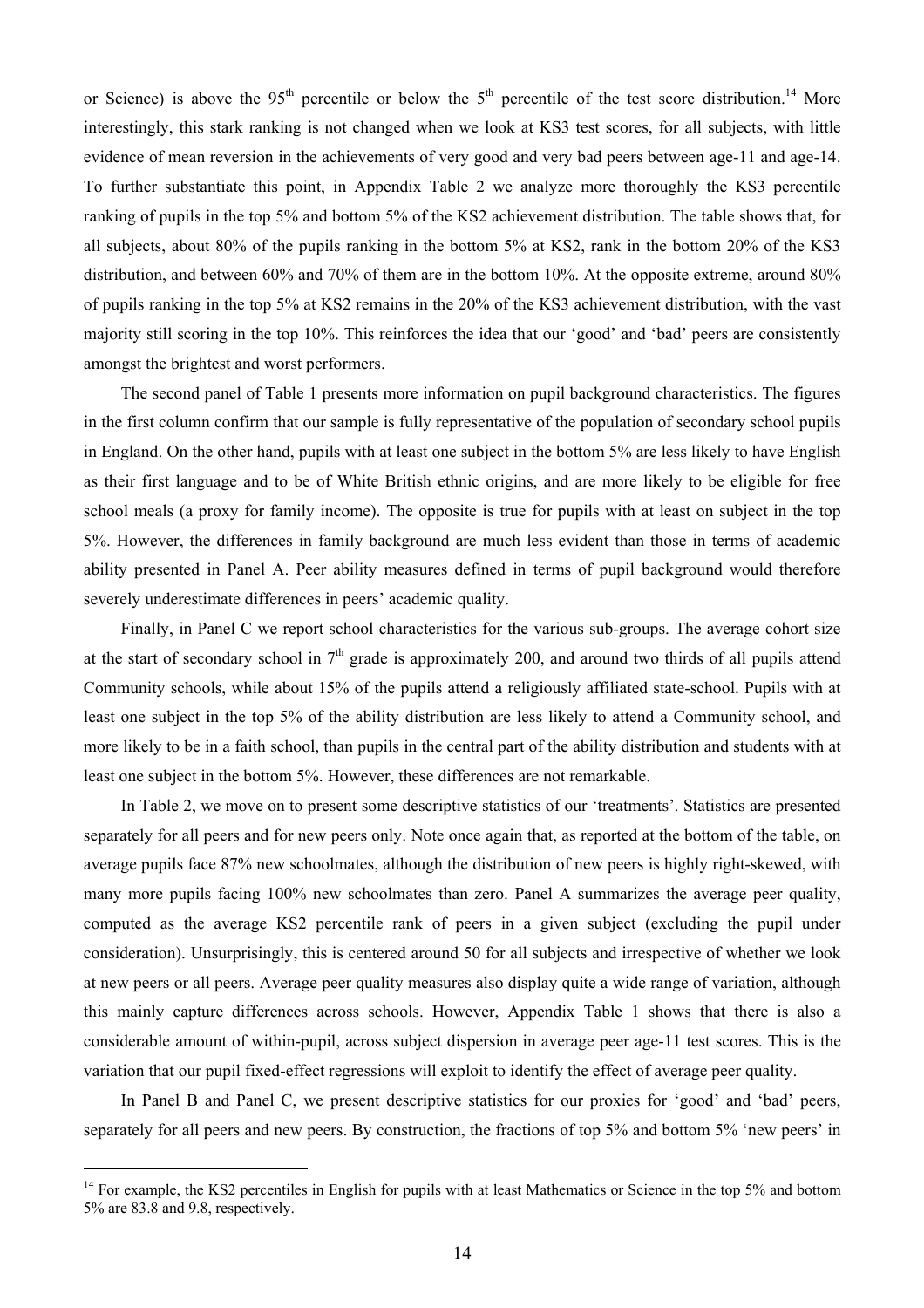the incoming cohort are smaller than the respective fractions including all peers. Once more, the wide dispersion in the fraction of 'good' and 'bad' peers predominantly picks up differences across schools. Nevertheless, Appendix Table 1 shows that the same pupil will face considerably different fractions of academically bright and weak students across different subjects. Our within-pupil specifications go on to use this variation to estimate the effect of very 'good' and 'bad' peers on pupils' own test scores at age 14.

# **5. Results**

#### *5.1. Effects of peers' ability: main results*

We begin our discussion of the results by presenting estimates of the impact of the peer quality on pupil outcomes at KS3 obtained using the full sample of pupils and controlling for potential subject-specific sorting by including lagged test scores. Results are reported Table 3. Columns (1) and (2) present OLS and withinpupil estimates of the effect of average peer quality. Next, Columns (3) and (4) present OLS and within-pupil estimates of the effect of the percentage of bottom 5% peers, while Columns (5) and (6) present estimates of the effect of the percentage of top 5% peers. The estimates presented in the five rows of the table come from a variety of specifications, which differ in the way they control for lagged test scores. In the first row, we report estimates unconditional on age-11 achievements, while the second row presents estimates where we simply include pupils' own KS2 attainment. Next, in the third row, we include pupils' own KS2 test scores in the *same*-subject and *cross*-subject (as detailed in Section 3.2) to control for pupils' own subject-specific ability, as well as his/her 'spread' of abilities across subjects and cross-subject spillovers. In fourth row, we further interact lagged test scores in the same- and cross-subject with subject specific dummies. This allows pupils' lagged outcomes to affect age-14 test scores differently in different subjects. Finally, in the fifth row of the table we present results where we further control for KS1/age-7 pupil achievements. Primary school students are only tested in English and Mathematics at KS1, so we impute the missing test score for Science as the average between English and Mathematics. Note also that age-7 test scores have only become available recently, so we loose one of our four cohorts when controlling for KS1 test scores.

Starting from the first row, the estimates in Columns (1) and (2) suggest that average peer quality has a positive effect on students' KS3 achievements, although the within-pupil estimate is one fourth of the OLS estimate, at 0.094 versus 0.366, respectively. This suggests that controlling for pupil average unobservable ability across the three subjects by including pupil fixed-effects is a significant step in the direction of identifying the causal impact of peer quality. However, another reason why the estimates of within-pupil peer effects might be smaller is because they net out overall effects that arise through cross-subject interactions. Nevertheless, the pupil fixed-effects estimates in the first row are unconditional of KS2 achievements and thus potentially contaminated by subject-specific pupil sorting. Therefore, in the second row, we go on to include lagged test scores as an attempt to control for pupil subject-specific ability and sorting. The OLS estimate of the effect of average peers' quality is now about 20% smaller than before, at 0.305. More importantly, the within-pupil estimate is about 40% smaller at 0.058.

These results highlights two important facts. First, we find that even when we control for lagged test scores in the OLS specification, we are unable to reduce our estimate of the effect of average peer quality to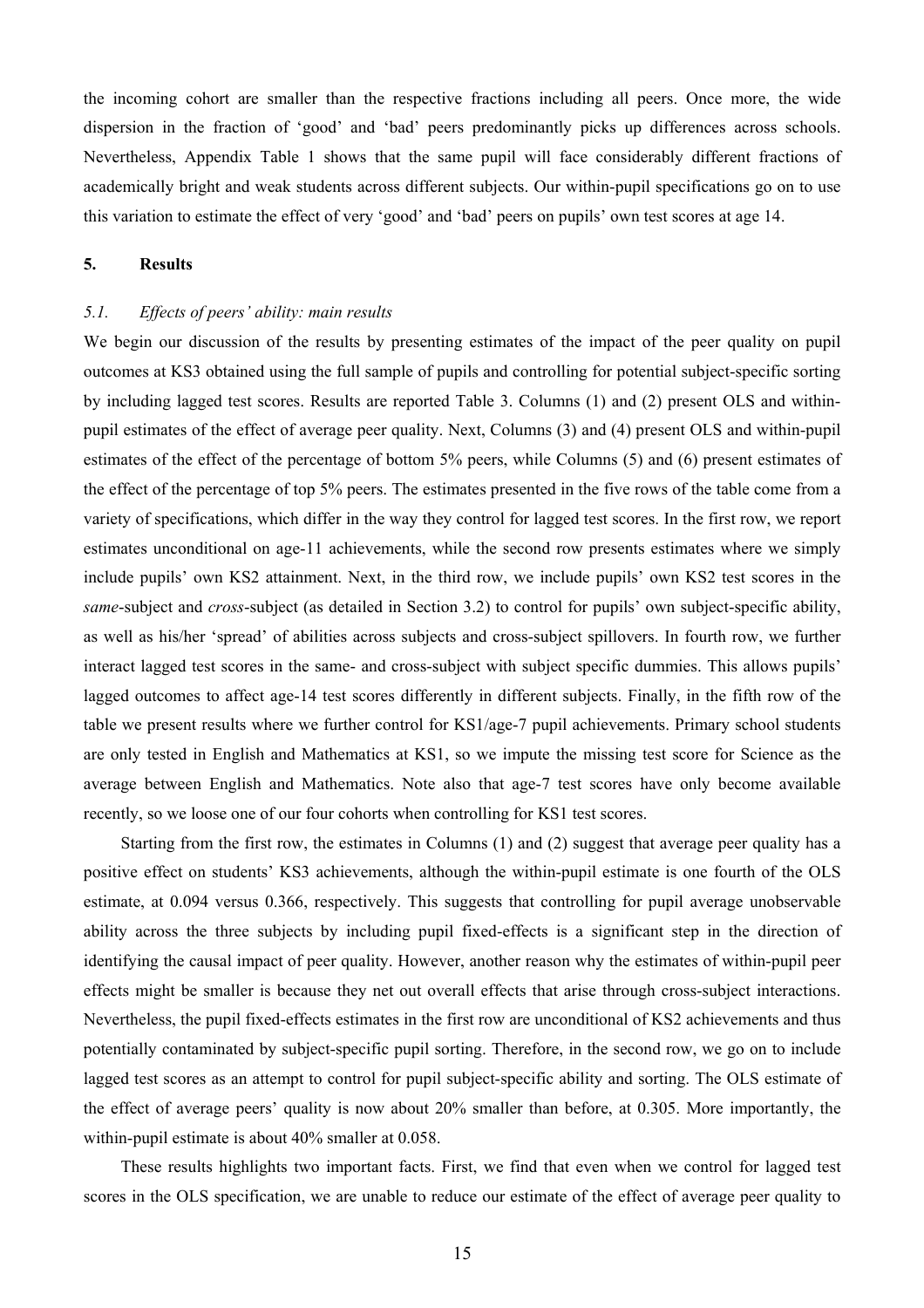values close to the within-pupils estimate. This strongly speaks in favor of within-pupil regressions, which allow us to control non-parametrically for pupils' unobservable average ability across subjects, as well as school  $\times$  cohort unobservable attributes that might determine pupils' school choice. Secondly, our results reveal that, even conditional on pupil fixed-effects, there is a substantial correlation between the within-pupil variation in KS2 test scores across subjects and that of his/her peers. This is reflected in the fact that our within-pupil peer effect estimate is significantly reduced when we control for lagged test scores. We will return to this point later when we discuss the robustness of our results.

In the remaining three rows of Table 3 we go on to include lagged test scores in a more flexible way. Adding same- and cross-subject KS2 outcomes, directly or in interaction with subject specific dummies, further reduces our OLS estimate to about 0.28. More noticeably, the within-pupil estimate of the effect of average peers' quality remains stable at 0.058. It is interesting to note that when we control only for crosssubject KS2 test scores, and not for the same-subject lagged scores (results not tabulated), the average peer effect estimate is almost identical to the estimates *unconditional* on KS2 outcomes: the treatment effect estimate unconditional on KS2 is 0.094, whereas the one conditional on either one of the cross-KS2 test scores only is 0.086. This suggests that even though the within-pupil correlation among KS2 test scores in the different subjects are high, conditional on pupil fixed-effects the cross-subjects lagged test scores do not add much explanatory power to the within-pupil variation in KS3, whereas the same-subject KS2 score does. This result is an indication that the KS2 scores are not just transitory or noisy measures of subject specific ability.

Finally, inclusion of KS1 results in the last row of the table reduces our OLS estimate to 0.264, but does not significantly alter the within-pupil results now reading 0.056. All in all, this suggests that OLS estimates are quite sensitive to the way in which we use lagged test score to partial out pupils' own subject-specific academic ability. On the other hand, our within-specifications are not sensitive to how exactly we control for lagged test scores. This lends some support to our claim that, conditional on pupil fixed effects *and* controls for prior attainments, we are able to partial out pupils' unobserved overall and subject-specific abilities and identify the causal effect of average peers' quality.

As for the size of the estimated peer effect, a 10 percentile increase in the average peer quality would increase pupil own KS3 test scores by 0.58 of a percentile. This change amounts to around 0.02 of a standard deviation of the KS3 test score distribution. Further, the estimated effect implies that if a pupil is moved from the worst peer environment we observe in the data (where the average peer achievement in English, Mathematics or Science is at about the  $25<sup>th</sup>$  percentile) to the best peer environment observed in the data (where the average peer achievement in one of the three subjects is around the  $75<sup>th</sup>$  percentile), his/her score will rise by 3 percentiles in the national distribution. This gain amounts to 0.12 of the standard deviation of the KS3 score distribution. Since our results are estimated from regressions that include pupil fixed-effects, it is also instructive to understand how sizeable they are once we rescale them by the within-pupil variation in peer quality and KS3 attainments. In this case, we find that a 10 percentile increase in average peer quality (about four standard deviations in the within-pupil average peer quality distribution) amounts to around 0.05 of a standard deviation in the within-pupil KS3 distribution and a change from the worst to the best peer environment amounts to 0.26 of the within standard deviation of the KS3 score distribution.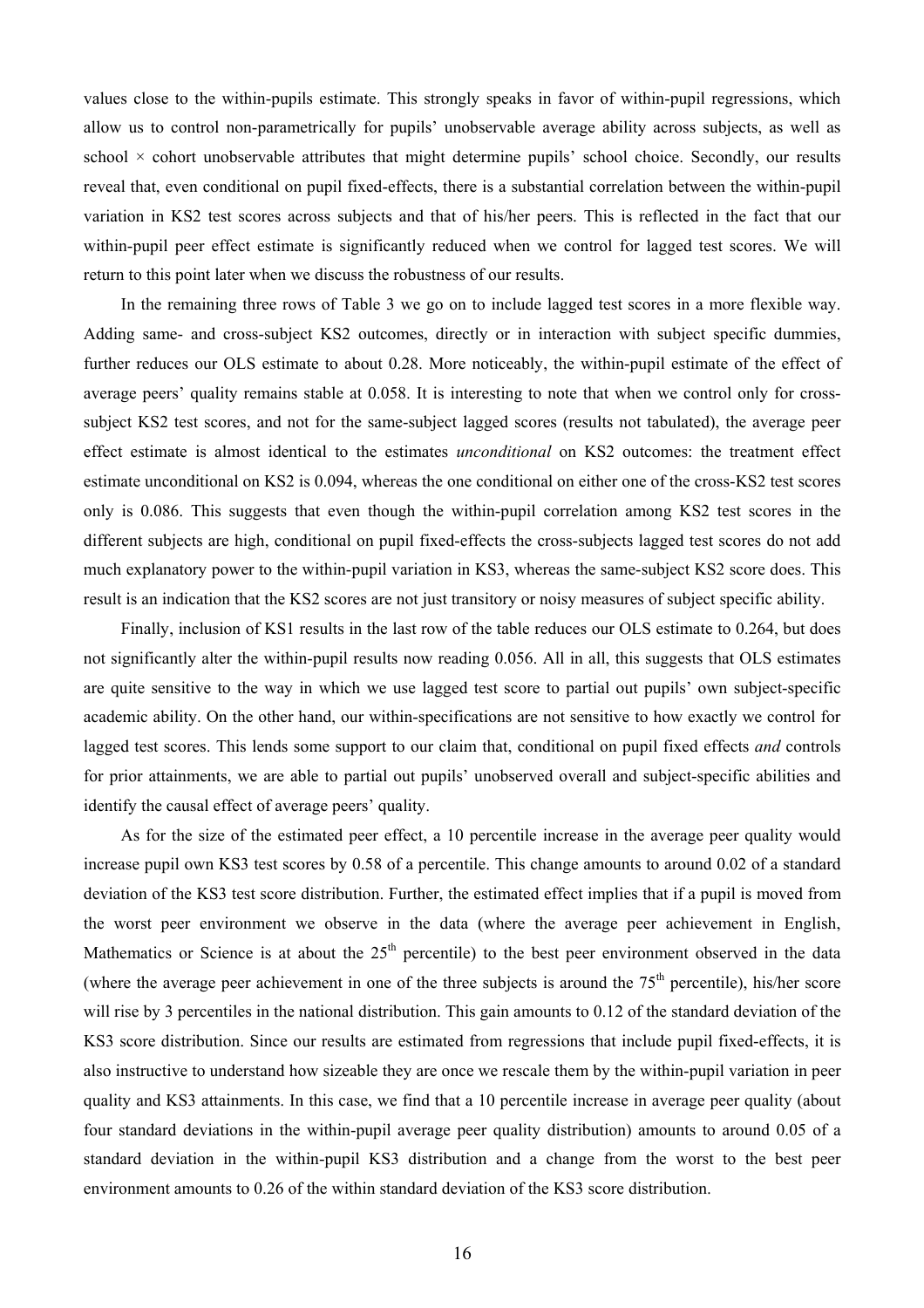Is this effect large or small? To answer this question we need to compare our results to the effect of other inputs or interventions in secondary schooling but such evidence, especially with well identified treatment effects, is limited. Lavy (2009) estimates the effect of instructional time in secondary schools using the PISA 2006 data and reports an effect for OECD countries of 0.06 of a standard deviation (of the test score distribution) for an additional hour of classroom instruction, or 0.15 when considering the within-pupil standard deviation of test scores across subjects. These estimates imply that the ability peer effects that we estimate here for a 10 percentile increase in average peer quality is equivalent to the effect of half an hour of weekly instruction time in school. Another possible comparison is to the effect size of peer quality estimated in Ammermueller and Pischke (2009) across-classes within-schools in six European countries. This study reports that one standard deviation change in their student background measure of peer composition leads to a 0.17 standard deviation change in reading test scores of fourth graders. As for England, Gibbons and Telhaj (2009) show that one standard deviation change in average peer quality is linked to a small positive, but insignificant improvement in the test score distribution of  $9<sup>th</sup>$  graders. Finally, Bandiera et al. (2008) study class size effects at university using a within-pupil specification similar to ours. Their results show that a one standard deviation of the within-pupil class size distribution improves test scores by 0.108 of the within-pupil standard deviation of outcomes. All in all, in comparison to studies that focus on other school inputs and interventions, our estimates capture a medium-to-small sized effect.

In the next four columns of Table 3 we test whether 'good' and 'bad' peers similarly exert an effect on pupils' attainments at KS3. More precisely, the estimates in Column (3) and (4) present the effect of the percentage of bottom 5% new peers, while the estimates in Columns (5) and (6) report the effect of the percentage of top 5% new peers. Notice that these coefficients are obtained from one single regression including both treatments, and controlling for the quality of old peers. As for Columns (1) and (2), the five rows of the table differ in the way we control for lagged test scores.

The results clearly show that having more students from the bottom 5% of the ability distribution at school harms the academic performance of regular students, while sharing the school environment with more students from the top 5% improves the academic performance of regular students. However, the impact of facing a high fraction of poor achievers is larger, and more precisely estimated, than the effect of being at schools with many bright students. As for Columns (1) and (2), the OLS estimates are always much larger than the within-pupil estimates, reflecting their large selection bias. For example, in the first row, the OLS estimated impact of 'good' and 'bad' peers (0.785 and –0.959, respectively) are about five times larger that the equivalent within-pupil estimates (0.147 and –0.214, respectively). We also find that adding controls for lagged test scores significantly reduces both the OLS and the within-pupil estimates of the peer effects from the top 5% and bottom 5% schoolmates. Once again, this suggests that even conditional on pupil fixed-effects, there is a significant correlation between the within-pupil variation in KS2 test scores across subjects and that of his/her peers. Again, we return to this when we discuss robustness to school selection and subject specific ability sorting.

Moving down the remaining rows of Table 3 (Columns 3 to 6), we find that our within-pupil estimates of 'good' and 'bad' peers are not very sensitive to the exact way in which we control for KS2 test scores, and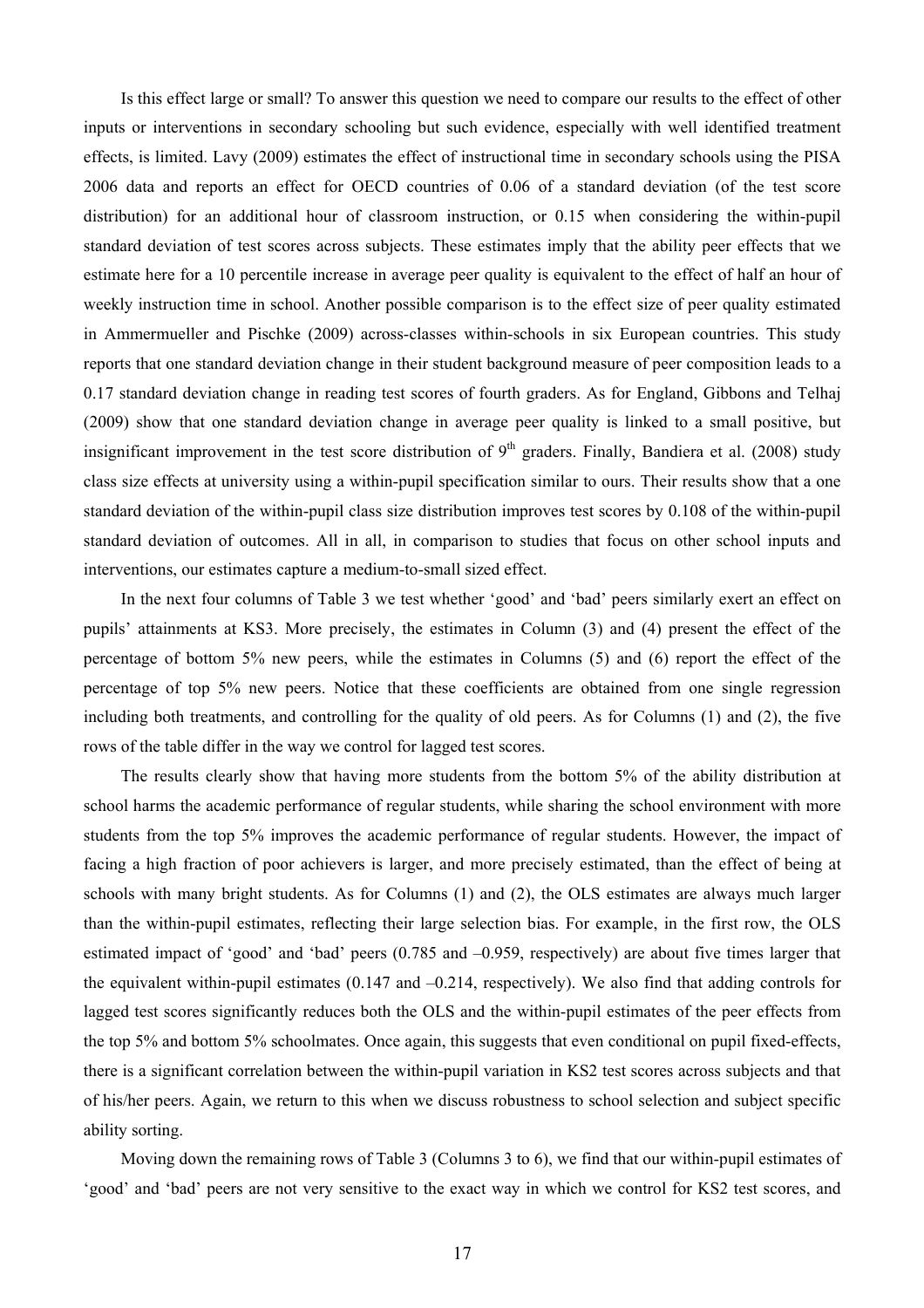stable at around +0.061 and –0.118 respectively. This is true to a much lesser extent for the OLS estimated effects. Note also that we checked how important it is to control for the same-subject KS2 score relative to controlling for the cross-subjects KS2 scores only. The unconditional effect of the bottom 5% is –0.214, whereas the estimated effect conditional on one of the cross-KS2 subjects is  $-0.191$ . The corresponding figures for the fraction of top 5% pupils are 0.147 and 0.129. Once again, it is evident that we have to control for the same-subject KS2, but that the cross-subject KS2 test scores do not affect much our treatment estimates. This suggests that KS2 test scores appropriately pick pupils' subject-specific abilities, and not just noise and random variation in test scores.

Finally, in the last row of the Table we go on to control for age-7/KS1 test scores. When we do so, we still find a significant and negative association between the fraction of bottom 5% peers at school and pupils' own age-14 test scores in our within-pupil specification. The link between the fraction of top 5% peers and students' KS3 achievement is instead attenuated (at +0.048) and not significant at conventional levels. Note, however, that when including KS1 test scores we loose one cohort and introduce some noise in our estimates since we have to impute age-7 test scores for Science (using the average between Mathematics and English). Thus we read the results including KS1 test scores positively and providing further support to the notion that, conditional on pupil fixed effects and prior achievements, we are able to partial out pupils' overall and subject-specific abilities and identify the causal effect of peers' quality.

To conclude this section, we provide an assessment of the magnitude of the effect of these two treatments. To do so, we begin by scaling it according to the minimum and maximum values of the bottom and top treatment variables observed in the data, at zero and 20% respectively (see Table 2). A pupil who moves from 0 to 20% for the bottom quality peer environment will suffer a decline of KS3 test score of about 2.4 percentiles, which amounts to 0.09 of the standard deviation of KS3 test score, or 0.21 if we consider the standard deviation of the within-pupil KS3 distribution. On the other hand, improving the peer environment from 0 to 20% in top quality peers will cause an increase of about 1.2 percentiles in KS3 test score, implying a change of 0.05 of a standard deviation or 0.11 of the standard deviation the within-pupil KS3 distribution. Note that these are rather sizeable changes, as they correspond to about 20 standard deviation changes in the within-pupil peer quality distribution, both for the top 5% and bottom 5% peers. More modest changes of around four standard deviations in the within-pupil distribution of 'good' and 'bad' peers (comparable to those used for the average peer quality here above), would respectively imply an increase of about 3% and a decrease of 4% of the within-pupil standard deviation in the KS3 distribution.

We would also like to assess the effect size of our estimates relative to other studies in the field. To do so, suppose that our regular students were exposed to the following two treatments simultaneously: a reduction in the percentage of top 5% and bottom 5% new peers from 20% (the maximum in our data) to zero (the minimum in our data). This change can be viewed as a move towards class homogeneity in terms of ability, that is a sort of tracking. This shift will improve regular students' KS3 achievements by about 0.04 of a standard deviation (0.09–0.05), or 0.10 of a standard deviation (0.21–0.11) if we consider the within-pupil dispersion of KS3 achievements. Interestingly, this effect is not dissimilar from the findings in Duflo et al.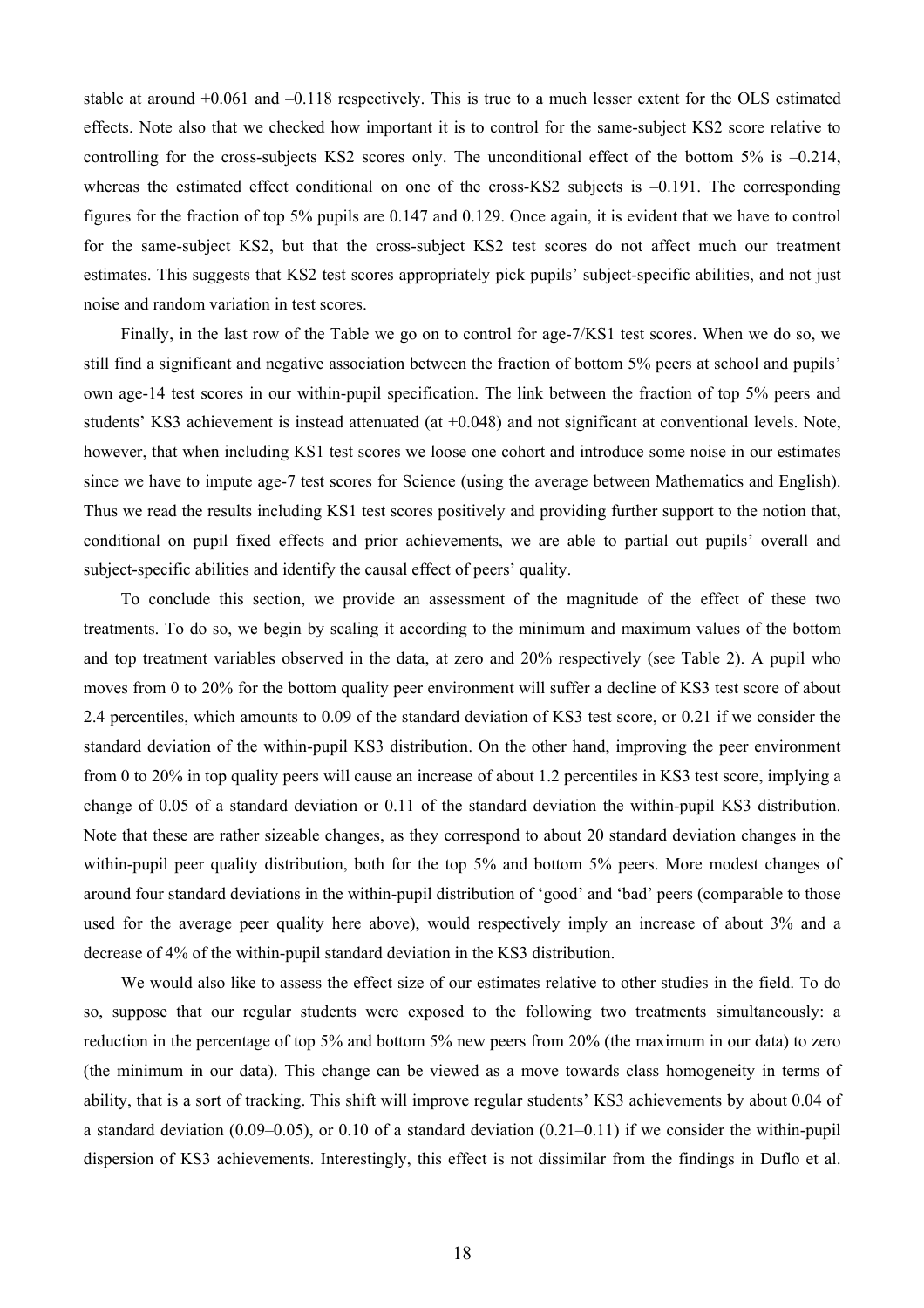(2008) who document a 0.14 standard deviation improvement in the test score of pupils in primary schools in Kenya after 18 months of random assignment to homogenous 'tracked' classes.

Before moving on, we notice that, contrary to Lavy and Schlosser (2008) and Lavy et al. (2008), it is difficult for us to say exactly how the peer effects that we document here might emerge. Given the English schooling institutional background and the fact that ability setting by subject is *not* strictly implemented (see Section 4), we speculate that peer effects could work both *directly*, through the interaction of students of different abilities during instructional time, and *indirectly* via the teaching body, e.g. through instructors' motivation, exhaustion and attention paid to the students with specific needs (e.g. the weakest).

## *5.2. Robustness of main results*

# *5.2.1 Robustness to potential subject-specific school selectivity and pupil sorting*

As discussed above, although the within-pupil specifications allow us to effectively control for pupils' average ability and school  $\times$  cohort unobservables, this setup does not preclude the possibility that selection and sorting of students into schools is partly based on subject-specific abilities and unobservable features of secondary schools. In this section, we present a set of robustness checks and alternative specifications that support the causal interpretation of our previous findings. The results from these exercises are presented in Table 4. Throughout the table, Columns (1) and (2) refer to average peer quality, whereas Columns (3) to (6) come from specifications that include the fraction of peers in the top 5% and bottom 5% of the ability distribution. All specifications control for same- and cross-subject KS2 test scores, interacted with subject specific dummies, as well as for old peers' quality. Further details are provided in the note to the table.

As discussed in Section 4, parental choice is the guiding principle that education authorities should adopt when ranking pupils' application to schools. However, we have emphasized that some forms of covert selection might still take place, based on pupil and family characteristics that are associated to students' academic ability, overall or in a specific subject. Such case might arise for example for pupils attending 'specialist' schools, i.e. schools with a stated specialism in a given subject. This is because specialist schools are allowed to introduce admissions priority rules for up to 10% of their intake for pupils who demonstrate a particular aptitude in the subject of their expertise. In our sample, about 8.5% of the students attend a specialist school. Some common areas of specialism include: language; mathematics and computing; science; technology; and business and enterprise. In the first row of Table 4, we present estimates of the effects of the three measures of peers' quality obtained excluding from the sample pupils in specialist schools. These within-pupil estimates are largely comparable to those discussed in Table 3 for all peer quality measures, and if anything slightly larger than before.

Next, in the second and third row, we further look into whether results are different for non-specialist schools that are above capacity (over-subscribed) or not (at capacity or under-subscribed) on average over the four years of our analysis. As highlighted in Section 4, over-subscribed schools have some discretion in prioritizing pupils for admissions. The concern is that popular schools, receiving more admissions requests than they accommodate, might covertly select students with characteristics that are particularly suited to their teaching expertise and other school infrastructure *specific* to one of the three core subjects under analysis. On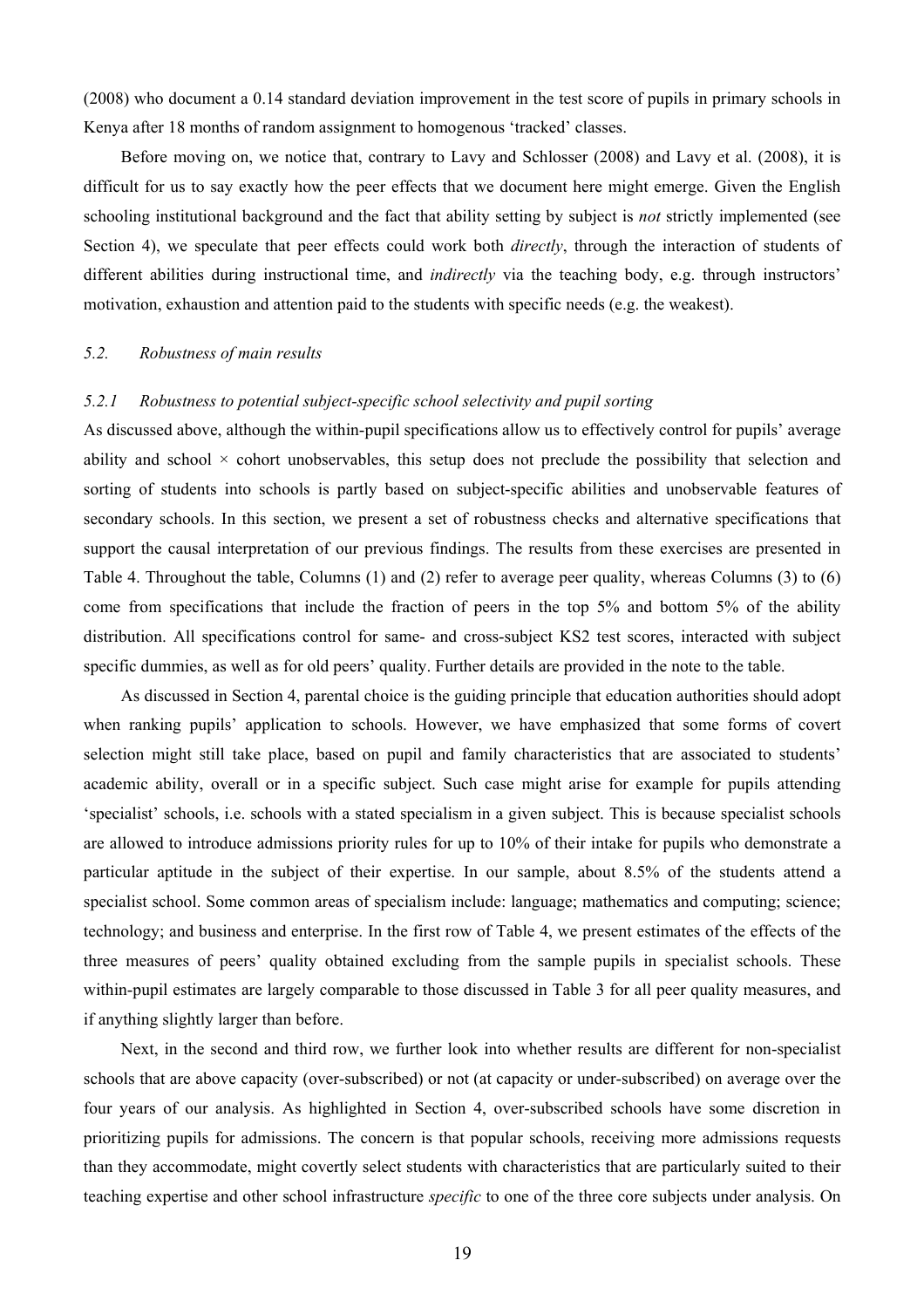the other hand, we are not concerned with potential selection based on pupil overall ability, as this is fully taken care of in the within-pupil specifications. The results in Table 4 show that the estimates of the effects of peers' quality are similar for pupils in over-subscribed and non over-subscribed schools, in particular the impact of the fraction of top 5% and bottom 5% pupils (see Columns 4 and 6).

Further results (not tabulated, but available upon requests) additionally show that our findings are very similar for non-specialist secular schools and non-specialist schools with a religious affiliation. All in all, this evidence suggest that school side selection of pupils with characteristics (partly unobservable) that are potentially correlated with ability in a given subject is not driving our main results. In the remainder of this section, we thus try to understand whether parental choice of schools with an expertise in a given subject and/or school subject-specific unobservables might confound our estimates of peer effects.

We first examine whether our findings are driven by sorting of students who choose to attend a school with peers that excel in the same subject. More precisely, we run separate regressions for students who excel in subject *q* (say English) and go to schools where, on average over the four years of our analysis, new peers also excel in that subject; and for students who excel in subject *q* (say, again, English) and go to schools where, on average over the years, new peers excel in a different subject (either Mathematics or Science). We label these two groups 'sorted' and 'mixed' pupils, respectively. This exercise should help us understand whether our results are potentially driven by sorting of pupils with similar unobservables that are conducive to excellence in subject *q* (e.g. English) in the same school. Note that peers' excellence in a subject is defined using new peers' average KS2 test scores, or the fraction of new peers in the top 5% of the ability distribution, depending on the 'treatments' that we focus on.

Results are reported in Rows 4 and 5 of Table 4 and reveal that for both 'sorted' and 'mixed' pupils the effect of average peer quality is around 0.05. Furthermore, Columns (4) and (6) show that the effect of being at school with a larger fraction of top 5% peers is more positive for 'mixed' pupils (at 0.071) than for 'sorted' students (at  $0.058$ ), and that the negative effect of poor learners is larger for 'mixed' pupils (at  $-0.140$ ) than for 'sorted' ones (–0.102). This pattern significantly helps ruling out that pupil subject-specific sorting might be driving our results. To see why, let us consider a simplified example with only two subject, English and Mathematics, and two pupils *i* and *j*, the first excelling in English and the second excelling in Mathematics. Both students go to the same school *k*, where new peers excel in English. Our results suggest that pupil *j*'s English results (his/her weak subject) will improve slightly more than pupil *i*'s English test scores (his/her strong subject), when meeting new peers that are strong in English. On the other hand, pupil *j*'s test scores in Mathematics (his/her strong test score), will suffer more from meeting more new peers that are *not* good in that subject, than for pupil *i*, who is weaker in Mathematics. These results can hardly be explained by some mechanical sorting of pupils with similar subject-specific unobservables into the same schools, which might lead them to excel in a given topic and under-perform in the others.

In the last robustness check we control for school subject-specific unobservables (fixed over time), such as teachers' expertise in a given field, directly by including in the regressions school  $\times$  subject fixed-effects. To start with, in Row (6) of Table 4, we drop from our specifications pupil fixed-effects and only control for school  $\times$  subject fixed-effects and school  $\times$  cohort fixed-effects. This specification allows us to net out school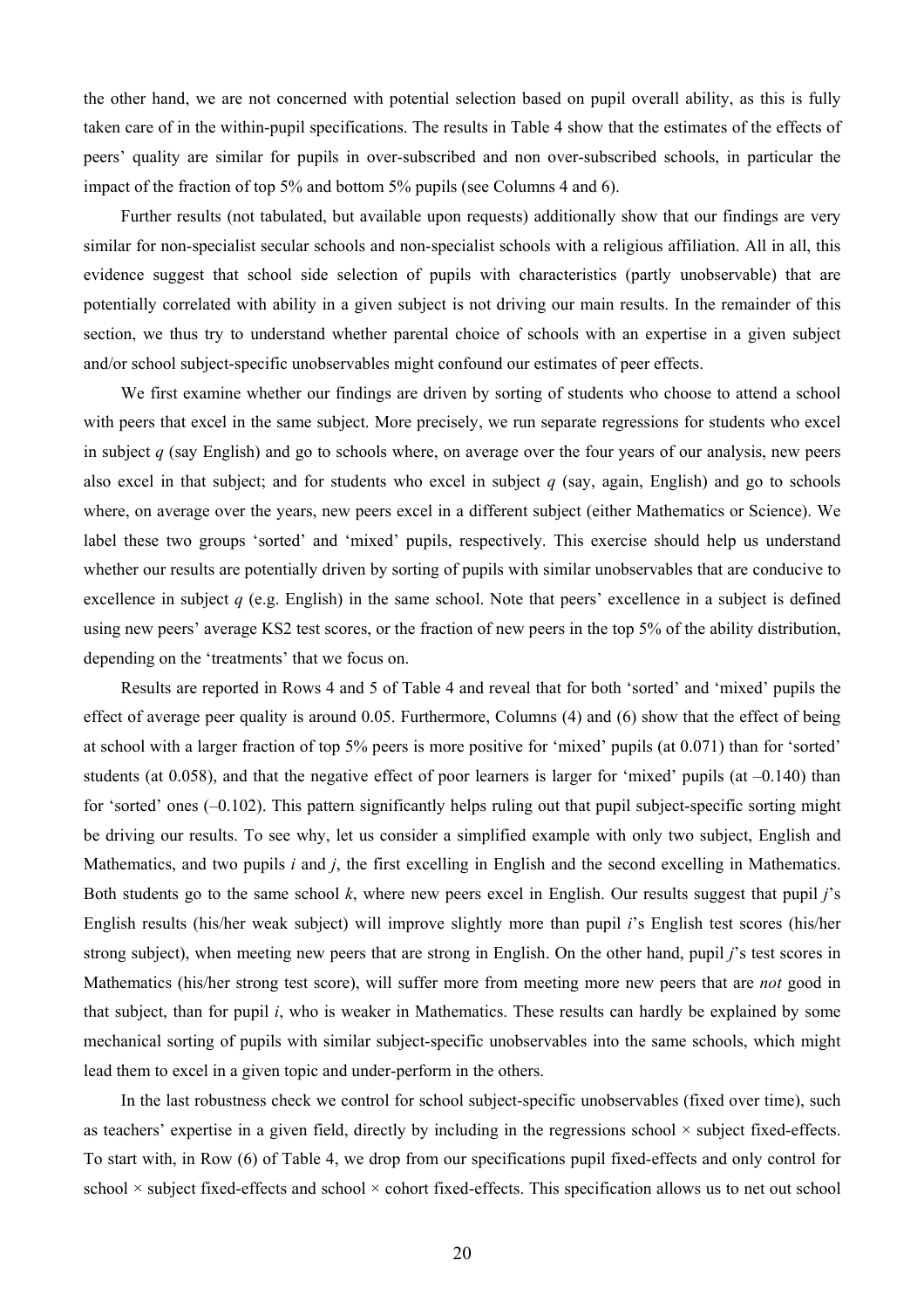subject-specific (fixed over time) unobservable attributes – such as specialism in a given field – and school cohort-specific (constant across subject) unobservables – such as changes in head-teacher or finances available to the school, as well as cohort-specific shocks to the quality of pupil intake and teaching staff. However, by dropping pupil fixed-effects, we rely on the inclusion of lagged test scores to partial out pupils' ability (overall and subject-specific) in a parametric way. When we follow this strategy, we find that the negative effect of a large fraction of bottom 5% peers is very close to what we previously found, at –0.114. However, the impact of average peer quality and the effect of the top 5% peers are now twice as big as what we obtained using within-pupil specifications, respectively at 0.141 and 0.121. This suggests that controlling for pupil overall ability in a non-parametric way by including pupil fixed-effects brings us closer to an estimate of the 'true' causal impact of peer quality than controlling for school  $\times$  subject and school  $\times$  cohort fixed-effects at the expenses of relying on more parametric methods to partial out students' overall ability.15

Finally, in the last row of Table 4, we go on to include at the same time pupil fixed-effects and school  $\times$ subject fixed-effects (school  $\times$  cohort fixed-effects are 'absorbed' in the within-pupil specification). We estimate this specification using only the first and last cohort in our data in order to maximize the variation that we can exploit to estimate peer quality effects. Indeed, this approach is very demanding because, conditional on fixed effects, our data shows very little within-school-subject variation over time, in particular in terms of students' age-14 outcomes. In fact, the within-pupil variation of KS3 test scores is 11.29, and only shrinks to 10.22 if we further absorb school  $\times$  subject fixed-effects. This suggests that the 'spread' of pupils' KS3 test scores around their average is not significantly widening or vanishing over time within schools, which is perhaps not surprising given that we are considering standardized test scores and schools' composition does not dramatically changes over four years. Even then, our results clearly point in the right direction. The effect of the average peer quality is estimated to be 0.014, that is about one fourth of what previously found. The results for bottom 5% and top 5% peers are more robust, respectively at –0.072 and 0.033, or about 60% and 54% of the estimates discussed above.

# *5.2.2. Estimates based on the 'limit sample'*

 $\overline{a}$ 

In this section we explore the idea that by identifying a sub-set of pupils where sorting on observables is fully eliminated, we are likely to substantially reduce the amount of selection on unobservables and thus bound the 'true' causal effect of peer quality. This sort of arguments appears often in quasi-experimental studies, such as those based on regression discontinuity designs (e.g. Imbens and Lemieux, 2008), and has been articulated in Altonji et al. (2005). We pursue this reasoning by presenting estimates based on a 'limit sample' of pupils that face substantial variation of peers' ability across subjects, but have small or no differences in their own primary school test scores across English, Mathematics and Science. Stated differently, we sample students that might exhibit different levels of overall ability (which will be 'absorbed' by pupil fixed-effects), but whose observable subject-specific abilities are 'balanced'. The underlying assumption for this strategy to help

<sup>&</sup>lt;sup>15</sup> Note that our new peers' quality measures actually vary at the primary  $\times$  secondary school level, and by subject. This means that we can control for primary  $\times$  secondary  $\times$  subject fixed effect and partial out any form of primary-secondary sorting based on subject specific considerations. If we do so, we find results that are similar to those presented in Table 4. Results are available from the authors.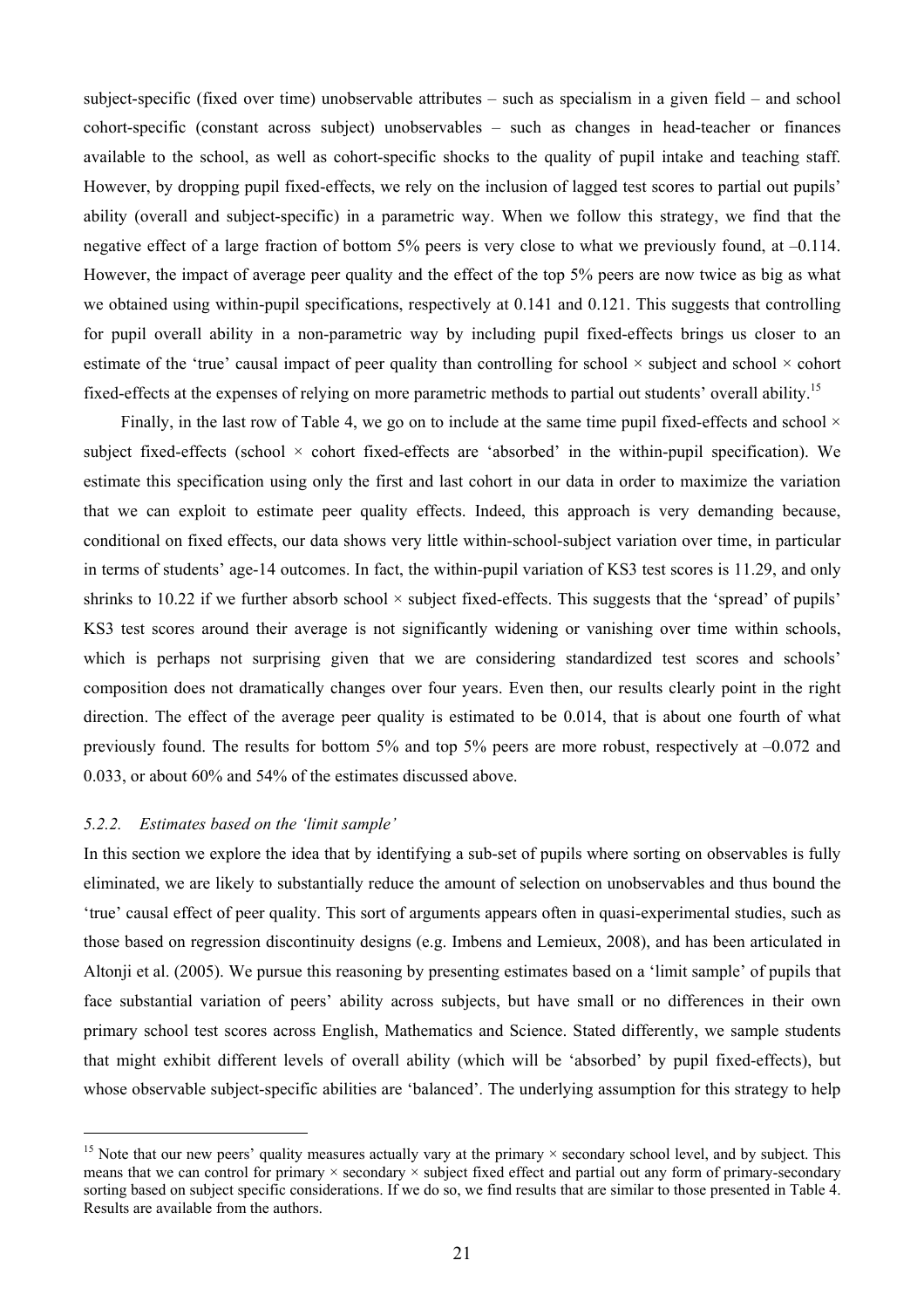reducing the extent of sorting on unobservables and purge remaining biases from the peer quality estimates is that the amount of selection on *unobservable* subject-specific attributes tracks the amount of selection on *observable* subject-specific characteristics, in particular lagged tests scores. Put simply, the amount of unobservable and observable subject-specific sorting should be positively correlated.

We being this investigation by discussing Figures 1 and 2. The 'limit sample' includes pupils with a standard deviation of KS2 achievements across subjects smaller than or equal to three. Figure 1 plots regression coefficients and confidence intervals (standard errors clustered at the school level) obtained from regressions of pupil KS2 achievements on the average KS2 achievement of new peers. Figure 2 shows regression coefficients and confidence intervals obtained from regressions of pupils' own KS2 achievements on the percentage of top 5% new peers and percentage of the bottom 5% new peers. All regressions include pupil fixed-effects and control for old peers' quality. To obtain the figures, 23 different regressions were estimated over different cumulative bands of the standard deviation of KS2 attainments across subjects; these spanned the interval s.d.≤11.5 to s.d.≤3, in steps of 0.5, and then std.dev.≤15; std.dev.≤17.5; std.dev.≤23; std.dev.≤26; and full sample. More details are provided in the notes to the figures.

Figure 1 shows that in all groups, but the 'limit sample' with s.d.≤3 there is a significant positive correlation between one pupil's own KS2 achievements and the average achievement of his/her new peers in secondary school. This is clear evidence of a degree of positive selection and sorting into high school even when a student fixed-effect is included in the regressions. However, the magnitude of this imbalance is dramatically diminished as we reduce the within-pupil variation in KS2 test scores, and in the sample with s.d.≤3 this correlation is no longer significantly different from zero and very small. In Table 5, Column (1), we provide more evidence on the degree of balancing that is achieved in the 'limit sample'. Starting from Panel A, OLS estimates (i.e., without pupil fixed-effects) show a strong positive correlation between student characteristics and the KS2 average achievements of new peers. Equally strong is the OLS relationship between one student's own KS2 achievements and the KS2 achievements of his/her new peers. However, adding the pupil fixed effect eliminates the strong and significant positive correlation of pupils' and their peers' KS2 achievements. Indeed, the OLS estimate of this link is 0.292, whereas the within student estimate is 0.002.

Next, Figure 2 shows a remarkably symmetric convergence from high to zero correlation between the fraction of 'good' and 'bad' peers at school, and one pupil's own KS2 achievements as we reduce the withinstudent standard deviation in KS2 test scores. The estimate of the effect of the percentage of top 5% new peers is positive and significant in the full sample, but it converges to almost zero and becomes insignificant at s.d. ≤3. On the other hand, the estimate of the effect of the percentage of the bottom 5% new peers is negative and significant, until it converges to an insignificant and small negative value at s.d.≤3. To further illustrate the validity of our strategy, Columns (2) and (3) of Table 5 present OLS and within-pupil evidence on the balancing of individual characteristics with respect to the top and bottom peer quality treatments for the 'limit sample'. Once again, OLS estimates reveal large positive selection with respect to the top 5% new peers and strong negative selection relative to the bottom 5% new peers. However, the within-pupil regression results suggest that this selection is entirely eliminated once controlling for pupil fixed-effects.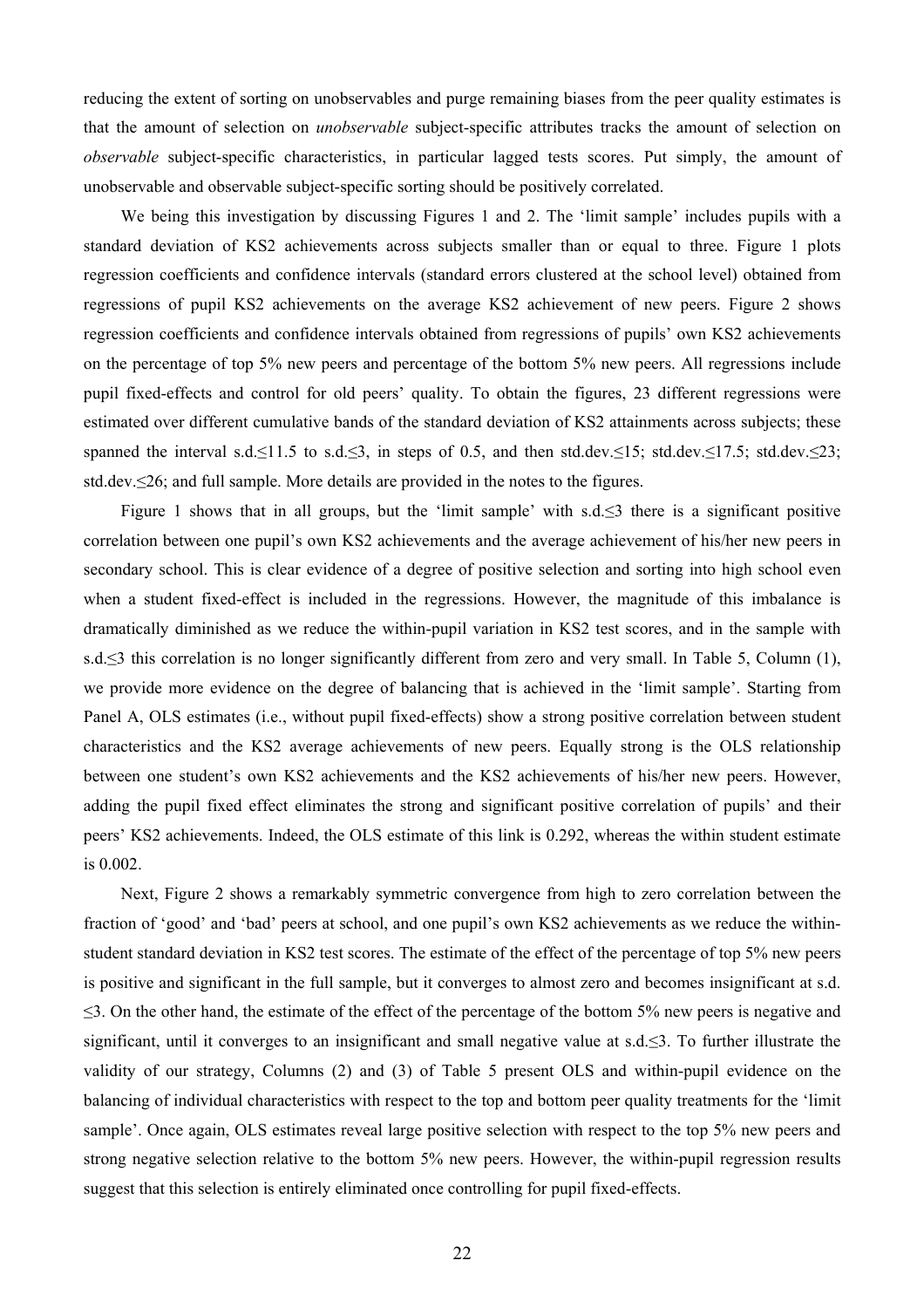Table 6 present estimates of peer effects obtained using the 'limit sample' of pupils with s.d.≤3. The various rows of the table differ in the way we control for pupils' lagged test scores. Unsurprisingly, since students in this sub-set have balanced KS2 outcomes across subjects, it does not make much difference whether we control for lagged test scores in the within-pupil specifications or not. On the other hand, inclusion of age-11 test scores still significantly reduces OLS estimates, highlighting the importance of controlling for pupil overall ability using fixed-effects. Column (2) shows that our estimate of the impact of average peer quality are not too dissimilar from what we found above. In the specification where we control for same- and cross-subject KS2 test scores in interaction with subject specific dummies, we find a peer effect of 0.055; this compares with an effect of 0.058 in the full sample using the same specification (fourth row of Table 3, Column 2). On the other hand, we now find slightly larger estimates for the effect of the top 5% and bottom 5% new peers, at 0.097 and –0.149 respectively in our preferred specification (Row 5). This might be partly due to the fact that the 'limit sample' that yields perfect balancing is not representative of the full sample of secondary pupils in England; descriptive statistics are provided in Appendix Table 3. As it turns out, the sample of pupils with s.d.≤3 includes a relatively large proportion of pupils with low and high KS2 achievements, although the former is bigger than the latter. As we will document later in the paper, pupils in different part of the ability distribution are affected differently by the very bright and very poor achievers, which helps explaining the discrepancy between results in the full sample and in the 'limit sample'.

However, the most remarkable finding from this exercise is that, even as we shrink the within-pupil standard deviation of KS2 test scores to be close to zero, we still find significant estimates of the effect of peer quality on pupils' own age-14 test scores. In the 'limit sample', there is mechanically no room for sorting based on pupils' and their peers' subject-specific observable abilities. If the amount of selection on *unobservables* tracks the amount of selection on *observables*, estimates based on the 'limit sample' should be close to the true causal effect of peer quality, as biases due to subject-specific unobservables should be mitigated. Even more remarkably, we find that the peer effect estimates are roughly constant for other subsamples of pupils where we allow an increasing amount of within-pupil standard deviation of KS2 test scores and thus potentially more significant amount of subject-specific sorting. We present this evidence in the next section.

# *5.2.3. Effects of peers' ability in extended samples*

We noted above that the 'limit sample' is not fully representative of the whole population of students in England and that this might explain the small discrepancy between our findings for this sub-set of pupils and in the full sample. To shed light on this issue, in Figures 3 and 4 we present estimates of the treatment effects alongside with confidence intervals obtained from 23 separate regressions that progressively use sub-samples of students with larger standard deviations of KS2 attainments across subjects. Note that these sub-groups are identical to those used to check balancing properties of the peer quality treatments (Figures 1 and 2). All regressions include pupil fixed-effects and control for old peer quality, as well as for pupils' KS2 own achievements.

Starting from Figure 3, one remarkable result is that the estimates obtained from the various sub-samples are not remarkably apart from one another. In particular, consider the sample of pupils with s.d.≤11.5: as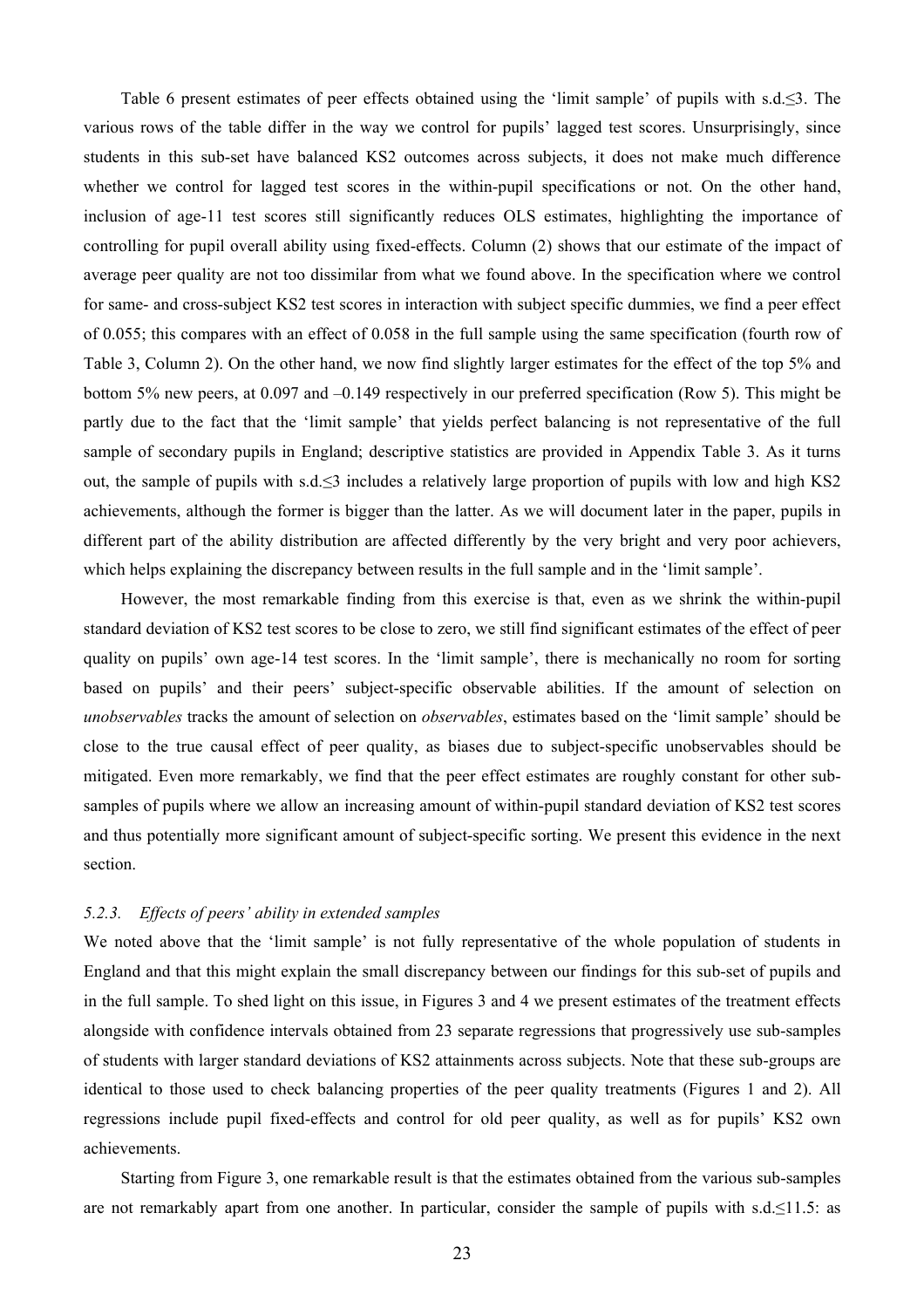shown in Appendix Table 3 pupils in this sub-set are very close to being fully representative of the population of students in English secondary schools. Figure 3 and Appendix Tables 4 show that estimates of the effect of average peer quality for this sample, at 0.066 in our preferred specification, are close to those obtained in the full sample (0.058) and in the 'limit sample' (0.055). Moreover, the confidence intervals throughout the Figure 3 are largely overlapping, allowing to reject the hypothesis that the estimates are different. This evidence clearly suggests that the imbalance in KS2 that emerges as we move to larger, less selected and more representative sub-sets of pupils (see Figure 1), is too small to confound our estimates of the effect of average peer quality on students' own KS3 test scores in a within-pupil regression.

Figure 4 and Columns (3) to (6) of Appendix Table 4 present similar evidence for the effects of 'good' and 'bad' peers. Once again, we find that the peer effects estimated from the sample with s.d.≤3 are very close to those obtained for a variety of sub-samples and for the full sample. For example, the top 5% peer effects estimated in the full sample, in the sample with s.d.≤11.5 and in the 'limit sample' are 0.064, 0.082, and 0.097, respectively (using the most flexible specification). The corresponding figures for the fraction of bottom 5% peers are –0.124, –0.126 and –0.149. Additionally, the lines connecting the point estimates of the effects of 'good' and 'bad' peers for all the other sub-samples are almost horizontal throughout Figure 4, with largely overlapping confidence intervals. All in all, this evidence reinforces our intuition that the imbalance in KS2 – and any related subject-specific unobservable – that we obtain as we move to less selected samples is sufficiently small not to confound our estimates of the effect of peer's quality conditional on pupil fixedeffects and lagged test scores controls.<sup>16</sup> This evidence also suggests that any bias due to confounding subjectspecific unobservables must have a very special pattern so as to lead to the same or larger point estimates of peer effects in different samples with a shrinking degree of sorting on observables. In particular, selection on unobservables must be totally uncorrelated or negatively related to selection on observables – most prominently lagged test scores – in order to explain these results. This is highly implausible since we have shown that KS2 test scores are quite reliable proxies of pupils' subject-specific abilities, and since it is very likely that pupils with similar subject-specific abilities or preferences will sort in the same schools.

## *5.3. The good, the bad and the average: who has an effect on regular students?*

 $\overline{a}$ 

To disentangle which segments of the distribution of peer ability drive the impact of the average peer quality on pupil KS3 test scores, we next estimate different models that includes all three measures of peer ability that we have used so far, namely, the 'good', the 'bad' and the average peer quality. Table 7 reports regression coefficients and standard errors from a variety of specifications. All regressions include pupil fixed-effects. Average peer quality in Panel A is calculated using all pupils in the sample, including those in the top and bottom 5% of the KS2 national distribution (as done so far). On the other hand, in Panel B, average peer ability is calculated using only pupils in the full sample that are not in the top 5% nor in the bottom 5% of the

<sup>&</sup>lt;sup>16</sup> Note that we have carried out additional exercises to check the size and significance of our estimates based on the following mutually exclusive bands of the standard deviation of KS2: s.d.≤3 (6% of the sample); s.d.>3 and s.d.≤5.5 (approximately 10% of the sample); s.d.>5.5 and s.d.≤8 (approximately 13% of the sample); s.d.>8 and s.d.≤10.5 (approximately 13% of the sample), and finally s.d.>10.5 and s.d.≤11.5 (approximately 5% of the sample). Even in this case, we found that the estimated effects of 'good', 'bad' and the average peers are virtually identical across the subsamples. Results are not displayed, but are available from the authors.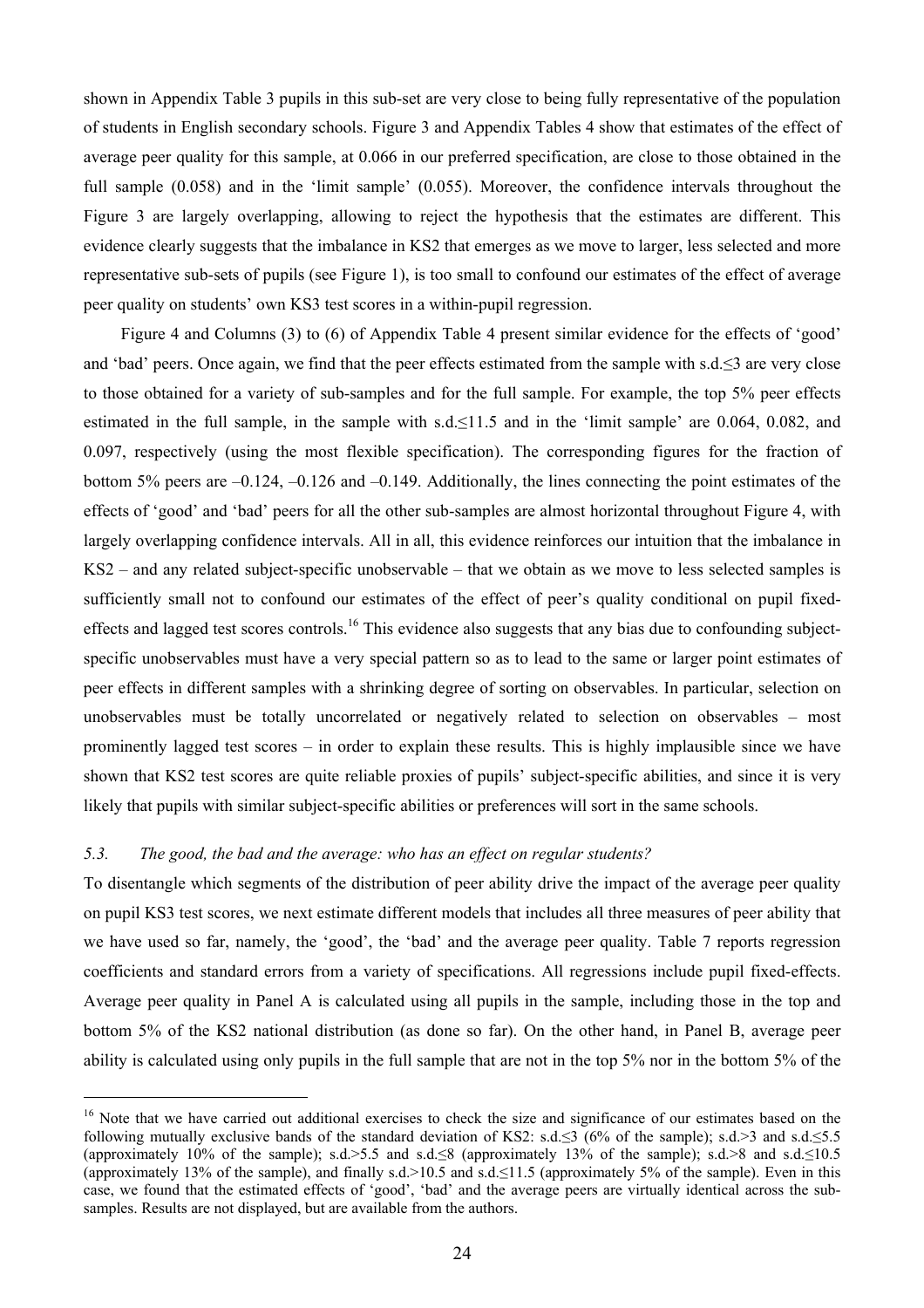KS2 distribution in any subject. For both Panel A and Panel B, Columns (1) to (3) present estimates based on one single regression which simultaneously includes all peer quality measures.

The results in the two panels of the table are virtually identical, suggesting that it does not matter whether the average includes or excludes the top and bottom 5% new peers. Further, the estimates suggest that it is mostly the top and bottom peers that have an impact on regular students in schools, and not peers of average quality. Indeed, the estimates of the effect of the top and bottom peers are very similar to those obtained when average peer quality was not included in the specification (compare with Table 4). On the other hand, the effect of average peer quality is substantially reduced at 0.037 in our preferred specification, that is about 36% smaller than when it was included as the only proxy of peers' ability (see Table 4).

In Figure 5, we go one step further and provide evidence that not only it is the top and the bottom that mainly matters, but also that it is the very top 5% and very bottom 5% new peers that are more strongly associated with pupils' own age 14 test scores, and not the quality of peers in other parts of the ability distribution. The figure presents treatment effect estimates and associated confidence intervals for different measures of the bottom and top new peers. For the bottom treatment, we define the following five groups: bottom 5%; 5 to 10%; 10 to 15%; 15 to 20% and 20 to 25%. For the top group, we define the following five peer measures: top 5%; 90 to 95%; 85 t0 90%; 80 to 85% and 75 to 75%. The specification further include pupil fixed-effects and controls for old peer quality, average peer quality and students' own KS2 test scores; the sample of 'treated' pupils includes students in the range from  $25<sup>th</sup>$  to the  $75<sup>th</sup>$  percentiles of KS2 test scores.

Figure 5 reveals a marked, though asymmetric, U-shape pattern. All the five bottom peer groups have a negative effect on other pupils, but the effect is clearly significant only for the first two groups, and it is declining sharply in scale as we move away from the very bottom. On the other hand, the effect of the top peers at school is significant only when the very top 5% pupils are considered, though the estimates are positive for the other four groups as well. This suggests that our choice of top 5% and bottom 5% peers is far from arbitrary and justified by the fact that most of the positive and negative peer effects come from the outstandingly good students and the very poor learners, respectively.

#### *5.4. Is it cognitive ability or family economic status of peers?*

In this section we examine whether there is any heterogeneity in ability peer effects by peers' family economic status, as measured by pupils' eligibility for free school meals (FSM), a proxy for family income. The answer to this question helps disentangling whether our main findings are driven by the academic ability of peers or by their family background.

The results from this exercise are tabulated in Table 8 and are based on a specification where we simultaneously include four different treatments, namely: the fraction of bottom 5% peers eligible for FSM (Column 1); the fraction of bottom 5% peers non-eligible for FSM (Column 2); the fraction of top 5% peers eligible for FSM (Column 3); and the fraction of top 5% peers non-eligible for FSM (Column 3). Note that the treatment variables constructed separately for FSM-eligible pupils and non-FSM eligible pupils are based on relatively few observations, in particular our proxies for the very good FSM-eligible peers and the very bad non-FSM-eligible peers. This is because on average only 15% of pupils are eligible for FSM, but they tend to be under-represented in the top 5% of the KS2 distribution (only 5%; see Table 1) and over-represented in the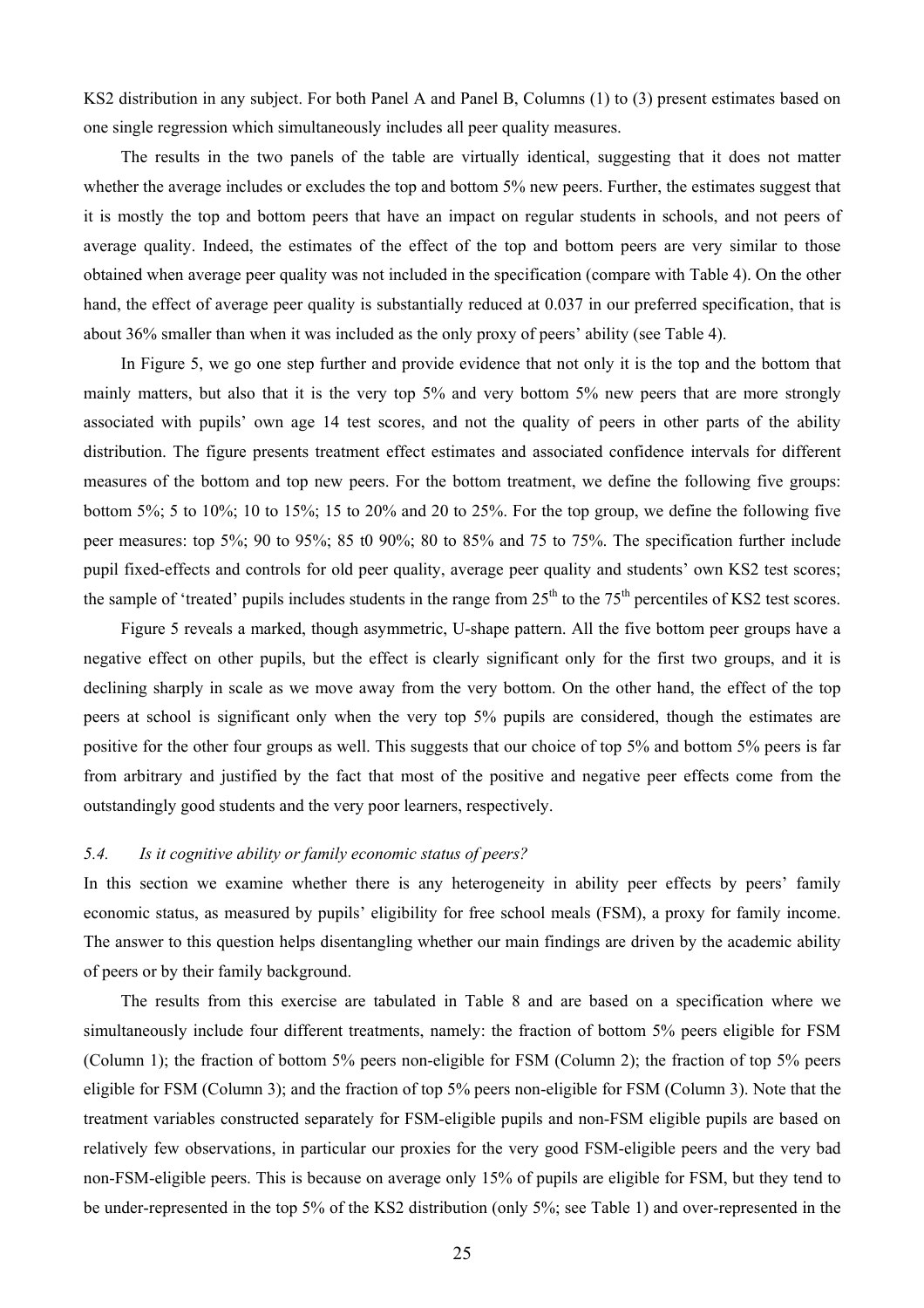bottom 5% of the KS2 distribution (up to 30%; see Table 1). Thus we expect the results to be 'noisy' and not very precisely estimated. Note also that we concentrate on the top 5% and bottom 5% peers, while neglecting average quality peers, since we have documented that this is where most of the empirical action lies.

The results provide clear evidence that pupils in the bottom 5% of the ability distribution have a negative and significant impact on the KS3 achievement of regular students, no matter whether these peers are eligible for FSM or not. Although, the treatment estimate of the bottom 5% peers from low income families is larger than for non-FSM peers (at –0.242 versus –0.071, respectively), these impacts need to be re-scaled to account for the higher within-pupil standard deviation of the treatment variable in Column (1). The numbers in italics at the bottom of Table 7 refer to the 'effect size' calculated as the impact of a one standard deviation of within-pupil distribution of peers as a percentage of one standard deviation of the within-pupil distribution of KS3 percentiles. These scaled effects show that the treatment effect of bottom 5% pupils from low income families is still about twice as large as the negative effect of poor achievers from better-off families, although the difference is much less then when looking at the un-scaled coefficients. One possible explanation for this finding is that poor learners in a specific subject from wealthier families might have access to private remedial tuition, thus mitigating their negative peer effect on other regular students.

On the other hand, the evidence on the positive effect of the very talented peers on other students is much more similar for the two types of treatments. Indeed, we find a positive effect of the top 5% peers irrespective of whether they are eligible for FSM or not, and the re-scaled effect of bright pupils from poor families is 0.428, which is not dissimilar from the effect of good peers from better-off families, at 0.627. Note that only the result for peers who are not eligible for FSM is significant at conventional levels. However, we attribute the lack of precision to the fact that there are very few FSM-eligible pupils in the top 5% of the KS2 test score distribution, which implies that our proxies are very noisy. In conclusion, we believe the results in this section suggest that overall the positive effect of good peers and the negative effect of bad ones are driven by their academic ability, and not predominantly related to family background.

# *5.5. Additional findings: peer effects estimates by subject coupled*

We mentioned in Section 3 that one of the underlying assumption of the identification strategy is that peer effects are constant across different subjects. Although this assumption is difficult to test, we provide some related evidence in Appendix Table 5, where we run regressions separately for couples of subjects, that is by pooling pupils' observations for: English and Mathematics only (top row); English and Science only (second row); and Mathematics and Science only (bottom row). Results come from specifications that include the three new peers' quality measures simultaneously, and controls for old peers' quality.

The findings suggest that most of our identification comes from the comparison of English with Mathematics and English with Science. For these two couples of subjects, we find significant and similar effects of both average peer quality and the fraction of peers in the bottom 5% of the ability distribution. The positive effect of pupils in the top 5% of the KS2 distribution is only significantly estimated for the couple English-Mathematics, although even when considering English and Science we find a positive effect at 0.032. On the other hand, our results are much weakened (in particular the effect of average peer quality) when we only pair Mathematics and Science. This is perhaps unsurprising given two sets of considerations. First, as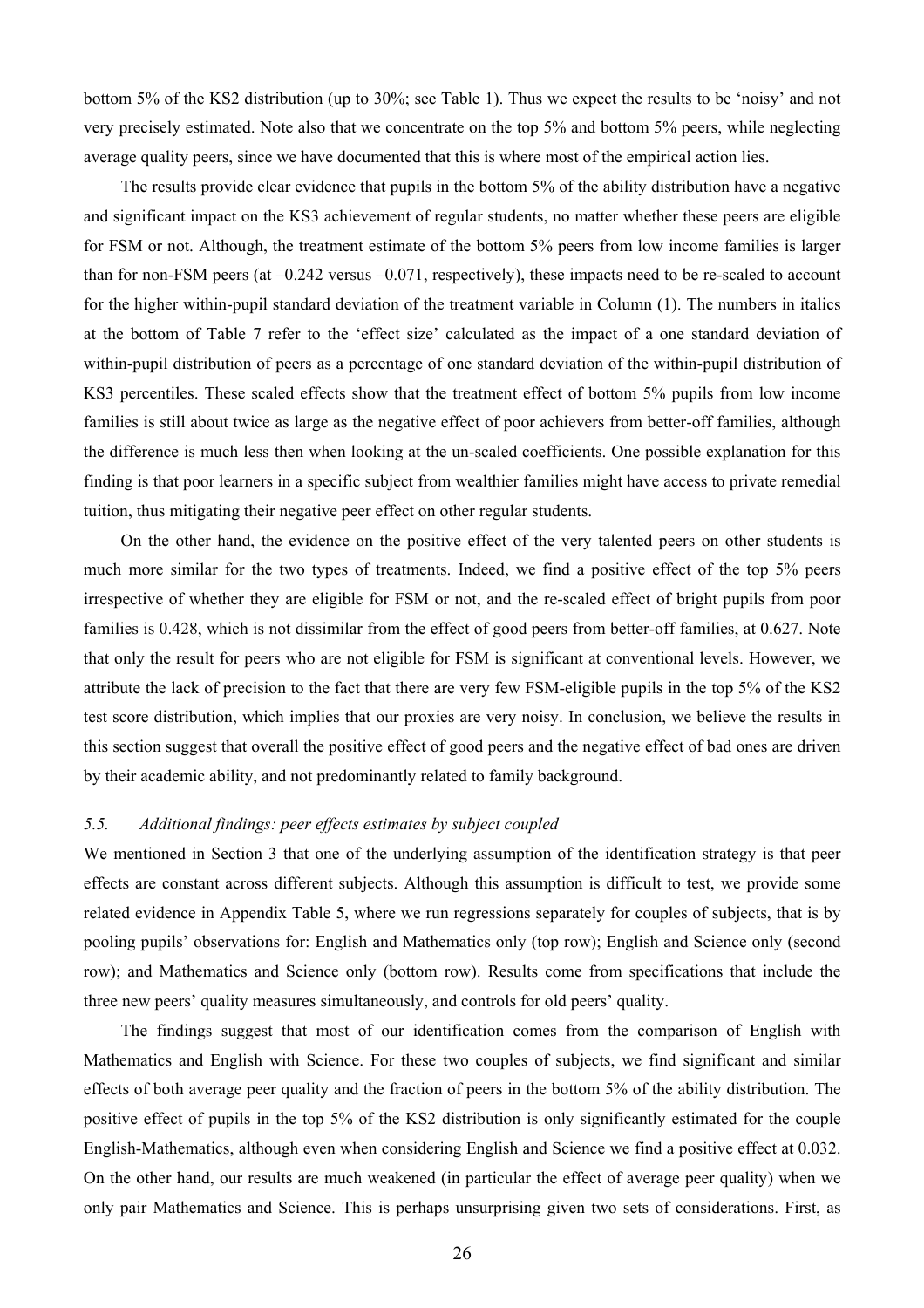discussed in Section 4, pupils' KS3 test scores are much more correlated for Science and Mathematics (0.80), than for English and Mathematics (0.64) or English and Science (0.68). As a result, there is less within-pupil across-subject variation in age-14 test scores to precisely estimate peer quality effects. Indeed, the withinpupil variations for English-Mathematics and English-Science are 10.8 and 10.2, respectively 35% and 27.5% higher than the within-pupil variation for Mathematics-Science, at about 8.0. Second, the institutional details presented in Section 4 revealed that 'ability setting' is more common in Mathematics and Science than in English. Given the high correlation between pupil's attainments in these two subjects, it is likely that the one student will be 'set' at a similar level in these two subjects, thus facing peers of similar quality in both Science and Mathematics. Stated differently, the within-pupil variation of the peers that the student *actually* interacts with (which we do not measure as we do not have class level data) might be too small to identify a significant peer effect. All in all, however, we believe the findings presented in this section support our assumption that peer effects are similar across subjects.

#### **6. Allowing for heterogeneous effects**

#### *6.1. Heterogeneity by students' ability*

In this section, we test for the presence of heterogeneous effects along a variety of dimensions. We first examine if the very good, the very bad and the average peers differentially affect students with different academic abilities. For this purpose, we stratify the sample into five groups according to the distribution of pupils' *average* of their KS2 percentiles across subjects. The percentile-ranges that define the six nonoverlapping groups are as follows: 5-20; 20-35; 35-50; 50-65; 65-80; and 80-95. Our regression models now simultaneously include interaction terms of the percentages of top 5% peers, bottom 5% peers and average peer quality (separately for old and new peers) with dummies indicating to which of the six KS2 ability groups a pupil belongs to. Note that the effect of KS2 achievements in the *same*- and *cross*-subject is controlled for semi-parametrically by interacting pupils' own KS2 percentiles with the dummies indicating his/her rank in the ability distribution (main effects are included).

The findings are reported in Table 8. The estimates presented in Column 1 reveal that the quality of average peers affects regular pupils similarly across the ability distribution. For pupils in the  $5<sup>th</sup>$  to the  $80<sup>th</sup>$ percentile of the KS2 distribution this effect is estimated to be around 0.35, which is not dissimilar to what we showed in Table 7. Only for pupils in  $80^{th}$ -95<sup>th</sup> percentile interval the average peer quality effect is higher at 0.050, although an F-test clearly accepts the null that all the coefficients are the same across percentiles. Similarly, Column (2) shows no clear variation in the negative effect of the bottom 5% peers across various ability groups of regular students. The only exception is for pupils in the  $80^{th}$  to  $95^{th}$  percentile of the ability distribution, where the impact of a large fraction of bottom 5% peers is still estimated to be negative, but only at –0.080 and statistically insignificant. Nevertheless, an F-test on the equality of all coefficients comfortably accepts the null.

Results for the effect of peers in the top 5% of the ability distribution reveal a more interesting pattern; these are presented in Column (3). The positive effect of this treatment is seen in all groups, although for the two top ability sets of regular students this impact is much reduced. For students in the group at the 65<sup>th</sup>-80<sup>th</sup>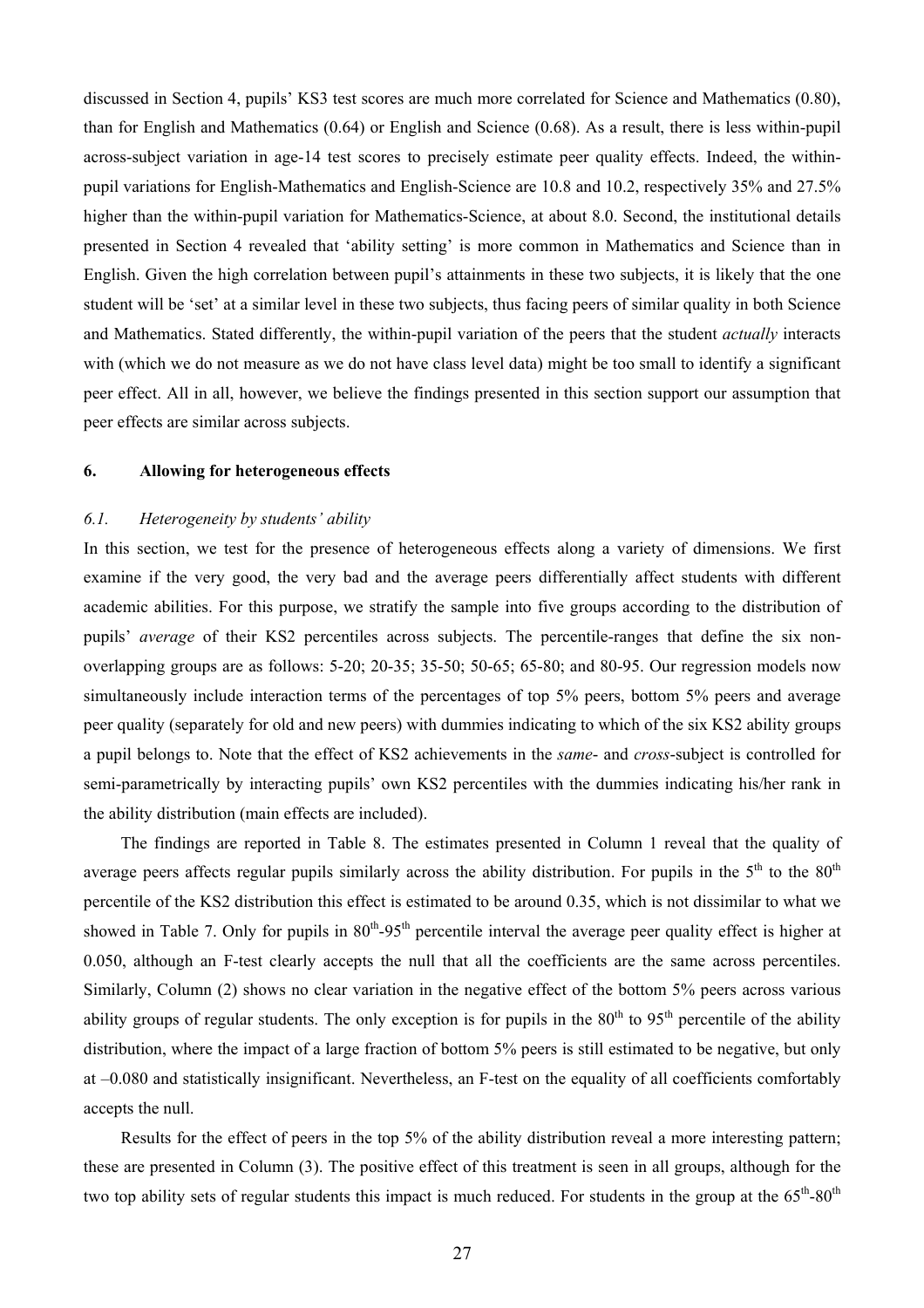percentiles the positive effect of very bright peers is about half of what previously found, at 0.032, and not significant at conventional levels. More remarkably, the effect of the top 5% peers is virtually zero (0.009) for pupils in the  $80<sup>th</sup>$  to  $95<sup>th</sup>$  percentile of the KS2 distribution. Although an F-test on the equality of the estimates across ability groups still accept the null of no differences, this result is still quite remarkable. Note that we find a similar pattern when using various pupil sub-samples, such as the 'limit sample' discussed above or the sub-set of students with a within-pupil standard deviation of KS2 attainment below 11.5.

What could explain this result? One possible explanation is that this is a mechanical 'crowding-out' effect: if we shift the ability distribution so as to have more of the very best top 5% students at school, this might crowd-out students who are in the next ability group  $(80<sup>th</sup>-95<sup>th</sup>$  percentiles) from advanced courses or activities, such as Science and Mathematics clubs or special field trips because of limited space available in such activities.<sup>17</sup> To clarify this, recall that there is some degree of ability setting by subject in secondary schools (see Section 4), and consider that there is usually only a limited number of places available in top-tier classes for each subject in each school (irrespective of cohort size). Under this scenario, having many good peers *in that subject*, has two 'competing' effects for regular pupils, in particular for those in the top part of the ability distribution. On the one hand, there could be a positive effect that works either *directly* through interaction of students during instructional time, or *indirectly* via the teaching body (e.g. instructors' motivation). On the other hand, a large share of outstanding peers would reduce one student's chances of getting into the top class and participating in advanced level learning, thus depressing his/her motivation and ultimately potentially harming achievement. This counter-balancing effect should be more pronounced for the next-to-the-most able students, i.e. pupils in the  $80<sup>th</sup>$  to  $95<sup>th</sup>$  percentile of the ability distribution.

In fact, the implication of this reasoning should vary by cohort size: in smaller schools, the positive effect of having many top 5% peers should prevail, since there is at the same time more room for interactions of pupils of different abilities and less scope for crowding-out of good students from top-tier classes. On the other hand, in larger schools the positive effects of peers must mainly work via the teaching body, as outstanding peers will be often taught in different classes and have fewer interactions with other students. However, crowding-out of next-to-the-most able students from the best classes is more likely to happen, as places in top-tier activities are more rationed given a large cohort size.

To check for this possibility, we divide schools into four groups with different cohort-size and reestimate our models. The four groups are the quartiles of the cohort size distribution and are defined as follows: below 163 pupils; 164 to 201 pupils; 201 to 237 pupils; and cohort-size above 237. Generally, we find that peer effects from the top 5% and bottom 5% peers, as well as from average peer quality, are estimated to be larger and more significant in smaller schools, in particular for those in the bottom half of the cohort-size distribution. This is not surprising given that pupils' mixing and students' interactions during instructional time will be more frequent in schools with smaller cohorts.

Additionally, we find that for schools in the bottom half of the cohort-size distribution the positive impact of the top 5% peers is positive and roughly constant throughout the ability distribution of regular

 $\overline{a}$ 

<sup>&</sup>lt;sup>17</sup> Along similar lines, an often used example would advocate that, if we shift the distribution of students from white to black, the probability of making the school basketball team goes down for both black and white students.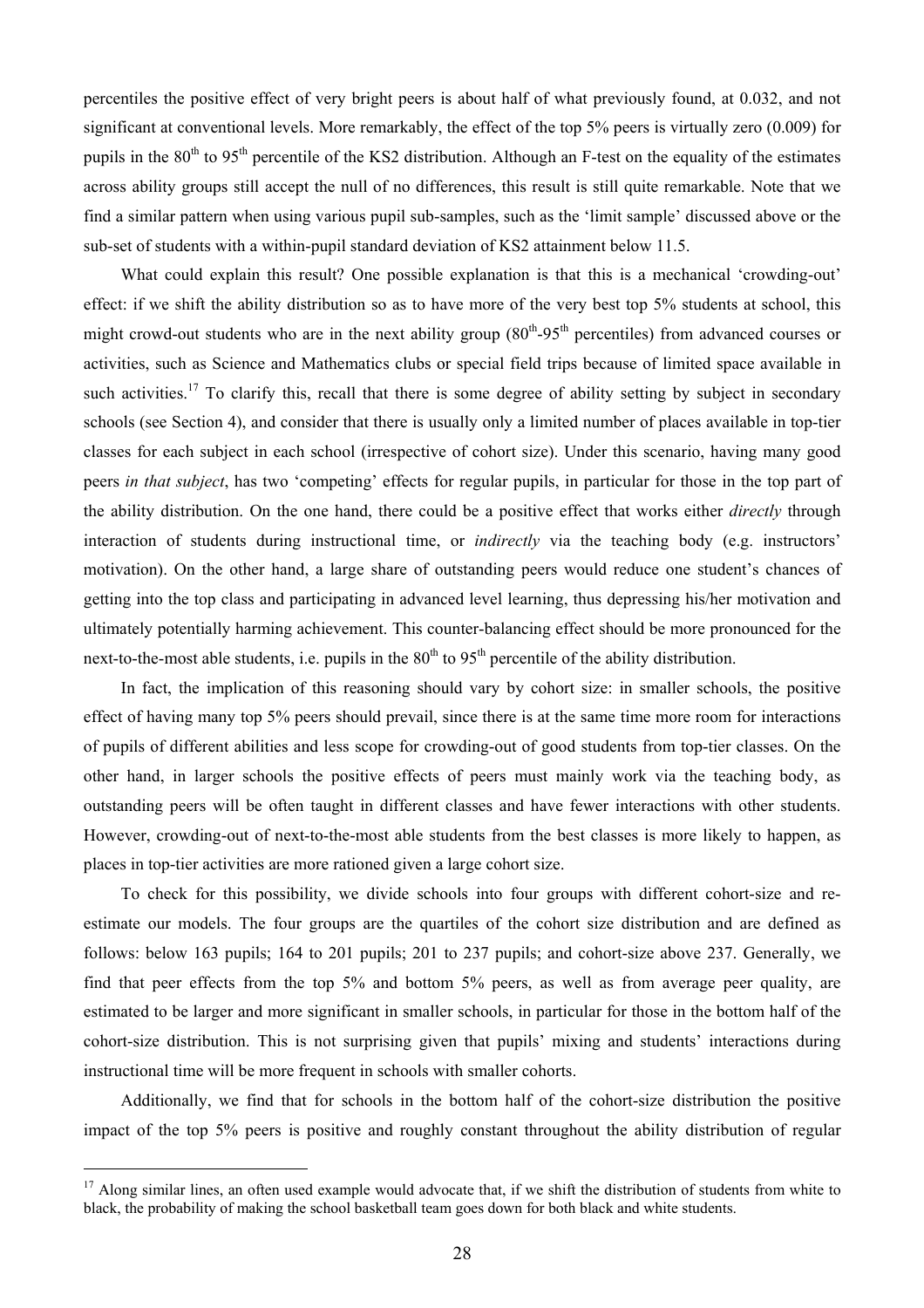students. On the other hand, we find that for school in the top half of the cohort-size distribution, this effect is positive for the least able regular students, but becomes negative (insignificant) for students in the top half of the ability distribution.18 This evidence suggests that a crowding-out explanation of our findings might bear some relevance. However, we cannot exclude other more subtle explanations often discussed in the educational and psychological literature, such as students' competitive pressure and "big-fish-small-pond" mechanisms (see Marsh, 2005). Given the information contained in our data, these alternative hypothesis must remain conjectures.

Note that another possible and rather mechanical explanation for why pupils who are good on average do not benefit from having many top 5% peers might be related to mean-reversion. In general, average test scores *do* reveal some mean reversion. For example, pupils in the  $5<sup>th</sup>$ -20<sup>th</sup> percentile at KS2 experience a 4 percentile point average improvement in their average KS3 test score. At the other end of the ability distribution, pupils in the 80<sup>th</sup>-95<sup>th</sup> KS2 percentile have an average 5.6 percentile deterioration in their average KS3. However, the within-pupil standard deviations of KS2 for students in the same ability group must be similar by construction. This means that all pupils within the same ability group, in particular those in the  $80^{th}$ -95<sup>th</sup> KS2 percentile. would be similarly affected by mean-reversion *irrespective* of how many good peers they interact with. Moreover, if mean reversion was to explain our findings, there is no reason to believe that this should only affect the top of the ability distribution, and not the bottom as well. However, we do not observe any significant interaction between either the top 5% peers or the bottom 5% peers and the fact that a student ranks low in the KS2 ability distribution (e.g., in the  $5<sup>th</sup>$ -15<sup>th</sup> KS2 percentile).

Nevertheless, to shed further light on this issue, we checked whether the pure effect of belonging to the top-group in the average KS2 ability distribution  $(80<sup>th</sup>-95<sup>th</sup>$  percentile) is related to the KS3 outcomes of students. Our results reveal that there is no evidence that simply belonging to this ability group significantly (negatively or positively) affects KS3 outcomes, nor do we find any relation for other ability groups. In a nutshell, it is only the interaction between belonging to the top ability group and having many new 'good' peers that gives rise to the zero effect discussed here above. Mean reversion does not appear to be a likely explanation for our results.

# *6.2. Gender heterogeneity in treatment effects*

 $\overline{a}$ 

The heterogeneity of peer effects by gender is also particularly interesting, especially in secondary schools where the social interactions between boys and girls intensifies. Therefore, in Table 10, we report some results based on separate samples for boys and girls.

Our results show that the effect of the bottom 5% peers is negative and significant in both gender groups, although is it smaller for boys (at  $-0.076$ ) than for girls (at  $-0.098$ ). On the other hand, the effect of the top 5% peers is positive, significant and sizeable at 0.091 for girls, but negative for boys at –0.052, although this estimate is only significant at the 10% level. As for average peers' quality, our estimates by gender are not very precise, although they are more positive for girls.

<sup>&</sup>lt;sup>18</sup> Results are not tabulated for space reasons, but are available from the authors upon request.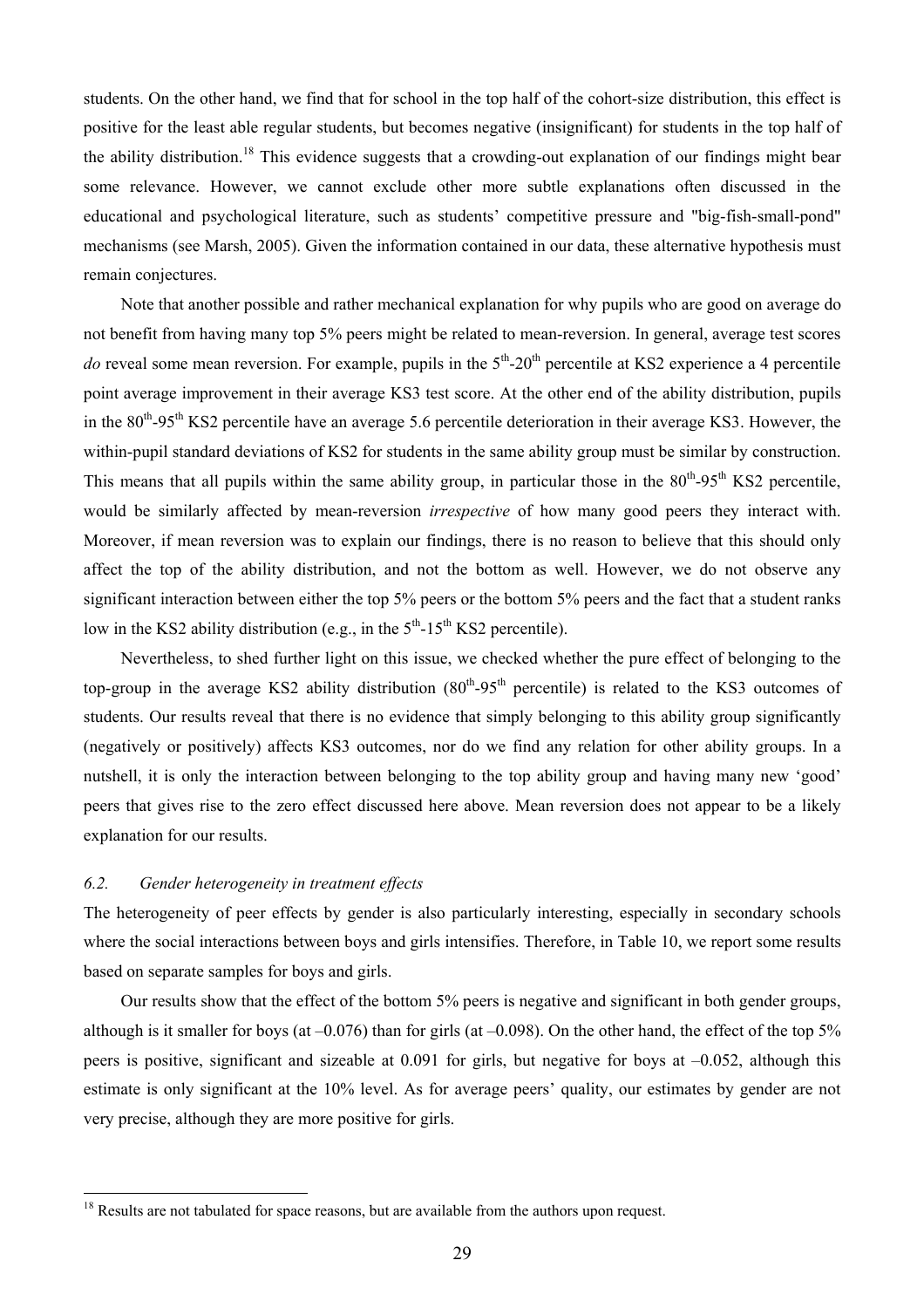To further investigate these patterns, we study the sign and size of ability peer effects separately of boys and girls, and in interaction with students' own ability (as in Table 9). The results are tabulated in Panel B of Table 10. While the effect of many 'bad' peers and of the average peer quality are not remarkably heterogeneous, we note that the finding of a negative effect of top 5% peers on boys is evident for almost all ability groups, but it is larger and more precisely estimated for the most able regular students. For girls, the effect of top peers is positive for almost all ability groups, but this estimate looses significance for the most able students.

Since these results are somewhat unexpected, in particular the finding that boys are significantly negatively affected by having a high proportion of very bright students at school, we performed a series of checks to assess to robustness of these findings. Firstly, we estimated models using the 'limit sample' discussed above, where we cap the extent of sorting on observable subject-specific abilities, and found very similar patterns. We also pondered whether one possible explanation for this result is that there are too few boys relative to girls at the top of the ability distribution to properly estimate separate effects for boys and girls in different ability groups, but this does not seem to be the case. Finally, another possible explanation is that the negative effect is mechanical, and once more due to mean-reversion or a ceiling effect. However, this does not seem the case. Therefore, a natural conclusion is that these effects must be 'real', and the main question is whether this pattern of heterogeneity by gender can be related to other findings in the literature. Broadly speaking, the answer to this query is positive as a growing body of evidence shows that that girls are more affected than boys by education inputs and interventions.<sup>19</sup>

# *6.3. Heterogeneity in treatment effects by pupils' eligibility for free school meals*

 $\overline{a}$ 

In this section, we examine heterogeneity in ability peer effects by pupils' eligibility for free school meals (FSM), a proxy for family income. Results are shown in Table 11. The structure of the table is identical to that of Table 10, except that we now split students into those eligible for FSM and those who are not.

Panel A presents some estimates obtained by pooling pupils of all ability groups. The results for pupils non-eligible for FSM are very similar to those obtained in Table 4 for all students. More interestingly, we find that pupils eligible for FSM are affected by a greater margin by both the bottom 5% peers and average peer quality, than pupils who are not eligible for FSM. Note that this is not just because the within-pupil standard deviation of the two treatments is different for the two sub-sets of pupils. The impact of the top 5% students is also slightly larger for pupils from poorer families, although this effect is not precisely estimated. This lack of

<sup>&</sup>lt;sup>19</sup> For example, Anderson (2008) shows that three well-known early childhood interventions (namely, Abecedarian, Perry and the Early Training Project) had substantial short- and long-term effects on girls, but no effect on boys. Likewise, the Moving to Opportunity randomized evaluation of housing vouchers generated clear benefits for girls, with little or even adverse effects on boys (Katz et al., 2001). Some recent studies also show a consistent pattern of stronger female response to financial incentives in education, with the evidence coming from a variety of settings. Angrist and Lavy (2009), report larger effects of achievement incentives for girls in high schools in Israel, than for boys. Closely related is a recent randomized trial looking at cash payments for academic achievement among college freshman: this study also finds clear effects for females, but no effects on males (Angrist et al., 2009). Dynarski and Scott-Clayton (2008) on tuition aid and Garibaldi et al. (2006) on tuition penalties also find larger effects for girls than for boys. Finally, a number of public-sector training programs generated larger effects on women than men (Lalonde, 1995).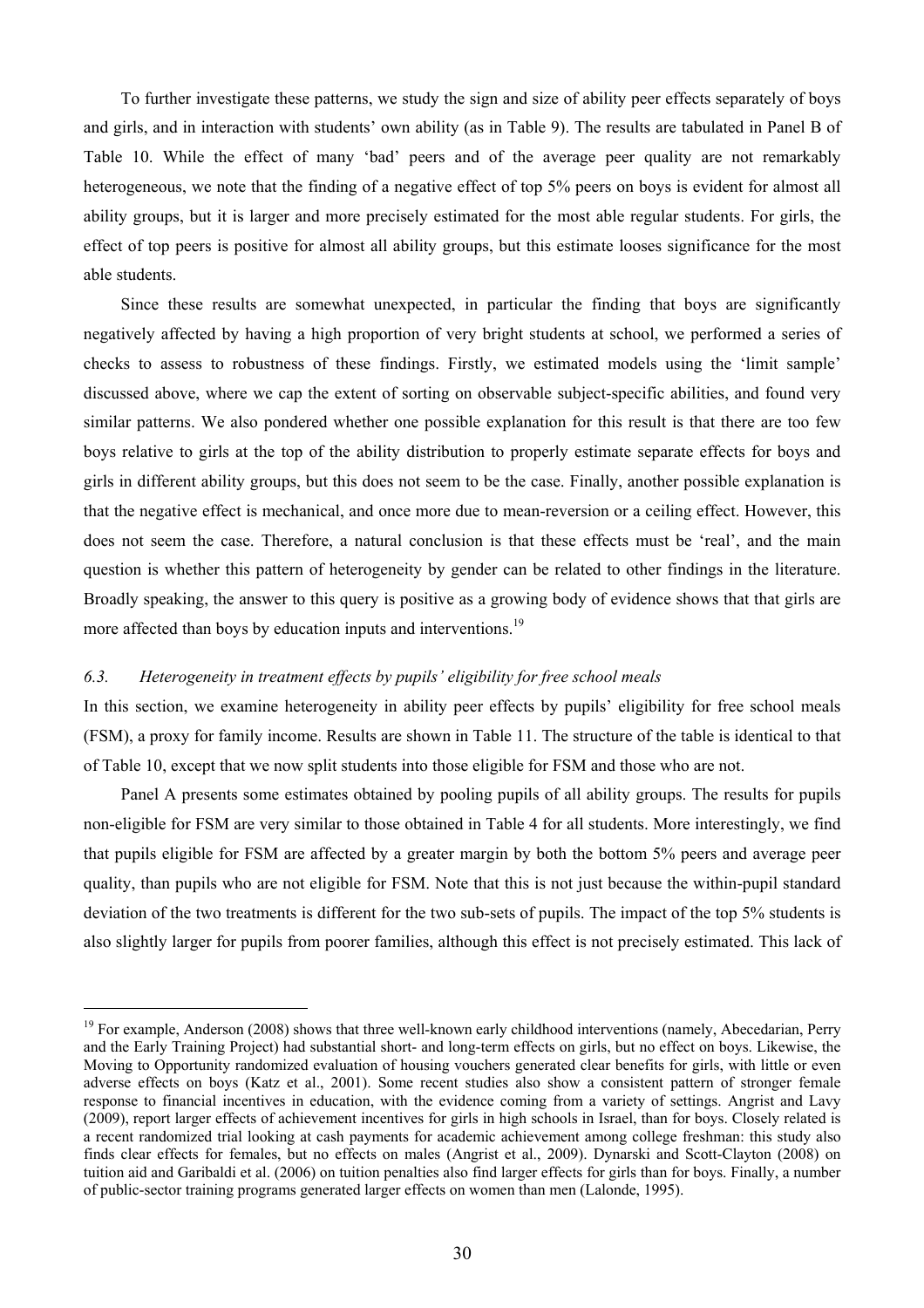precision can be explained by the considerable drop in sample size when focusing on pupils who are eligible for FSM (about 13% of our regular students).

In Panel B of the table, we further break down the treatment effect estimates by pupils' own ability, and again separately according to pupils' eligibility for FSM. The results show that average peer quality and bottom 5% peers have roughly constant effects throughout the ability distribution of regular students, irrespective of one pupil's eligibility for FSM. As for the effect of 'good' peers, we find positive estimates throughout the ability distribution for pupil from better-off families. On the other hand, the effect becomes negative at the top of the ability distribution for students who are eligible for FSM, although these results are highly insignificant. This is because students from poorer families tend to perform less well at KS2, so that there are very few FSM-eligible pupils at the top of the age-11 test score distribution. All in all, we find little evidence of remarkably heterogeneous peer effects along the dimension of family income.

#### **7. Conclusions**

In this paper, we have estimated ability peer effects in schools using data for all secondary schools in England for four cohorts of age-14 ( $9<sup>th</sup>$  grade) pupils and measuring peers' quality by their academic ability as recorded by test scores at age-11 ( $6<sup>th</sup>$  grade). In order to shed some light on the nature of peer effects, we have estimated both the effect of average peer quality, as well as the effect of being at school with a high proportion of very low-ability and very high-ability pupils, on the cognitive outcomes of regular students.

We view our main methodological contribution as twofold. Firstly, we measure peer ability by test scores that directly capture the cognitive ability of pupils and that are pre-determined with respect to peer interactions in secondary schools, since they are measured at the end of primary education before pupils change schools to start their secondary education. Moreover, by focusing only on peer quality measures based on new peers in secondary schools we were by-pass reflection problems. Secondly, we offer a new approach to measuring peer effects, by focusing on within-pupil variation in performance across multiple subjects in a setting where peers' quality is also measured by the variation in their ability across subjects. By using student fixed-effect estimation we are simultaneously able to control for family and school  $\times$  cohort unobservables, and pupil ability that is constant across subjects. As some degree of subject-specific sorting is still evident in our data even when we look at the correlation between within-pupil variation and within-peers variation in ability across subjects, we have presented a set of robustness checks that support the causal interpretation of our findings. Additionally, we have proposed to focus on a 'limit sample' of pupils with little or no differences in prior ability across subjects as measured by their achievements at the end of primary school. In this pseudoexperimental sample there can be no relationship between within-pupil variation and within-peers variation in ability because, by construction, the former exhibit no variation. Provided that the amount of sorting on subject-specific observables provides guidance on the amount of selection on unobservable subject-specific attributes, in particular lagged test scores, this sample should limit to the minimum the chances that our estimates are biased because of subject-specific endogenous sorting of pupils or omitted variables.

In terms of findings, our results show that higher peer average ability at school has a positive and significant effect on the achievements of other students. Additionally, we find that a high concentration of very low ability students ('bad' peers) significantly lowers the academic achievements of regular students,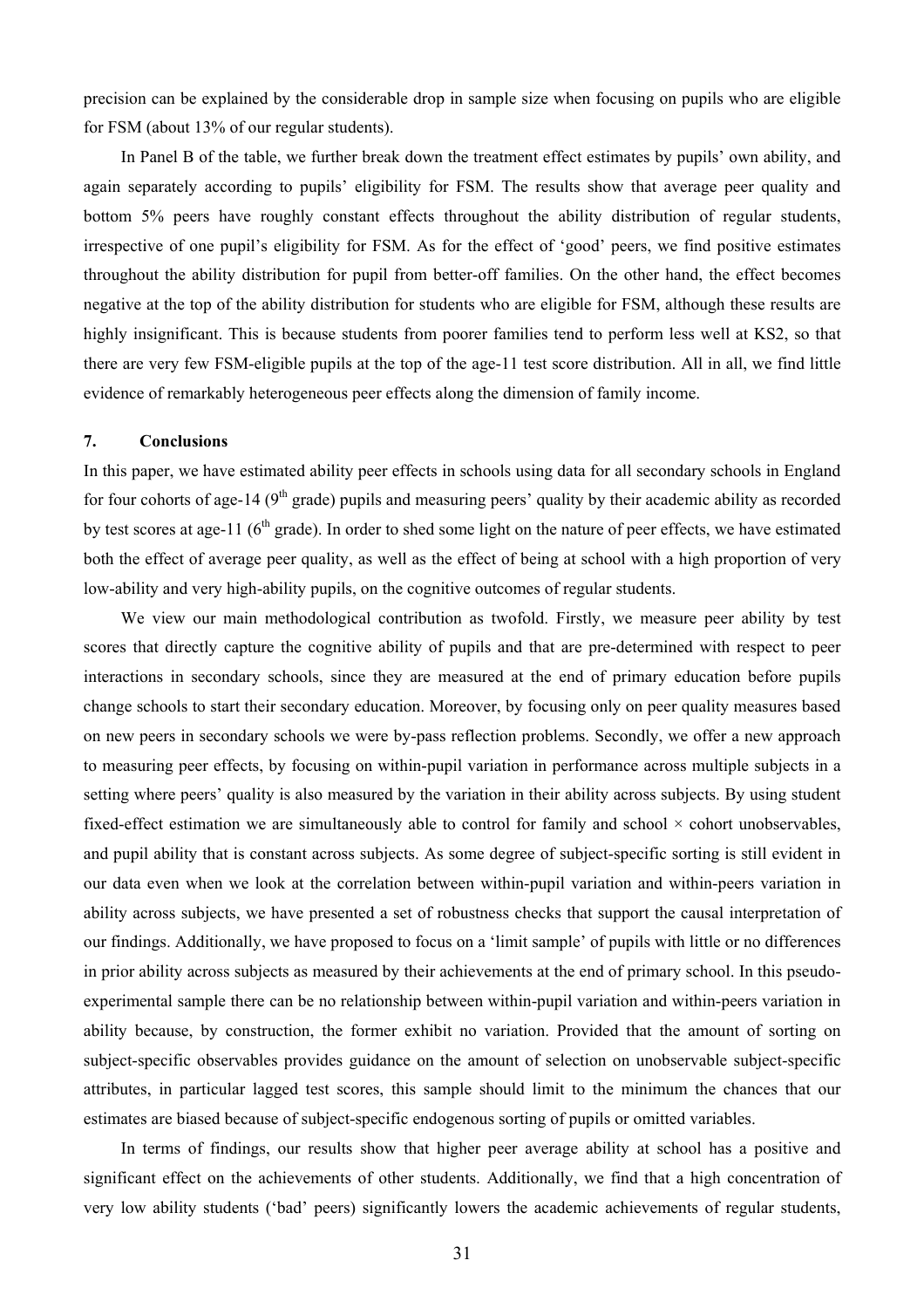while a high concentration of very high ability students ('good' peers) significantly increases their academic achievements. More importantly, the average peer quality effect is dominated by the effect of the very bright and the very worst peers, which suggests that what matters in the transmission of peer effects in secondary schools in England is the concentration of exceptionally able or weak schoolmates. We also identify and discuss the heterogeneity of peer effects along a variety of dimensions. One striking result is that the very brilliant pupils at school negatively impact the academic performance of boys, and in particular those who are among the second highest group at school in terms of ability. On the other hand, girls benefit more from having high achievers at school, although there is some evidence that the highest ability girls among regular students at school benefit the least from these interactions. Finally, we find that the effects of the very bright and very weak schoolmates are not dramatically affected if we break down our measures of peers quality according to their free school meals eligibility, a proxy for family income. This backs the intuition that our results are driven by peers' academic ability, and not predominantly related to their family background.

As a more general remark, our findings are highly relevant because of their strong external validity. Our data includes over 90 percent of four cohorts of pupils in England that transit from primary school through to the third year of secondary schooling, and sit for two crucial standardized national tests, namely the Key Stage 2 ( $6<sup>th</sup>$  grade) and Key Stage 3 ( $9<sup>th</sup>$  grade). Additionally, our sample is large enough to allow us to recover a variety of estimates about the heterogeneity of our treatment effects. In this respect, our paper is a direct response to some of the concerns raised by Deaton (2009) about the limitations of relatively small and local randomized trials in terms of recovering heterogeneous effects and having strong external validity.

Finally, the peer effect estimates that we present here are of reasonable size. In comparison to the effects of classroom instructional time estimated in Lavy (2009), changing the peer environment from the worse to the best observed in English secondary schools would be equivalent to one more weekly hours of instructional time. Our estimates also imply that if schools were organized in a way to include all pupils, but the very bright and the very weak (i.e. a sort of tracking), the change in achievements would be similar to the effects of full tracking of pupils by ability based on the experimental evidence presented in Duflo et al. (2008), with the caveat that their findings come from multi-age classes in primary schools in Kenya.

Do our results lend *overall* support to tracking of students by ability? Besides any equity consideration, there is no simple answer to this question from an efficiency-of-learning point of view. As already mentioned, making schools more homogeneous by excluding both very good and very bad peers would result in an overall improvement in students' performance. However, the results are quite heterogeneous in particular in relation according to one pupils' ability and gender. For example, pupils in the bottom of the ability distribution, and in particular girls, would not necessarily benefit (nor loose out) from more homogenous schools, as the negative peer effect of the bottom 5% students is counterbalanced by the beneficial effect of the top 5% peers. The opposite is true for students at the top of the ability distribution, and for boys in general, who would significantly *gain* from not interacting with the very weak and very academically bright students. In conclusion, our findings, despite not providing a one-size-fit-all policy recommendation, are rich enough to provide a solid ground for insightful interventions targeting students' ability mix as a means to improve learning standards.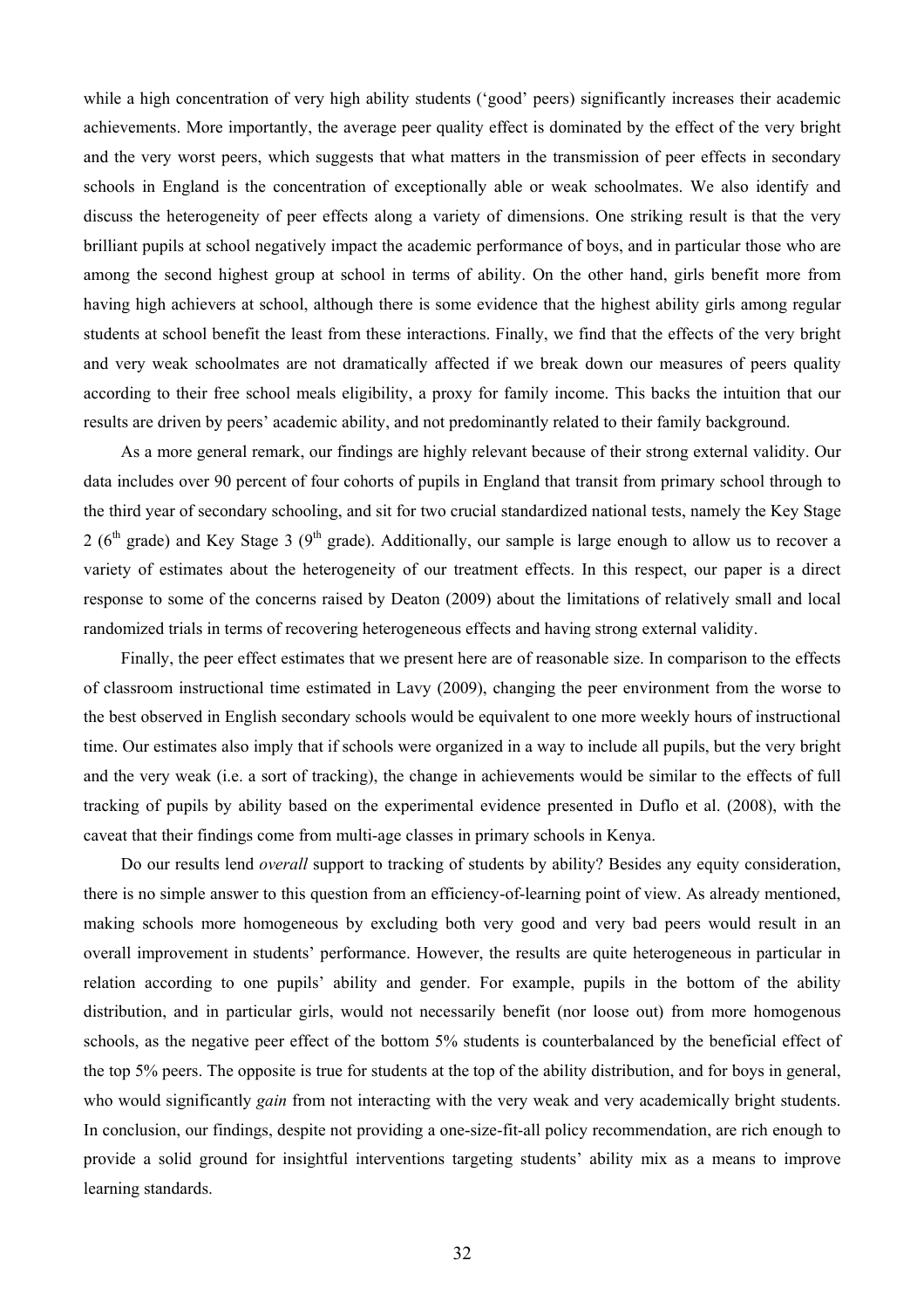#### **8. References**

- Aizer A., (2008): "Peer Effects and Human Capital Accumulation: The Externalities of ADD," Brown University, mimeo.
- Altonji, G., T. Elder and C. Taber (2005), "Selection on observed and unobserved variables: Assessing the effectiveness of Catholic schools," *Journal of Political Economy*, 113, 151-184.
- Ammermueller, A and J. Pischke (2009): "Peer Effects in European Primary Schools: Evidence from PIRLS," *Journal of Labor Economics*, 27, 315-348.
- Anderson, M. (2008): "Multiple Inference and Gender Differences in the Effects of Early Intervention: A Reevaluation of the Abecedarian, Perry Preschool, and Early Training Projects," *Journal of the American Statistical Association*, 103(484), 1481-1495.
- Angrist, J.D. and K. Lang, (2004): "Does School Integration Generate Peer Effects? Evidence from Boston's Metco Program," *American Economic Review*, 94(5), 1613-1634.
- Angrist, J.D., D. Lang and P. Oreopolous (2009): "Incentives and Services for College Achievement: Evidence from a Randomized Trial", *American Economic Journal: Applied Economics*, 1.
- Angrist, J.D. and V. Lavy: "The Effect of High-Stakes High School Achievement Awards: Evidence from a Randomized Trial," *American Economic Review*, September 2009.
- Arcidiacono, P. and S. Nicholson (2005): "Peer Effects in Medical School," *Journal of Public Economics*, 89, 327-350.
- Bandiera, O. , I. Barankay, I. Rasul (forthcoming): "Social Incentives in the Workplace," *Review of Economic Studies*.
- Bandiera, O., V. Larcinese and I. Rasul (2008): "Heterogeneous Class Size Effects: New Evidence from a Panel of University Students," mimeo, London School of Economics.
- Bayer, P., R. Pintoff and D. Pozen, (2004): "Building Criminal Capital Behind Bars: Peer Effects in Juvenile Corrections," Yale University, mimeo.
- Becker, G.S. (1974): "A Theory of Social Interactions," *Journal of Political Economy*, vol. 82(6), 1063-93.
- Bifulco, R, J. Fletcher and S. Ross (2008): "The Effect of Classmate Characteristics on Individual Outcomes: Evidence from the Add Health," University of Connecticut, Department of Economics Working Paper 2008-21.
- Black, S.E. (1999): "Do Better Schools Matter? Parental Valuation of Elementary Education," *Quarterly Journal of Economics,* 114(2), 577–99.
- Burke, M.A. and T.R. Sass (2004): "Classroom Peer Effects and Student Achievement," Florida State University, mimeo.
- Carrell, S. E. and M.L. Hoekstra (2008): "Externalities in the Classroom: How Children Exposed to Domestic Violence Affect Everyone's Kids," paper presented at the NBER Summer Institute, Labor Studies.
- Coleman, J. (1966): "Equality of Educational Opportunity," Washington D.C., U.S., Department of Health, Education and Welfare, Office of Education, OE-38001.
- Deaton, A. (2009): "Instruments of Development: Randomization in the Tropics, and the Search for the Elusive Keys to Economic Development", Research Program in Development Studies, Center for Health and Wellbeing, Princeton University, mimeo.
- De Giorgi, G., M. Pellizzari and S. Redaelli (2009): "Be As Careful of the Company that You Keep As of the Books You Read: Peer Effects in Education and on the Labor Market,", NBER Working Paper 14948.
- DfES (2006): "Grouping Pupils for Success," *Primary and Secondary National Strategies*, Department for Education and Skills, London.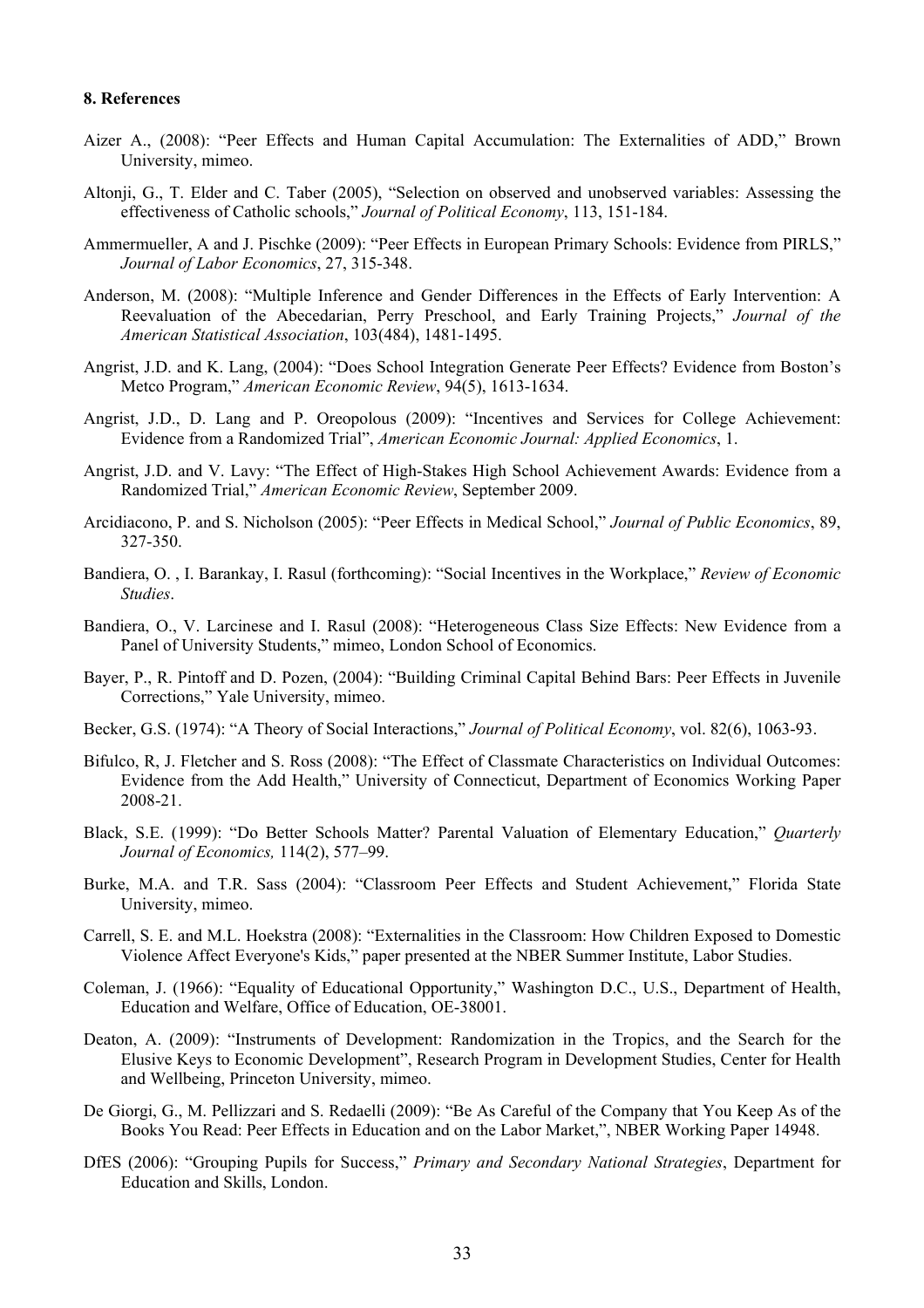- Duflo E., P. Dupas and M. Kremer (2008): "Peer Effects and the Impact of Tracking: Evidence from a Randomized Evaluation in Kenya," MIT, mimeo.
- Dynarski, S. and J. Scott-Clayton (2008): "Complexity and Targeting in Federal Student Aid: A Quantitative Analysis," *Tax Policy and the Economy*, 22, J. Poterba (ed), Cambridge, MA: NBER.
- Figlio, D.N. (2007): "Boys Named Sue: Disruptive Children and Their Peers," *Education Finance and Policy*, 2(4), 376-394.
- Garibaldi, P., F. Giavazzi, A. Ichino and E. Rettore (2006): "College Cost and Time to Complete a Degree: Evidence from Discontinuities", University of Bologna, mimeo.
- Gibbons, S., S. Machin and O. Silva (2009): "Valuing School Quality Using Boundary Discontinuity Regressions," London School of Economics, mimeo.
- Gibbons, S and S. Telhaj (2008): "Peers and Achievement in England's Secondary Schools," SERC Discussion Paper 1.
- Glennerster, H. (1991), "Quasi-Markets for Education," *Economic Journal*, 101, 1268-76.
- Gould, E.D., V. Lavy and D.M. Paserman (forthcoming): "Does Immigration Affect the Long-Term Educational Outcomes of Natives? Quasi-Experimental Evidence," *Economic Journal*.
- Goux, D. and E. Maurin (2007): "Close Neighbours Matter: Neighbourhood Effects on Early Performance at School," *Economic Journal*, 117, 1-24.
- Hanushek, E., J. Kain, J. Markman and S. Rivkin (2003): "Does Peer Ability Affect Student Achievement?," *Journal of Applied Econometrics*,18(5), 527-544.
- Hoxby, C.M. (2000): "Peer Effects in the Classroom: Learning from Gender and Race Variation," NBER Working Paper 7867.
- Imbens, G. and T. Lemieux (2008): "Regression Discontinuity Designs: A Guide to Practice", *Journal of Econometrics*, vol. 142(2), 615-635.
- Kane, T., J. Riegg, S.K. and D.O. Staiger (2006): "School Quality, Neighborhoods and Housing Prices," *American Law and Economics Review*, 8(2), 183-212.
- Katz, L.F., J.R. Kling and J.B. Liebman (2001): "Moving to Opportunity in Boston: Early Results from a Randomized Mobility Experiment," *Quarterly Journal of Economics*, 116, 607-654.
- Kutnick, P., J. Sebba, P. Blatchford, M. Galton, J. Thorp (2005): "The Effects of Pupil Grouping: Literature Review," Department for Education and Skills Research Report 688.
- Kutnick, P., S. Hodgekinson, J. Sebba, S. Humphreys, M. Galton, S. Steward, P. Bltachford and E. Baines (2006): "Pupil Grouping Strategies and Practices at Key Stage 2 and 3: Case Studies of 24 Schools in England," Department for Education and Skills Research Report 796.
- LaLonde, R.J. (1995): "The Promise of U.S. Employment and Training Programs," *Journal of Economic Perspectives*, 9(2), 149-168.
- Lavy, V. (2009): "The Causal Effect of Instructional Time on Achievements in Math, Science and Reading: International Evidence," paper presented at the *Economics of Education and Education Policy in Europe* (EEEPE) Network Final Conference.
- Lavy, V. and A. Schlosser (2008): "Mechanisms and Impacts of Gender Peer Effects at School," NBER Working Paper 13292.
- Lavy, V., D.M. Paserman and A. Schlosser (2008): "Inside the Black Box of Ability Peer Effects: Evidence from Variation in Low Achievers in the Classroom," NBER Working Paper 14415.
- Lefgren, L. (2004): "Educational Peer Effects and the Chicago Public Schools," *Journal of Urban Economics*, 56(2), 169-191.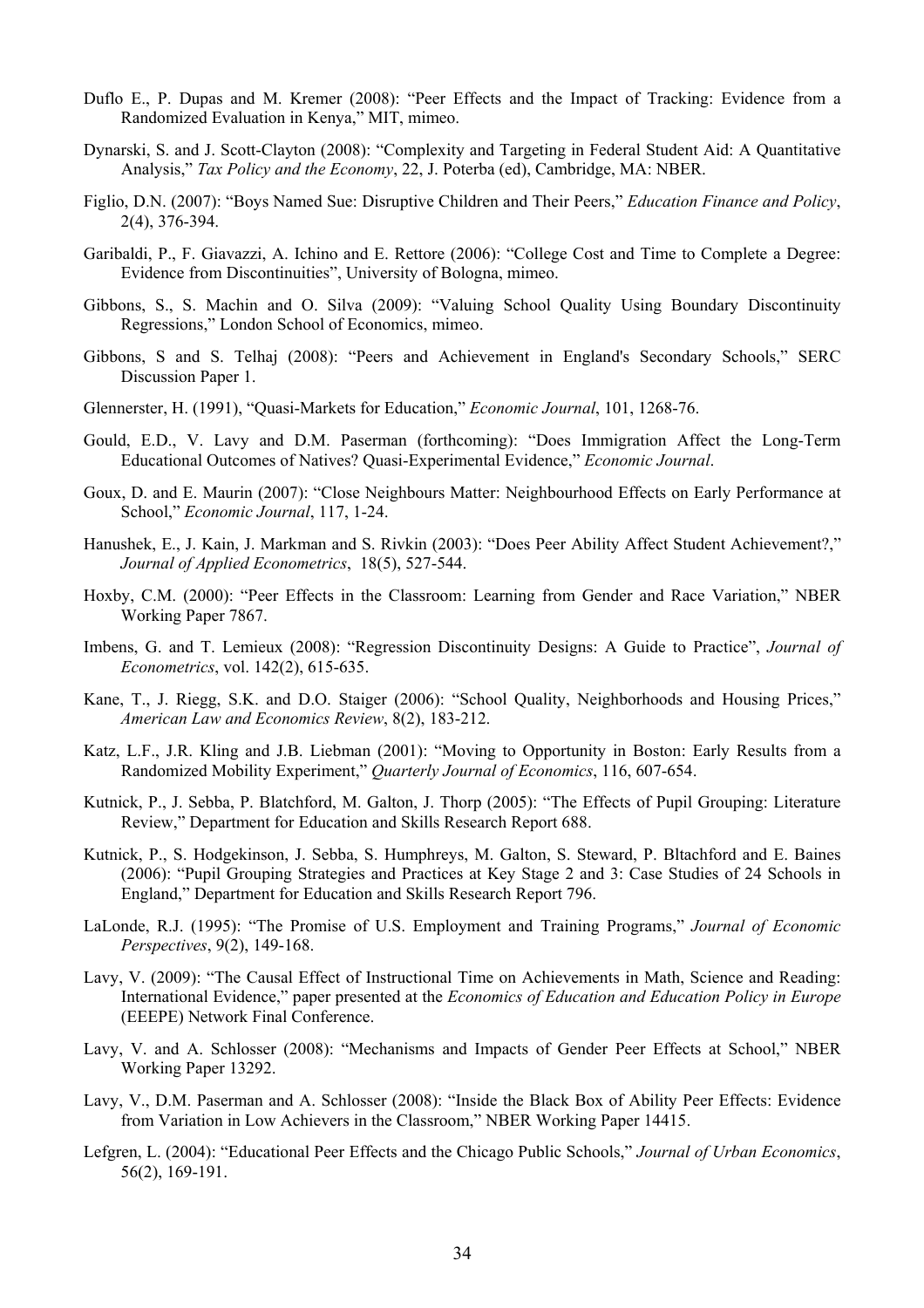- Manski, C. (1993): "Identification of Endogenous Social Effects: The Reflection Problem," *Review of Economic Studies*, 60(3), 531-542.
- Marsh, H. (2005): "Big Fish Little Pond Effect on Academic Self-concept: Cross-cultural and Cross-Disciplinary Generalizability", paper presented at the AARE Conference Paper.
- Moffit, R. (2001): "Policy Interventions, Low-Level Equilibria, and Social Interactions", in *Social Dynamics*, S. N. Durlauf and H. Young (eds.), Cambridge MA: MIT, 45-82.
- Nechyba, T. and J. Vigdor (2005): "Peer Effects in North Carolina Public Schools." Duke University, mimeo.
- Sacerdote, B. (2001): "Peer Effects with Random Assignment: Results for Dartmouth Roommates," *Quarterly Journal of Economics*, 116, 681-704.
- Sanbonmatsu, L., J.R. Kling, G.J. Duncan and J. Brooks-Gunn (2004): "Neighbourhoods and Academic Achievement: Results from the Moving to Opportunity Experiment," Industrial Relation Section, Princeton University Working Paper, 492.
- Vigdor, J. and T. Nechyba (2004): "Peer Effects in Elementary School: Learning from 'Apparent' Random Assignment," Duke University, mimeo.
- Zimmerman, D.J. (2003): "Peer Effects in Academic Outcomes: Evidence from a Natural Experiment," *Review of Economics and Statistics*, 85, 9-23.
- West, A. and A. Hind (2003), "Secondary school admissions in England: Exploring the extent of overt and covert selection", Report for Research and Information on State Education Trust, www.risetrust.org.uk/admissions.html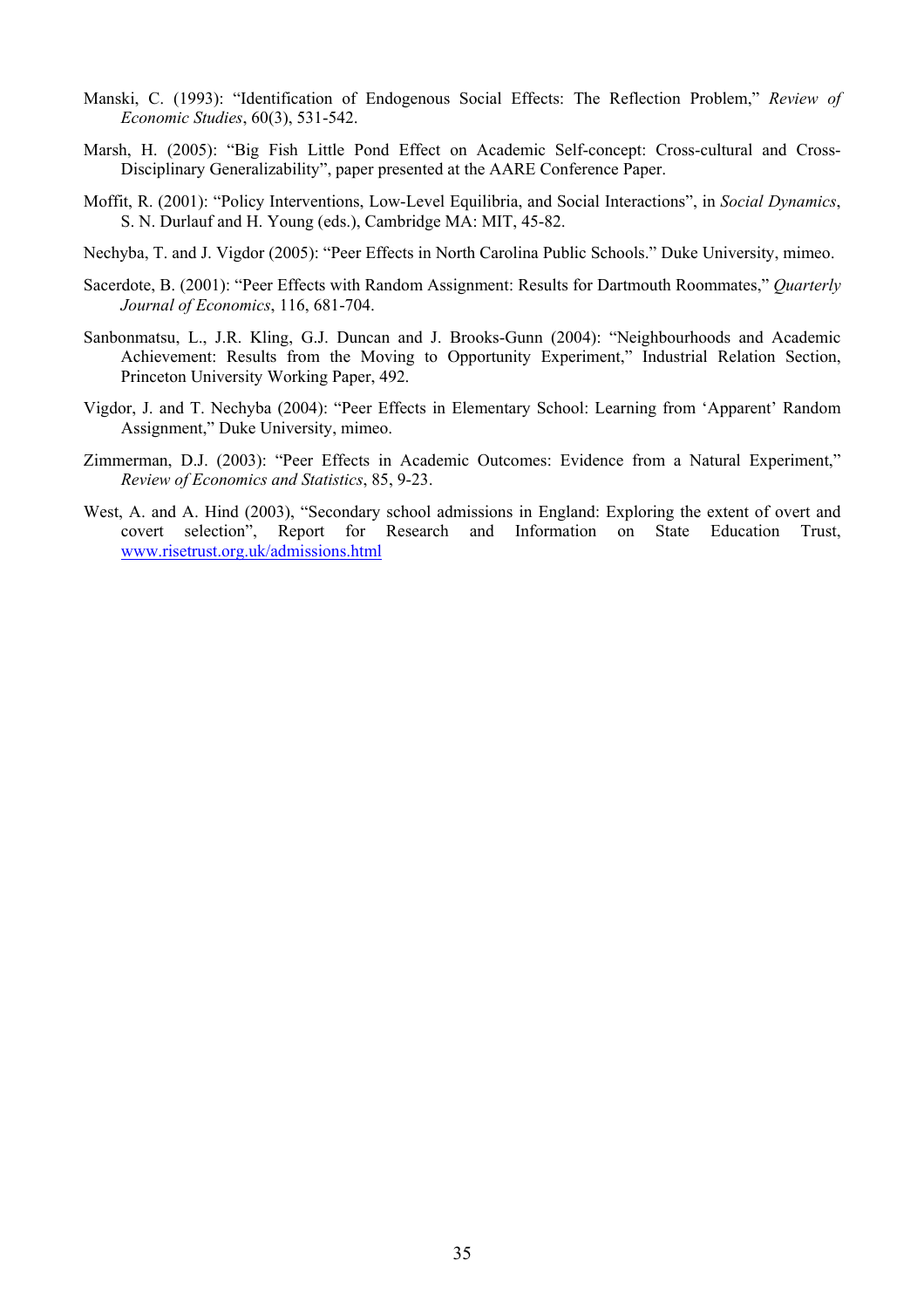| Variable                                 | Regular students | At least 1 subject top 5% | At least 1 subject bottom 5% |
|------------------------------------------|------------------|---------------------------|------------------------------|
| Panel A: Pupils' outcomes                |                  |                           |                              |
| KS2 percentile, English                  | 49.3 (24.3)      | 87.1 (14.8)               | 8.5(12.5)                    |
| KS2 percentile, Mathematics              | 49.4 (24.3)      | 87.0(14.1)                | 9.4(13.6)                    |
| KS2 percentile, Science                  | 48.9 (24.3)      | 87.7(13.1)                | 10.9(15.5)                   |
| KS3 percentile, English                  | 48.9(26.0)       | 81.2 (18.6)               | 15.3(18.2)                   |
| KS3 percentile, Mathematics              | 49.2 (25.3)      | 84.5 (16.3)               | 14.8(17.6)                   |
| KS3 percentile, Science                  | 49.2 (25.5)      | 84.4 (16.2)               | 16.0(17.9)                   |
| Panel B: Pupils' characteristics         |                  |                           |                              |
| First language is English                | 0.93(0.253)      | 0.95(0.21)                | 0.89(0.31)                   |
| Eligible for free school meals           | 0.13(0.337)      | 0.05(0.22)                | 0.30(0.46)                   |
| Male                                     | 0.50(0.500)      | 0.48(0.50)                | 0.55(0.50)                   |
| Changed school between Year 7 and KS3    | 0.11(0.313)      | 0.09(0.29)                | 0.14(0.35)                   |
| Ethnicity: White British                 | 0.85(0.35)       | 0.88(0.32)                | 0.81(0.39)                   |
| Ethnicity: White other                   | 0.02(0.12)       | 0.02(0.13)                | 0.02(0.14)                   |
| Ethnicity: Asian                         | 0.05(0.22)       | 0.03(0.18)                | 0.07(0.26)                   |
| Ethnicity: Black                         | 0.03(0.16)       | 0.01(0.11)                | 0.04(0.19)                   |
| Ethnicity: Chinese                       | 0.00(0.05)       | 0.00(0.07)                | 0.00(0.04)                   |
| Ethnicity: Other                         | 0.05(0.22)       | 0.07(0.21)                | 0.06(0.24)                   |
| Panel C: School characteristics (Year 7) |                  |                           |                              |
| Cohort size                              | 201.7(57.2)      | 204.1(56.3)               | 198.8 (58.5)                 |
| Community school                         | 0.67(0.47)       | 0.63(0.48)                | 0.73(0.44)                   |
| Voluntary aided school                   | 0.14(0.35)       | 0.17(0.38)                | 0.10(0.30)                   |
| Voluntary controlled school              | 0.03(0.18)       | 0.04(0.19)                | 0.03(0.17)                   |
| Foundation school                        | 0.15(0.36)       | 0.16(0.36)                | 0.13(0.34)                   |
| City Technology college school           | 0.00(0.05)       | 0.00(0.07)                | 0.00(0.03)                   |
| Religiously affiliated school            | 0.16(0.37)       | 0.19(0.39)                | 0.11(0.32)                   |

Table 1 – Descriptive statistics: pupils' outcomes, pupils' background and school characteristics

Note: Table report means of the listed variables and standard deviation in parenthesis. Number of pupils in full sample: 1,279,514. Note that full sample only include pupils with KS2 achievement in each subject above the  $5<sup>th</sup>$  percentile and below  $95<sup>th</sup>$  percentile of KS2 cohort-specific national distribution. Number of pupils with at least one subject in top 5% ( $\geq 95$ <sup>th</sup> percentile of KS2 cohort-specific national distribution): 172,634. Number of pupils with at least one subject in bottom  $5\%$  ( $\leq$ <sup>th</sup> percentile of KS2 cohort-specific national distribution): 130,459. Year 7 refers to the first year in secondary school after transition out of primary. KS3 refers to Year 9 when pupils sit for their KS3 assessment. Fractions may not sum to 1. This is due to rounding or partially missing information.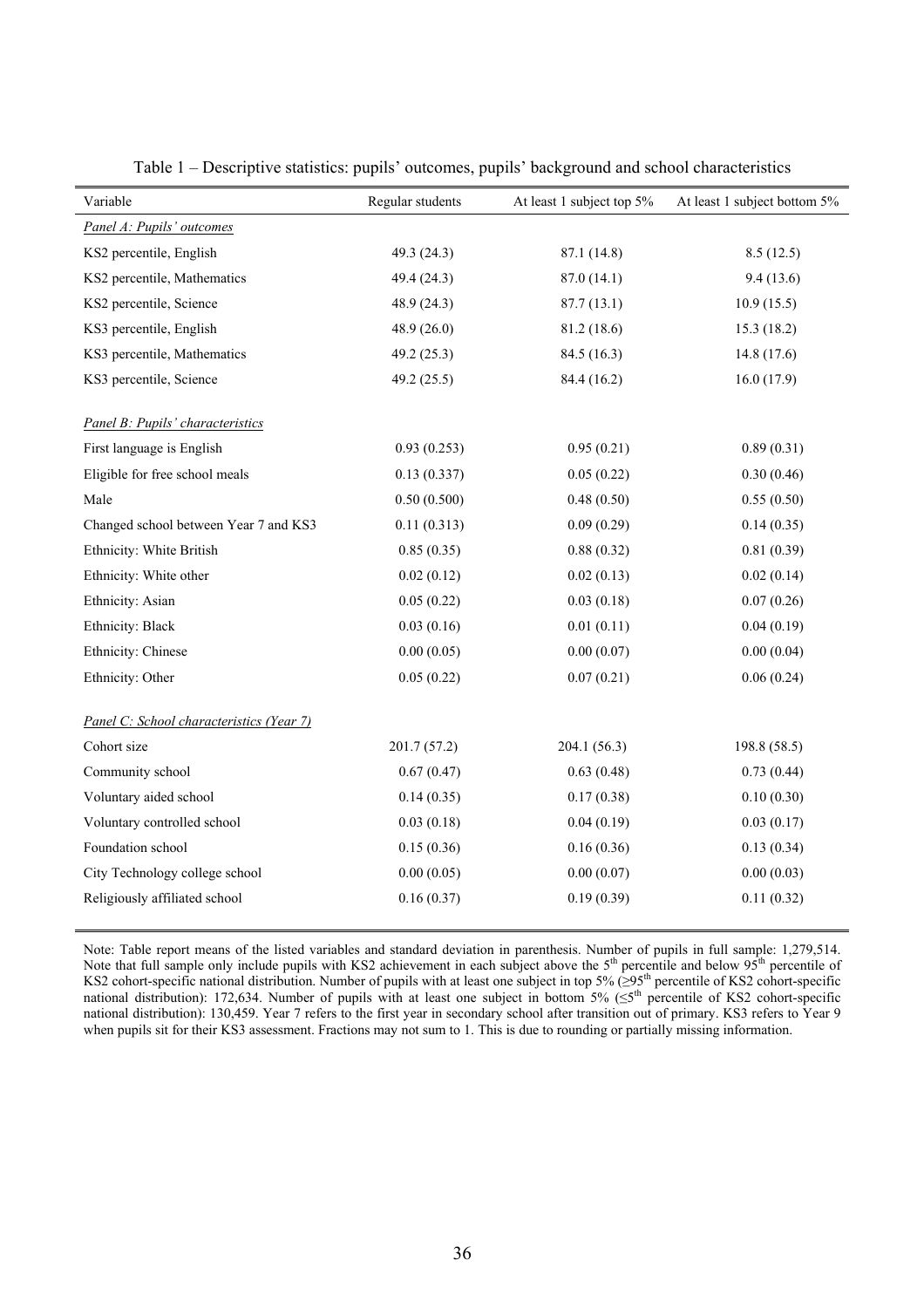| Variable                                              | Mean  | Std. dev. | Min              | Max   |
|-------------------------------------------------------|-------|-----------|------------------|-------|
| Panel A: Average KS2 percentile treatments            |       |           |                  |       |
| Average peer achievement at KS2 in English, all peers | 49.99 | 7.55      | 22.70            | 75.34 |
| Average peer achievement at KS2 in English, new peers | 49.79 | 8.71      | 1                | 98    |
| Average peer achievement at KS2 in Maths, all peers   | 50.16 | 6.85      | 23.94            | 72.82 |
| Average peer achievement at KS2 in Math, new peers    | 49.94 | 8.06      |                  | 100   |
| Average peer achievement at KS2 in Science, all peers | 49.93 | 7.35      | 25.31            | 73.83 |
| Average peer achievement at KS2 in Science, new peers | 49.68 | 8.35      | 1                | 100   |
| Panel B: Top 5% treatments                            |       |           |                  |       |
| Fraction of top 5% in English, all peers              | 5.14  | 3.19      | $\theta$         | 19.56 |
| Fraction of top 5% in English, new peers              | 4.22  | 3.03      | $\mathbf{0}$     | 19.56 |
| Fraction of top 5% in Maths, all peers                | 4.63  | 2.70      | $\theta$         | 19.87 |
| Fraction of top 5% in Maths, new peers                | 3.77  | 2.60      | $\theta$         | 19.87 |
| Fraction of top 5% in Science, all peers              | 4.84  | 2.92      | $\theta$         | 19.86 |
| Fraction of top 5% in Science, new peers              | 3.91  | 2.75      | $\boldsymbol{0}$ | 19.86 |
| Panel C: Bottom 5% treatments                         |       |           |                  |       |
| Fraction of bottom 5% in English, all peers           | 4.64  | 3.00      | $\theta$         | 19.30 |
| Fraction of bottom 5% in English, new peers           | 3.79  | 2.78      | $\theta$         | 19.30 |
| Fraction of bottom 5% in Maths, all peers             | 4.68  | 2.86      | $\mathbf{0}$     | 19.86 |
| Fraction of bottom 5% in Maths, new peers             | 3.81  | 2.67      | $\mathbf{0}$     | 19.86 |
| Fraction of bottom 5% in Science, all peers           | 4.59  | 3.10      | $\mathbf{0}$     | 19.78 |
| Fraction of bottom 5% in Science, new peers           | 3.78  | 2.90      | $\boldsymbol{0}$ | 19.78 |
| Percentages of new peers for pupils in Year 7         | 87.56 | 22.66     | $\boldsymbol{0}$ | 1     |

Table 2 – Descriptive statistics of treatments: percentages of pupils in top and bottom 5% of KS2 ability distribution and average KS2 achievements

Note: Treatment measured in Year 7 when students start secondary school after transition from primary. 'All peers' refer to all students in the cohort in Year 7. 'New peers' refers to students in Year 7 in a given cohort that do not come from the same primary school. Average KS2 percentiles of peers always computed excluding the pupil under analysis.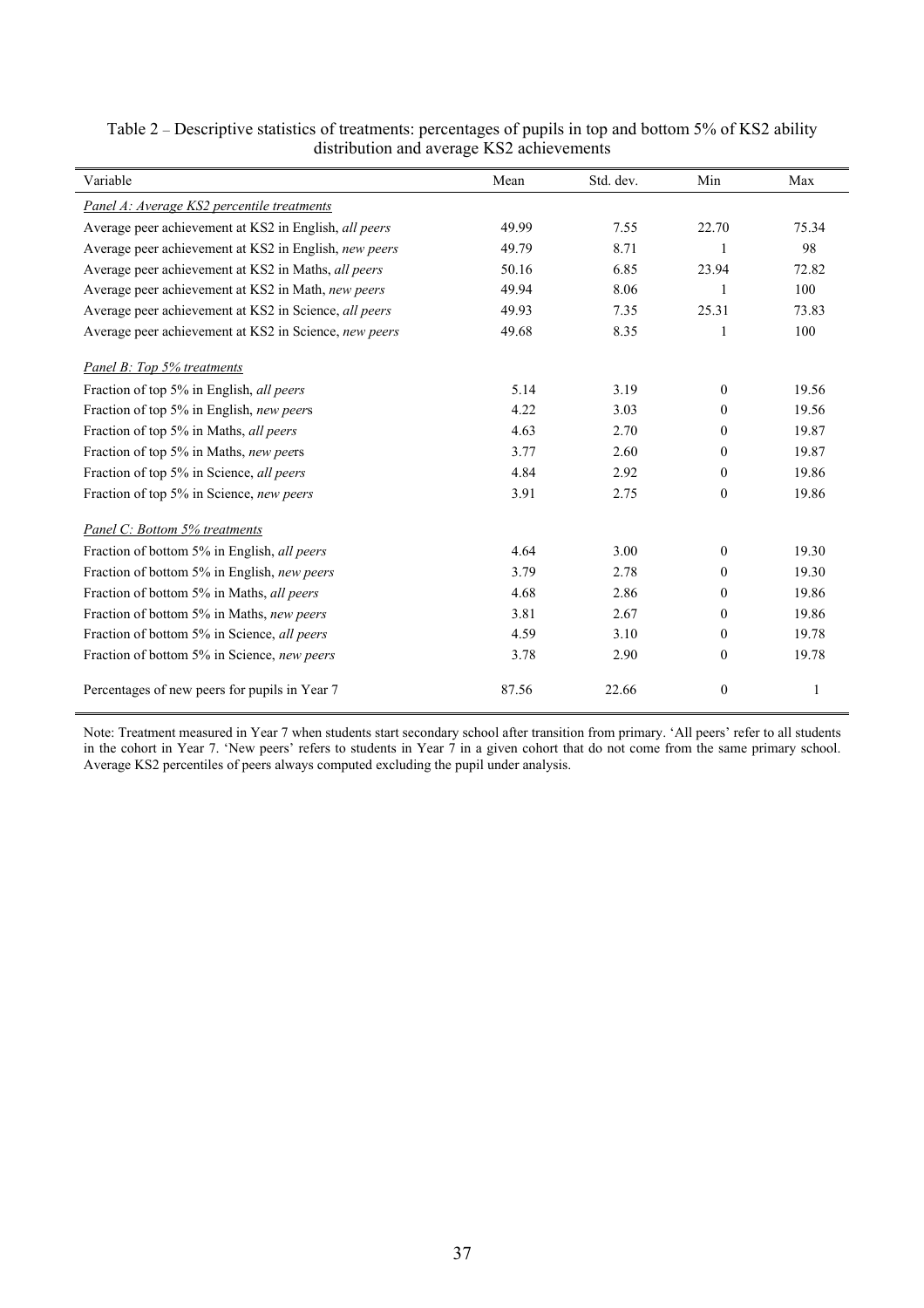|                                                                                                                       | Average achievement at KS2<br><i>(percentiles)</i> |                       | Percentage of bottom 5% pupils |                          | Percentage of top 5% pupils, |                       |
|-----------------------------------------------------------------------------------------------------------------------|----------------------------------------------------|-----------------------|--------------------------------|--------------------------|------------------------------|-----------------------|
|                                                                                                                       | (1)                                                | (2)                   | (3)                            | (4)                      | (5)                          | (6)                   |
| Dependent variable is:                                                                                                | <b>OLS</b>                                         | Within-pupil          | <b>OLS</b>                     | Within-pupil             | <b>OLS</b>                   | Within-pupil          |
| KS3 percentiles, unconditional on KS2                                                                                 | 0.366<br>$(0.012)$ **                              | 0.094<br>$(0.014)$ ** | $-0.959$<br>$(0.029)$ **       | $-0.214$<br>$(0.036)$ ** | 0.785<br>$(0.028)$ **        | 0.147<br>$(0.029)$ ** |
| KS3 percentiles, controlling for KS2 same-subject                                                                     | 0.305<br>$(0.010)$ **                              | 0.058<br>$(0.013)$ ** | $-0.680$<br>$(0.026)$ **       | $-0.118$<br>$(0.034)$ ** | 0.401<br>$(0.024)$ **        | 0.061<br>$(0.027)$ *  |
| KS3 percentiles, controlling for KS2 same- and cross-subject                                                          | 0.284<br>$(0.010)$ **                              | 0.058<br>$(0.013)$ ** | $-0.615$<br>$(0.025)$ **       | $-0.118$<br>$(0.034)$ ** | 0.376<br>$(0.024)$ **        | 0.061<br>$(0.027)$ *  |
| KS3 percentiles, controlling for KS2 same- and cross-subject,                                                         | 0.279                                              | 0.058                 | $-0.611$                       | $-0.124$                 | 0.374                        | 0.064                 |
| interacted with subject dummies                                                                                       | $(0.010)$ **                                       | $(0.013)$ **          | $(0.025)$ **                   | $(0.034)$ **             | $(0.024)$ **                 | $(0.027)$ **          |
| KS3 percentiles, controlling for KS2 same- and cross-subject,<br>interacted with subject dummies, and KS1 test scores | 0.264<br>$(0.010)$ **                              | 0.056<br>$(0.014)$ ** | $-0.581$<br>$(0.026)$ **       | $-0.112$<br>$(0.038)$ ** | 0.384<br>$(0.025)$ **        | 0.048<br>(0.030)      |

#### Table 3 – Impact of peer quality on KS3 educational attainments: main results

Note: The table reports regression coefficients and standard errors in round brackets from regressions of the dependent variables on treatments. Estimates of the effects of the percentage of top 5% pupils and percentage of bottom 5% pupils are obtained from one single regression including both treatments. Estimates of the effect of average peer achievement at KS2 obtained from a separate regression. The table displays the coefficients on treatments based on new peers. All regressions control for quality of old peers. Pupil characteristics controlled for in Columns 1, 3 and 5; absorbed in Columns 2, 4 and 6. N. of observations: approx. 3,838,000 (1,279,000 pupils). N. of schools: 2194. KS1 data only available for 3 cohorts. KS1 test score in Science not available: imputed using pupil's average between KS1 Mathematics and English. Standard error clustered at the school level. \*\*: at least 1%; \*: at least 5%.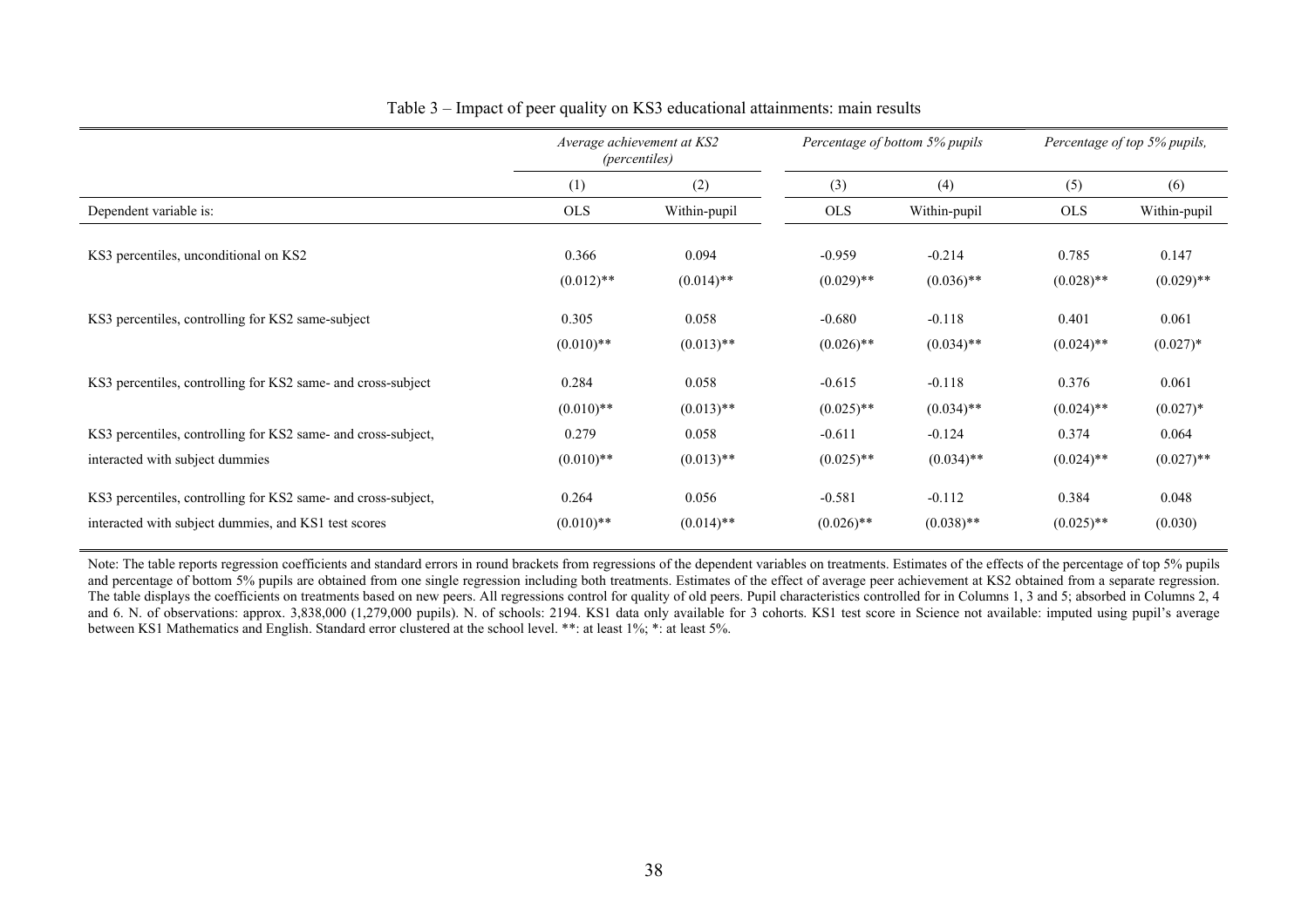|                                                                                                                                                                | Average achievement at KS2<br><i>(percentiles)</i> |                       | Percentage of bottom 5%<br>pupils |                          |                       | Percentage of top 5% pupils |  |
|----------------------------------------------------------------------------------------------------------------------------------------------------------------|----------------------------------------------------|-----------------------|-----------------------------------|--------------------------|-----------------------|-----------------------------|--|
|                                                                                                                                                                | (1)                                                | (2)                   | (3)                               | (4)                      | (5)                   | (6)                         |  |
| Dependent variable is:                                                                                                                                         | <b>OLS</b>                                         | Within-<br>estimator  | <b>OLS</b>                        | Within-<br>estimator     | <b>OLS</b>            | Within-<br>estimator        |  |
| KS3 percentiles, controlling for KS2: excluding specialist schools                                                                                             | 0.283                                              | 0.061                 | $-0.620$                          | $-0.131$                 | 0.377                 | 0.073                       |  |
|                                                                                                                                                                | $(0.010)$ **                                       | $(0.014)$ **          | $(0.027)$ **                      | $(0.036)$ **             | $(0.025)$ **          | $(0.028)$ **                |  |
| KS3 percentiles, controlling for KS2: oversubscribed schools (excluding specialist)                                                                            | 0.245                                              | 0.052                 | $-0.633$                          | $-0.121$                 | 0.290                 | 0.076                       |  |
|                                                                                                                                                                | $(0.018)$ **                                       | $(0.023)*$            | $(0.047)$ **                      | $(0.069)*$               | $(0.039)$ **          | $(0.041)^*$                 |  |
| KS3 percentiles, controlling for KS2: undersubscribed schools (excluding specialist)                                                                           | 0.284                                              | 0.067                 | $-0.573$                          | $-0.133$                 | 0.421                 | 0.076                       |  |
|                                                                                                                                                                | $(0.013)$ **                                       | $(0.018)$ **          | $(0.032)$ **                      | $(0.041)$ **             | $(0.033)$ **          | $(0.038)*$                  |  |
| KS3 percentiles, controlling for KS2: sample of pupils whose <i>best</i> subject is the                                                                        | 0.287                                              | 0.051                 | $-0.584$                          | $-0.102$                 | 0.378                 | 0.058                       |  |
| same as best subjects of new peers in school on average (sorted)                                                                                               | $(0.011)$ **                                       | $(0.013)$ **          | $(0.028)$ **                      | $(0.036)$ **             | $(0.025)$ **          | $(0.028)$ **                |  |
| KS3 percentiles, controlling for KS2: sample of pupils whose <i>best</i> subject is                                                                            | 0.274                                              | 0.054                 | $-0.621$                          | $-0.140$                 | 0.380                 | 0.071                       |  |
| different from best subject of new peers in school on average (mixed)                                                                                          | $(0.010)$ **                                       | $(0.014)$ **          | $(0.025)$ **                      | $(0.035)$ **             | $(0.025)$ **          | $(0.027)$ **                |  |
| KS3 percentiles, controlling for KS2: replacing pupil fixed effects with<br>secondary school $\times$ subject and secondary school $\times$ year fixed effects | 0.279<br>$(0.010)$ **                              | 0.141<br>$(0.004)$ ** | $-0.611$<br>$(0.025)$ **          | $-0.114$<br>$(0.010)**$  | 0.374<br>$(0.024)$ ** | 0.121<br>$(0.007)$ **       |  |
| KS3 percentiles, controlling for KS2: including pupils fixed effects and school $\times$<br>subject fixed effects                                              | 0.286<br>$(0.012)$ **                              | 0.014<br>$(0.005)$ ** | $-0.615$<br>$(0.029)$ **          | $-0.072$<br>$(0.013)$ ** | 0.386<br>$(0.029)$ ** | 0.033<br>$(0.010)$ **       |  |

| Table 4 – Impact of peer quality on KS3 educational attainments: robustness to school selectivity and potential pupils' subject-specific sorting |  |  |  |  |  |  |  |  |
|--------------------------------------------------------------------------------------------------------------------------------------------------|--|--|--|--|--|--|--|--|
|                                                                                                                                                  |  |  |  |  |  |  |  |  |

Note: The table reports regression coefficients and standard errors in round brackets from regressions of the dependent variables on treatments. Estimates of the effects of the percentage of top 5% pupils and percentage of bottom 5% pupils obtained from one single regression including both treatments. Estimates of the effect of average peer achievement at KS2 obtained from a separate regression. The table displays coefficients on treatments based on new peers. All regressions control for quality of old peers. Controls for KS2 in same- and cross-subject in interaction with subject dummies included in all regressions. Pupil characteristics controlled for throughout (absorbed with pupil fixed effects). Specialist schools account for about 8.5% of the pupil sample. Oversubscribed schools enrol approximately 40% of pupils in non-specialist schools. Sample of pupils with same best subject as new peers in school on average account for about  $34\%$  of the full sample. Sample of pupils with different best subject from new peers in school on average account for about 59% of the full sample. Remaining pupils do not have a clear subject ranking. Regression including school × subject fixed effect only considers the first cohort (year 7 in 2002) and last cohort (year 7 in 2005). Standard error clustered at the school level, except last two rows, Columns (2), (4) and (6), where they are robust. \*\*: at least 1% significant; \*: at least 5% significant.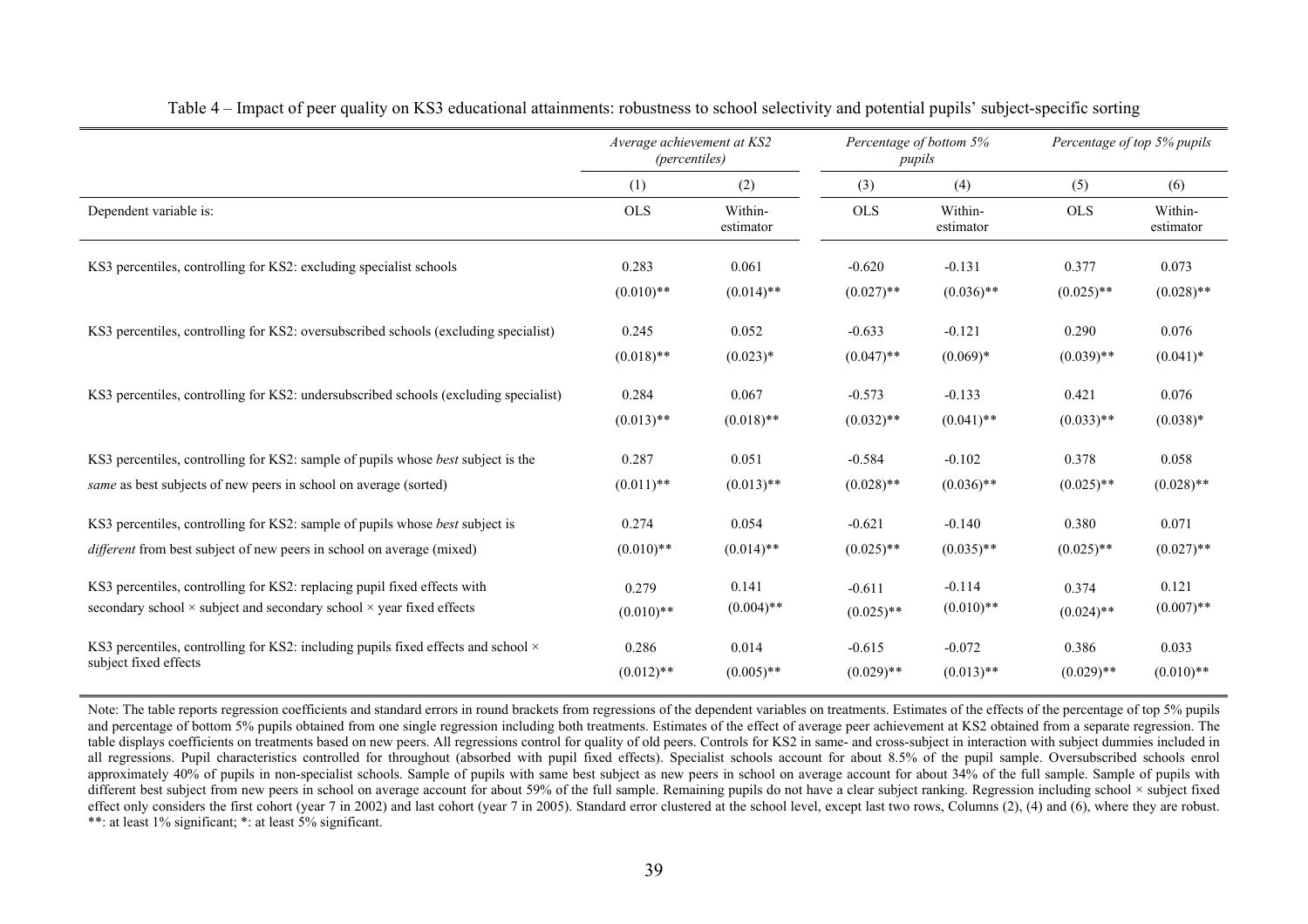|                                          | Average achievement at KS2<br>(percentiles) | Percentage of top 5%<br>pupils | Percentage of bottom 5%<br>pupils |
|------------------------------------------|---------------------------------------------|--------------------------------|-----------------------------------|
| Dependent variable is:                   | (1)                                         | (3)                            | (5)                               |
| Panel A: OLS regression results          |                                             |                                |                                   |
| First language is English                | 0.003                                       | $-0.014$                       | 0.000                             |
|                                          | $(0.000)**$                                 | $(0.001)$ **                   | (0.001)                           |
| Eligible for free school                 | $-0.004$                                    | 0.020                          | $-0.006$                          |
| meals                                    | $(0.000)**$                                 | $(0.001)$ **                   | $(0.001)$ **                      |
| Male                                     | 0.000                                       | $-0.001$                       | 0.001                             |
|                                          | (0.001)                                     | (0.001)                        | (0.001)                           |
| Changed school between Year              | $-0.004$                                    | $-0.011$                       | $-0.017$                          |
| 7 and KS3                                | $(0.000)$ **                                | $(0.001)$ **                   | $(0.001)$ **                      |
| Ethnicity: White British                 | 0.003                                       | $-0.017$                       | 0.000                             |
|                                          | $(0.000)$ **                                | $(0.002)$ **                   | (0.001)                           |
| Ethnicity: White other                   | 0.000                                       | 0.000                          | 0.000                             |
|                                          | (0.001)                                     | (0.001)                        | (0.001)                           |
| Ethnicity: Asian                         | $-0.002$                                    | 0.011                          | 0.000                             |
|                                          | $(0.000)$ **                                | $(0.001)$ **                   | (0.001)                           |
| Ethnicity: Black                         | $-0.001$                                    | 0.004                          | $-0.001$                          |
|                                          | $(0.000)$ **                                | $(0.001)$ **                   | (0.001)                           |
| Ethnicity: Chinese                       | $-0.000$                                    | $-0.000$                       | 0.000                             |
|                                          | (0.000)                                     | (0.000)                        | (0.001)                           |
| Ethnicity: Other                         | $-0.000$                                    | 0.001                          | 0.000                             |
|                                          | (0.001)                                     | $(0.000)*$                     | (0.001)                           |
| KS2 percentiles                          | 0.292                                       | $-1.152$                       | 1.101                             |
|                                          | $(0.015)$ **                                | $(0.044)$ **                   | $(0.047)$ **                      |
| Panel B: Within-pupil regression results |                                             |                                |                                   |
| KS2 percentiles                          | 0.002                                       | $-0.006$                       | 0.005                             |
|                                          | (0.002)                                     | (0.005)                        | (0.004)                           |

|  | Table 5 – Balancing of individual characteristics with respect to treatments; restricted sample with std.dev. $\leq$ 3 |  |
|--|------------------------------------------------------------------------------------------------------------------------|--|
|  |                                                                                                                        |  |

Note: The table reports regression coefficients and standard errors in round brackets from regressions of the dependent variables on treatments. Estimates of the effects of the percentage of top 5% pupils and percentage of bottom 5% pupils are obtained from one single regression including both treatments. Estimates of the effect of average peer achievements at KS2 obtained from a separate regression. The table displays the coefficients on treatments based on new peers; all regressions control for quality of old peers. Standard error clustered at the school level. \*\*: at least 1% significant; \*: at least 5% significant. Number of observations in Column 1 is 218,184, corresponding to 72,728 pupils; number of schools: 2193. Number of observations in Columns 2 and 3 is 231,966, corresponding to 77,322 pupils; number of schools: 2194.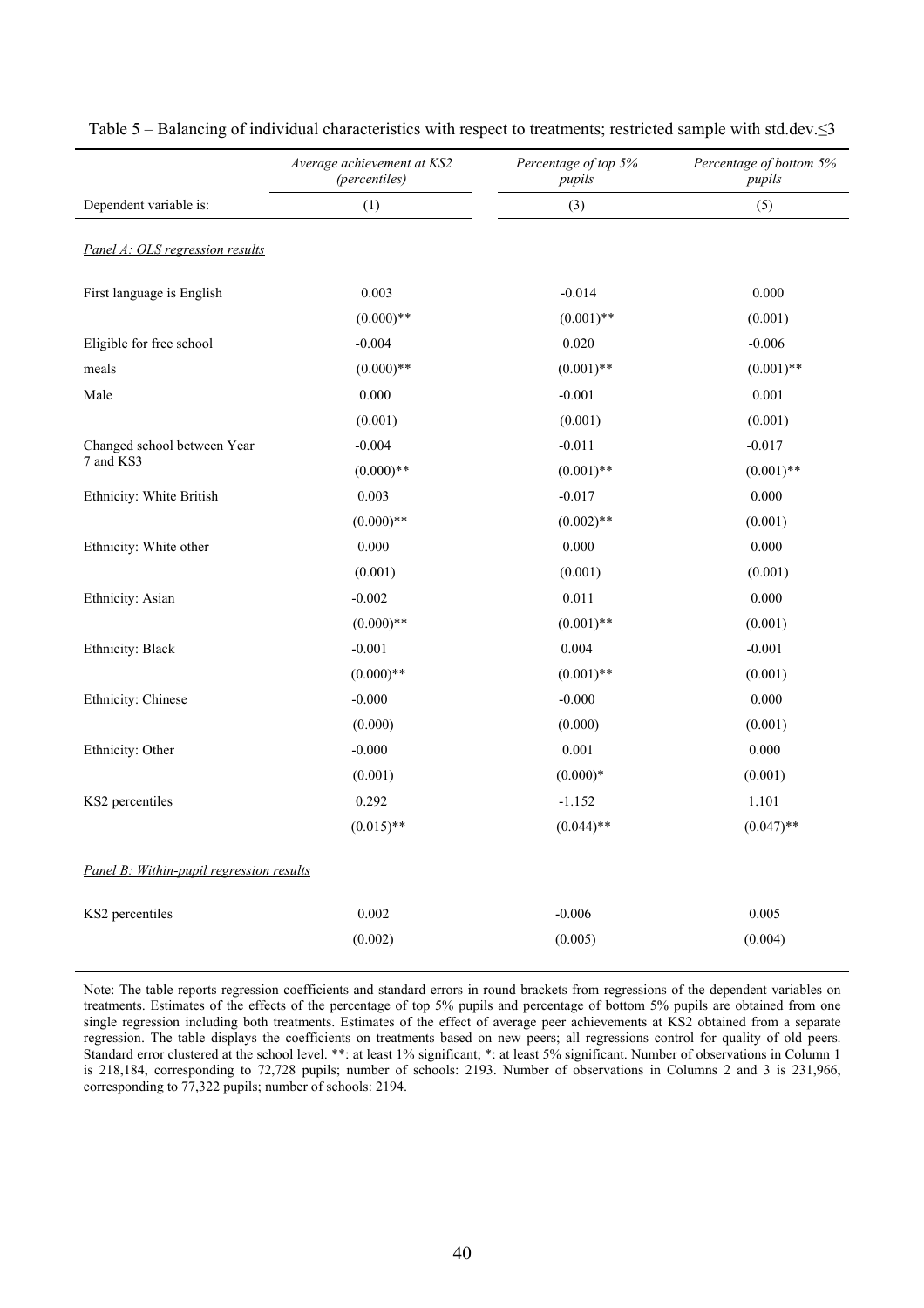|                                                                                                                      | Average achievement at KS2<br><i>(percentiles)</i> |                       |                          | Percentage of bottom 5% pupils | Percentage of top 5% pupils, |                       |
|----------------------------------------------------------------------------------------------------------------------|----------------------------------------------------|-----------------------|--------------------------|--------------------------------|------------------------------|-----------------------|
|                                                                                                                      | (1)                                                | (2)                   | (3)                      | (4)                            | (5)                          | (6)                   |
| Dependent variable is:                                                                                               | <b>OLS</b>                                         | Within-pupil          | <b>OLS</b>               | Within-pupil                   | <b>OLS</b>                   | Within-pupil          |
| KS3 percentiles, unconditional on KS2                                                                                | 0.405<br>$(0.018)$ **                              | 0.046<br>$(0.016)$ ** | $-1.223$<br>$(0.045)$ ** | $-0.148$<br>$(0.040)$ **       | 1.092<br>$(0.047)$ **        | 0.070<br>$(0.033)*$   |
| KS3 percentiles, controlling for KS2 same-subject                                                                    | 0.224                                              | 0.045                 | $-0.486$                 | $-0.145$                       | 0.323                        | 0.068                 |
|                                                                                                                      | $(0.010)$ **                                       | $(0.016)$ **          | $(0.026)$ **             | $(0.040)$ **                   | $(0.026)$ **                 | $(0.033)*$            |
| KS3 percentiles, controlling for KS2 same- and cross-subject                                                         | 0.223<br>$(0.010)$ **                              | 0.045<br>$(0.016)$ ** | $-0.484$<br>$(0.026)$ ** | $-0.145$<br>$(0.040)$ **       | 0.321<br>$(0.026)$ **        | 0.068<br>$(0.033)*$   |
| KS3 percentiles, controlling for KS2 same- and cross-subject,<br>interacted with subject dummies                     | 0.224<br>$(0.010)$ **                              | 0.055<br>$(0.016)$ ** | $-0.482$<br>$(0.026)$ ** | $-0.149$<br>$(0.040)$ **       | 0.330<br>$(0.026)$ **        | 0.097<br>$(0.033)$ ** |
| KS3 percentiles, controlling for KS2 same- and cross-subject,<br>interacted with subject dummies and KS1 test scores | 0.213<br>$(0.011)$ **                              | 0.047<br>$(0.018)$ ** | $-0.457$<br>$(0.028)$ ** | $-0.117$<br>$(0.047)^*$        | 0.350<br>$(0.028)$ **        | 0.096<br>$(0.039)*$   |

Table 6 – Impact of peer quality on KS3 educational attainments: main results; restricted sample with std.dev.≤3

Note: The table reports regression coefficients and standard errors in round brackets from regressions of the dependent variables on treatments. Estimates of the effects of the percentage of top 5% pupils and percentage of bottom 5% pupils are obtained from one single regression including both treatments. Estimates of the effect of average peer achievement at KS2 obtained from a separate regression. The table displays the coefficients on treatments based on new peers. All regressions control for quality of old peers. Pupil characteristics controlled for in Columns 1, 3 and 5; absorbed in Columns 2, 4 and 6. Standard error clustered at the school. \*\*: at least 1% significant; \*: at least 5% significant. N. of observations: approx. 230,000 (77,000 pupils). N. of schools: 2194. KS1 data only available for 3 cohorts. KS1 test score in Science not available: imputed using pupil's average between KS1 Mathematics and English.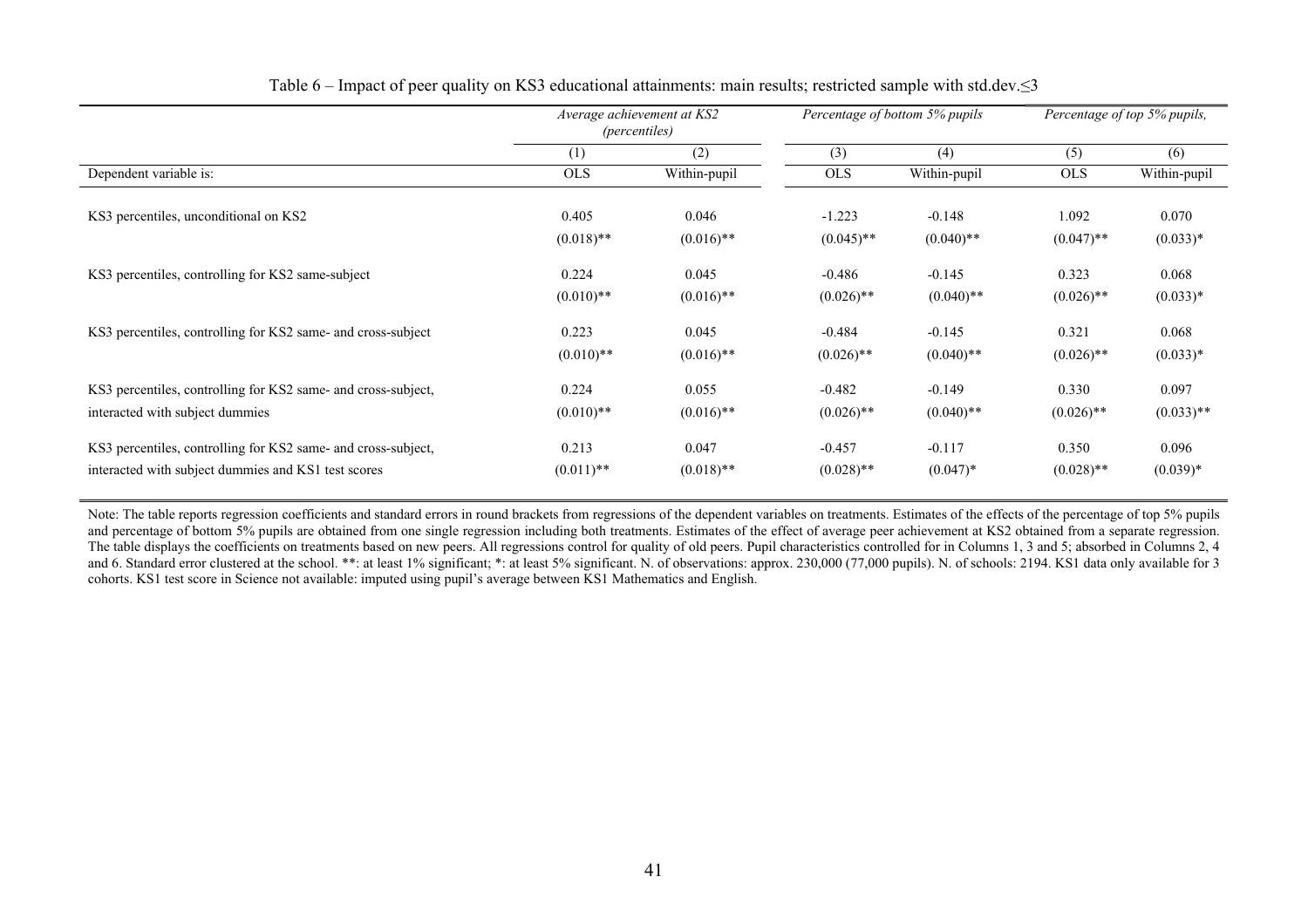|                                                                    | Average peer KS2 | Bottom 5% pupils | Top 5% pupils |
|--------------------------------------------------------------------|------------------|------------------|---------------|
| Dependent variable is:                                             | (1)              | (2)              | (3)           |
|                                                                    |                  |                  |               |
| <u>Panel A: Average peer quality includes top/bottom 5% pupils</u> |                  |                  |               |
| KS3 percentiles, controlling for KS2 same-subject                  | 0.038            | $-0.124$         | 0.058         |
|                                                                    | $(0.013)$ **     | $(0.035)$ **     | $(0.028)*$    |
| KS3 percentiles, controlling for KS2 same- and cross-subject       | 0.038            | $-0.124$         | 0.058         |
|                                                                    | $(0.013)$ **     | $(0.035)$ **     | $(0.027)*$    |
| KS3 percentiles, controlling for KS2 same- and cross-subject,      | 0.037            | $-0.128$         | 0.061         |
| interacted with subject dummies                                    | $(0.014)$ **     | $(0.034)$ **     | $(0.027)^*$   |
| Panel B: Average peer quality excludes top/bottom 5% pupils        |                  |                  |               |
| KS3 percentiles, controlling for KS2 same-subject                  | 0.039            | $-0.129$         | 0.061         |
|                                                                    | $(0.012)$ **     | $(0.035)$ **     | $(0.027)*$    |
| KS3 percentiles, controlling for KS2 same- and cross-subject       | 0.039            | $-0.129$         | 0.061         |
|                                                                    | $(0.012)$ **     | $(0.035)$ **     | $(0.027)*$    |
| KS3 percentiles, controlling for KS2 same- and cross-subject,      | 0.037            | $-0.133$         | 0.064         |
| interacted with subject dummies                                    | $(0.012)$ **     | $(0.034)$ **     | $(0.027)*$    |

# Table 7 – Impact of peer quality on KS3 educational attainments: top 5%, bottom 5% and average new peer quality included simultaneously; selected specifications

Note: The table reports regression coefficients and standard errors in round brackets from regressions of the dependent variables on treatments. All regression include pupils' fixed effects. Average peer quality in Panel A is calculated using all pupils in the sample, including those in the top 5% and bottom 5% of the KS2 cohort-specific national distribution. Average peer quality in Panel B is calculated using pupils in the full sample that are not in the top 5% or in the bottom 5% of KS2 cohort-specific national distribution in any subject. Estimates come from one single regression including simultaneously all new peers quality measures and controlling control for old peers quality. Standard error clustered at the school level. \*\*: at least 1% significant; \*: at least 5% significant. Number of observations: approximately 3,800,000 (1,260,000 pupils). Number of schools: 2194.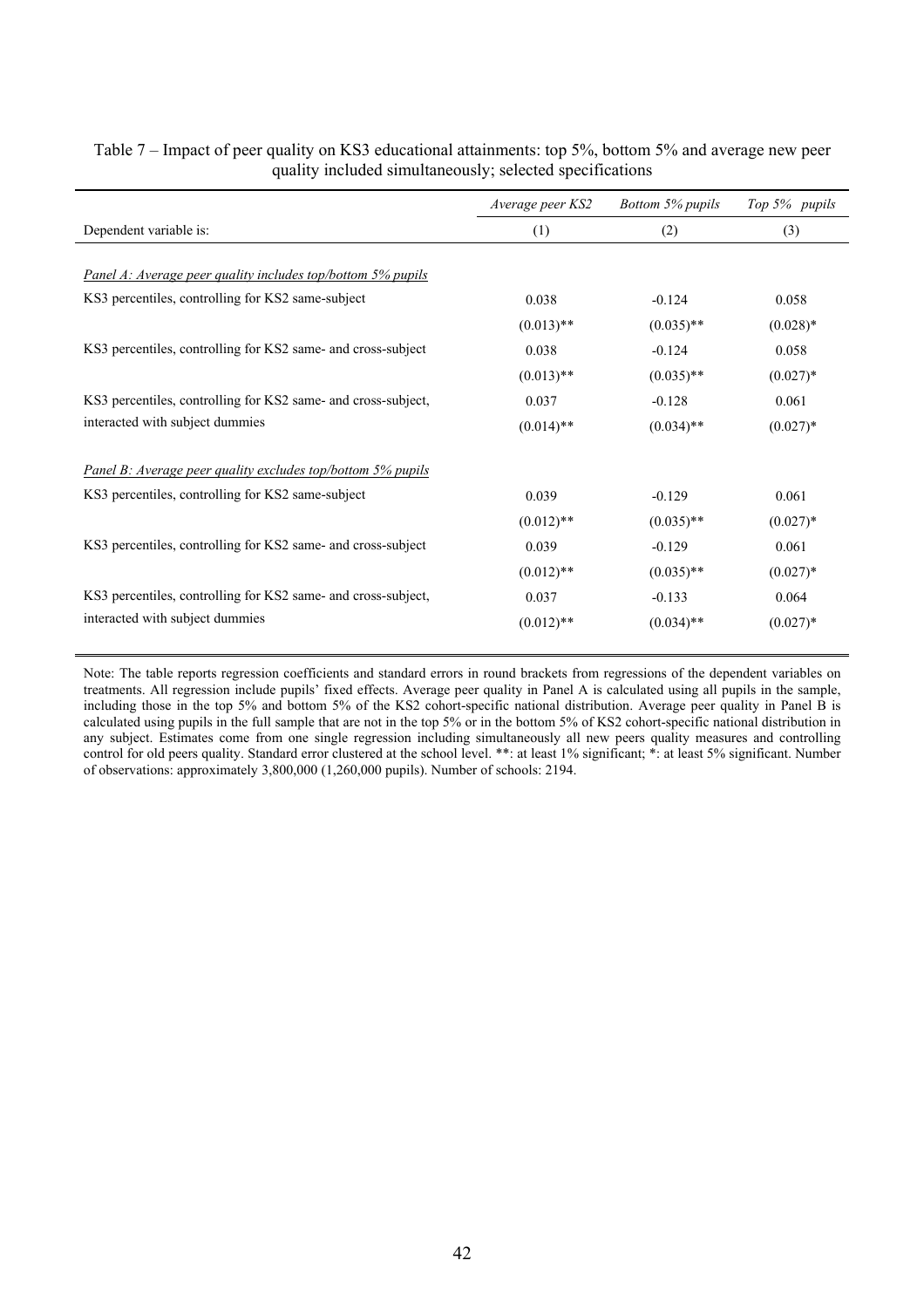|                        |                          | Percentage of bottom 5% pupils | Percentage of top 5% pupils |                          |  |  |
|------------------------|--------------------------|--------------------------------|-----------------------------|--------------------------|--|--|
|                        | Counting pupils          | Counting pupils non-           | Counting pupils eligible    | Counting pupils non-     |  |  |
|                        | eligible for free school | eligible for free school       | for free school meals       | eligible for free school |  |  |
|                        | meals only               | meals only                     | only                        | meals only               |  |  |
| Dependent variable is: | $^{(1)}$                 | (2)                            | (3)                         | (4)                      |  |  |
| KS3 percentiles,       | $-0.242$                 | $-0.071$                       | 0.202                       | 0.057                    |  |  |
| controlling for KS2    | $(0.065)$ **             | $(0.042)^{8}$                  | (0.141)                     | $(0.027)^*$              |  |  |
| Effect size            | 0.999                    | 0.467                          | 0.428                       | 0.627                    |  |  |

# Table 8 – Impact of peer quality on KS3 attainments: treatments separately defined by pupils' free school meal eligibility

Note: The table reports regression coefficients and standard errors in round brackets from regressions of the dependent variables on treatments. Estimates of the effects of the percentage of top 5% pupils and percentage of bottom 5% pupils are obtained from one single regression including both treatments. The table displays the coefficient on treatments based on new peers and computed separately for pupils eligible for free school meals and pupil non-eligible for free school meals. All regressions control for the quality of old peers computed separately for pupils eligible for free school meals or not. Controls for KS2 in same- and cross-subject in interaction with subject dummies included in all regressions. Effect size (in *italics*) refer to the effect of a one standard deviation of the within-pupil distribution of peers as a percentage of one standard deviation of the within-pupil distribution of KS3 percentiles. Standard error clustered at the school level. \*\*: at least 1% significant; \*: at least 5% significant; \$: at least 10% significant. Number of observations: approximately 3,800,000 (1,260,000 pupils). Number of schools: 2194.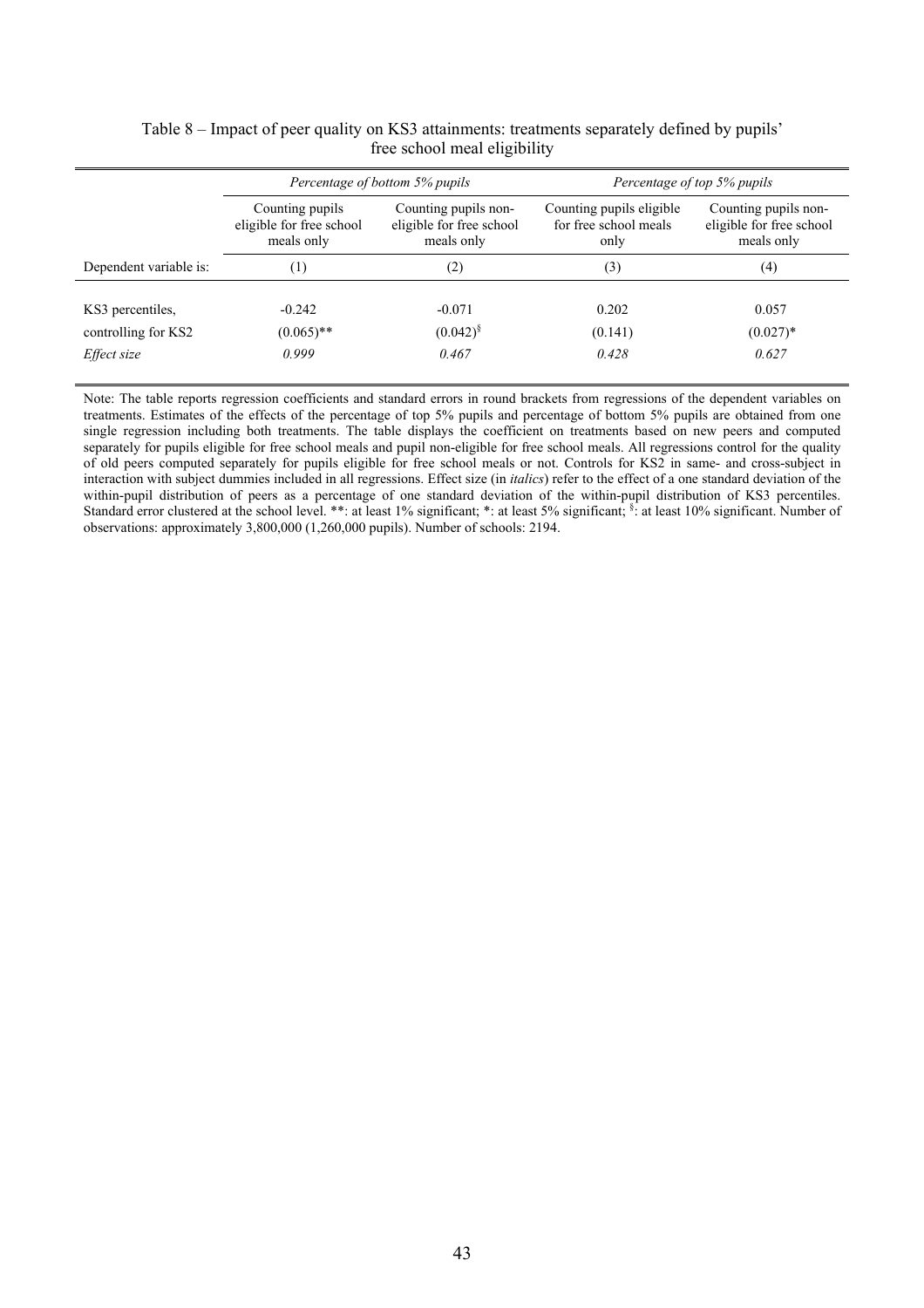|                                                        |                  | Full sample                    |                             |
|--------------------------------------------------------|------------------|--------------------------------|-----------------------------|
|                                                        | Average peer KS2 | Percentage of bottom 5% pupils | Percentage of top 5% pupils |
| Dependent variable is: KS3,<br>controlling for KS2     | (1)              | (2)                            | (3)                         |
|                                                        |                  |                                |                             |
| Effect for percentile 5-20                             | 0.036            | $-0.119$                       | 0.059                       |
|                                                        | $(0.013)$ **     | $(0.030)$ **                   | $(0.027)*$                  |
| Effect for percentile 20-35                            | 0.034            | $-0.101$                       | 0.089                       |
|                                                        | $(0.015)*$       | $(0.037)$ **                   | $(0.031)$ **                |
| Effect for percentile 35-50                            | 0.036            | $-0.112$                       | 0.075                       |
|                                                        | $(0.016)^*$      | $(0.042)$ **                   | $(0.034)*$                  |
| Effect for percentile 50-65                            | 0.038            | $-0.160$                       | 0.072                       |
|                                                        | $(0.016)*$       | $(0.044)$ **                   | $(0.034)*$                  |
| Effect for percentile 65-80                            | 0.033            | $-0.152$                       | 0.032                       |
|                                                        | $(0.016)^*$      | $(0.044)$ **                   | (0.033)                     |
| Effect for percentile 80-95                            | 0.050            | $-0.080$                       | 0.009                       |
|                                                        | $(0.017)$ **     | (0.052)                        | (0.033)                     |
| F-Test: all coeffs. jointly equal to<br>zero (p-value) | 0.0498           | 0.0009                         | 0.0863                      |
| F-Test: all coefficients are equal<br>$(p-value)$      | 0.9320           | 0.2216                         | 0.1949                      |

#### Table 9 – Impact of peer quality on KS3 attainments: by pupil's ability

Note: The table reports regression coefficients and standard errors in round brackets from regressions of the dependent variables on treatments. Estimates of the effects of the peer quality are obtained from one single regression including all treatments. The table displays the coefficient on treatments based on new peers. All regressions control for the quality of old peers and interactions with ability groups. Controls for KS2 in same- and cross-subject in interaction with subject dummies are included in all regressions. Number of observations: 3,618,702 (1,206,234) pupils; corresponding to 2194 schools. Standard error clustered at the school level. \*\*: at least 1% significant; \*: at least 5% significant;  $\frac{1}{2}$  at least 10% significant. Interaction terms obtained by interacting the peer quality measures (separately for old and new peers) with a dummy indicating where the pupil ranks in terms of his/her KS2 percentiles *on average across subjects*. Note that the effect of KS2 achievement (same- and cross-subject) is controlled for semi-parametrically by interacting pupil KS2 percentiles with the dummies indicating his/her rank in the ability distribution (and in interaction with subject dummies). Ability blocks are defined using original KS2 percentiles computed out of the cohort-specific national distribution.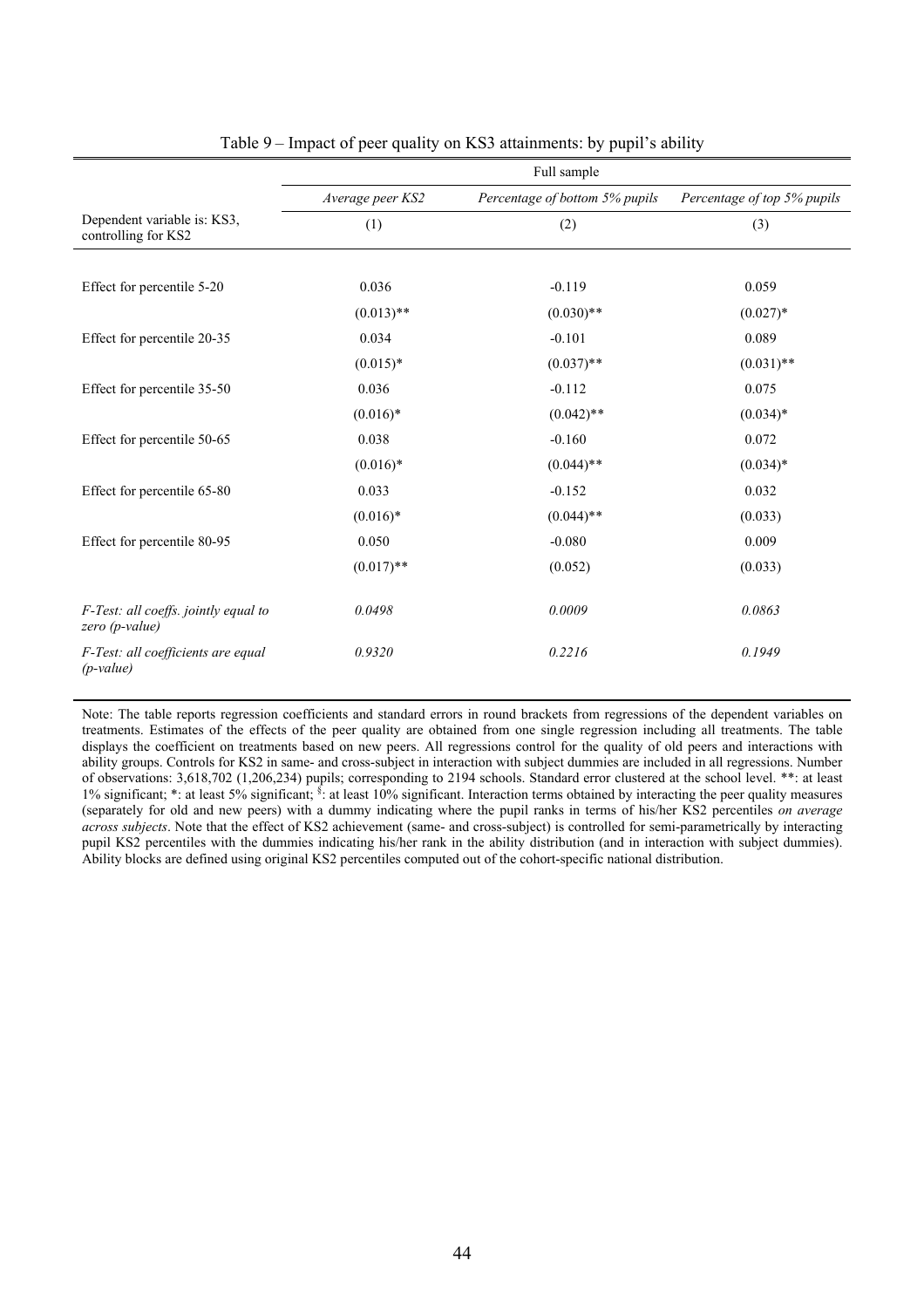|                                                             |                     | Boys only                            |                                |                     | Girls only                           |                                |
|-------------------------------------------------------------|---------------------|--------------------------------------|--------------------------------|---------------------|--------------------------------------|--------------------------------|
|                                                             | Average<br>peer KS2 | Percentage of<br>bottom 5%<br>pupils | Percentage of<br>top 5% pupils | Average<br>peer KS2 | Percentage of<br>bottom 5%<br>pupils | Percentage of<br>top 5% pupils |
| Dependent variable is:<br>KS3, controlling for KS2          | (1)                 | (2)                                  | (3)                            | (4)                 | (5)                                  | (6)                            |
| Panel A: Pupils of ability pooled (overall effect)          |                     |                                      |                                |                     |                                      |                                |
| Overall effect                                              | $-0.007$            | $-0.076$                             | $-0.052$                       | 0.026               | $-0.098$                             | 0.066                          |
|                                                             | (0.013)             | $(0.035)*$                           | $(0.028)^{\S}$                 | $(0.014)^{\S}$      | $(0.037)$ **                         | $(0.029)*$                     |
| Panel B: Ability blocks defined on original KS2 percentiles |                     |                                      |                                |                     |                                      |                                |
| Effect for                                                  | $-0.009$            | $-0.093$                             | $-0.013$                       | 0.043               | $-0.080$                             | 0.066                          |
| percentile 5-20                                             | (0.013)             | $(0.032)$ **                         | (0.029)                        | $(0.016)$ **        | $(0.038)*$                           | $(0.035)^{\S}$                 |
| Effect for                                                  | $-0.006$            | $-0.057$                             | $-0.037$                       | 0.025               | $-0.072$                             | 0.126                          |
| percentile 20-35                                            | (0.016)             | (0.039)                              | (0.033)                        | (0.018)             | $(0.044)^{\S}$                       | $(0.037)$ **                   |
| Effect for                                                  | $-0.012$            | $-0.068$                             | $-0.059$                       | 0.027               | $-0.066$                             | 0.088                          |
| percentile 35-50                                            | (0.017)             | (0.046)                              | (0.036)                        | (0.018)             | (0.047)                              | $(0.039)*$                     |
| Effect for                                                  | $-0.010$            | $-0.106$                             | $-0.036$                       | 0.026               | $-0.113$                             | 0.062                          |
| percentile 50-65                                            | (0.018)             | $(0.048)$ *                          | (0.038)                        | (0.018)             | $(0.050)*$                           | $(0.038)^{\S}$                 |
| Effect for                                                  | $-0.009$            | $-0.089$                             | $-0.079$                       | 0.019               | $-0.139$                             | 0.023                          |
| percentile 65-80                                            | (0.018)             | $(0.051)^{\S}$                       | $(0.037)^*$                    | (0.018)             | $(0.050)$ **                         | (0.036)                        |
| Effect for                                                  | 0.030               | 0.036                                | $-0.096$                       | 0.016               | $-0.116$                             | 0.011                          |
| percentile 80-95                                            | (0.022)             | (0.065)                              | $(0.043)*$                     | (0.020)             | $(0.060)*$                           | (0.039)                        |
| F-Test: all coeff. jointly<br>equal to zero (p-value)       | 0.6604              | 0.0425                               | 0.2642                         | 0.2765              | 0.1042                               | 0.0334                         |
| F-Test: all coefficients<br>are equal (p-value)             | 0.5531              | 0.2597                               | 0.4281                         | 0.8037              | 0.6809                               | 0.0766                         |

Table 10 – Impact of peer quality on KS3 attainments, by pupil's ability and gender

Note: The table reports regression coefficients and standard errors in round brackets from regressions of the dependent variables on treatments. Estimates of the peer quality effects obtained from one single regression including all treatments. The table displays the coefficient on treatment based on new peers. All regressions control for the quality of old peers (and interactions with ability groups in Panel B). Controls for KS2 in same- and cross-subject in interaction with subject dummies are included in all regressions. Two separate regressions run for boys and girls. Number of observations for boys: 1,814,310 (604,770 pupils) in 2101 schools. Number of observations for girls: 1,804,392 (601464 pupils) in 2134 schools. Standard error clustered at the school level. \*\*: at least 1% significant; \*: at least 5% significant; <sup>§</sup>: at least 10% significant. Interaction terms in Panel B obtained by interacting the peer quality measures (separately for old and new peers) with a dummy indicating where the pupil ranks in terms of his/her KS2 percentiles *on average across subjects*. Note that the effect of KS2 achievement (same- and cross-subject) is controlled for semi-parametrically by interacting pupil KS2 percentiles with the dummies indicating his/her rank in the ability distribution (and in interaction with subject dummies). Ability blocks are defined using original KS2 percentiles computed out of the cohort-specific national distribution.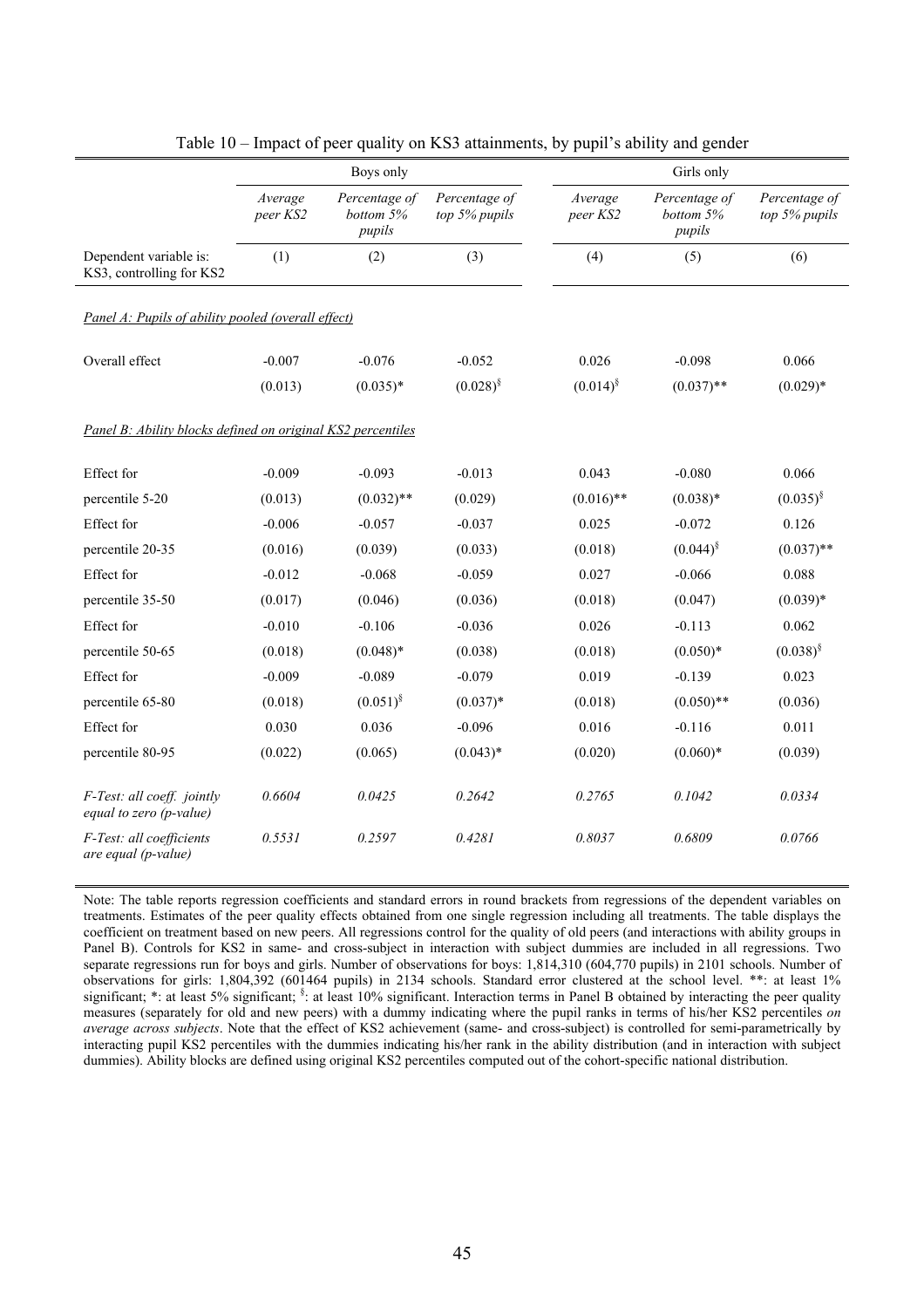|                                                             |                     | Pupil is eligible for free school meals |                                |                     | Pupil is not eligible for free school meals |                                |  |  |  |  |
|-------------------------------------------------------------|---------------------|-----------------------------------------|--------------------------------|---------------------|---------------------------------------------|--------------------------------|--|--|--|--|
|                                                             | Average<br>peer KS2 | Percentage of<br>bottom 5%<br>pupils    | Percentage of<br>top 5% pupils | Average<br>peer KS2 | Percentage of<br>bottom 5%<br>pupils        | Percentage of<br>top 5% pupils |  |  |  |  |
| Dependent variable is:<br>KS3, controlling for KS2          | (1)                 | (2)                                     | (3)                            | (4)                 | (5)                                         | (6)                            |  |  |  |  |
| Panel A: Pupils of ability pooled (overall effect)          |                     |                                         |                                |                     |                                             |                                |  |  |  |  |
| Overall effect                                              | 0.056               | $-0.155$                                | 0.067                          | 0.034               | $-0.114$                                    | 0.061                          |  |  |  |  |
|                                                             | $(0.022)*$          | $(0.044)$ **                            | (0.042)                        | $(0.013)$ **        | $(0.036)$ **                                | $(0.028)*$                     |  |  |  |  |
| Panel B: Ability blocks defined on original KS2 percentiles |                     |                                         |                                |                     |                                             |                                |  |  |  |  |
| Effect for                                                  | 0.041               | $-0.143$                                | 0.076                          | 0.033               | $-0.102$                                    | 0.055                          |  |  |  |  |
| percentile 5-20                                             | $(0.021)$ *         | $(0.041)$ **                            | $(0.042)^{\$}$                 | $(0.013)$ **        | $(0.033)$ **                                | $(0.029)^{\S}$                 |  |  |  |  |
| Effect for                                                  | 0.050               | $-0.144$                                | 0.064                          | 0.031               | $-0.078$                                    | 0.095                          |  |  |  |  |
| percentile 20-35                                            | $(0.028)^{\S}$      | $(0.052)$ **                            | (0.052)                        | $(0.016)$ *         | $(0.038)*$                                  | $(0.032)$ **                   |  |  |  |  |
| Effect for                                                  | 0.063               | $-0.116$                                | 0.092                          | 0.032               | $-0.102$                                    | 0.074                          |  |  |  |  |
| percentile 35-50                                            | $(0.031)*$          | $(0.064)^{\S}$                          | (0.064)                        | $(0.016)*$          | $(0.044)*$                                  | $(0.034)*$                     |  |  |  |  |
| Effect for                                                  | 0.052               | $-0.201$                                | 0.113                          | 0.036               | $-0.146$                                    | 0.068                          |  |  |  |  |
| percentile 50-65                                            | (0.038)             | $(0.074)*$                              | $(0.068)^{\S}$                 | $(0.016)$ *         | $(0.046)$ **                                | $(0.035)^*$                    |  |  |  |  |
| Effect for                                                  | 0.073               | $-0.196$                                | $-0.029$                       | 0.030               | $-0.138$                                    | 0.037                          |  |  |  |  |
| percentile 65-80                                            | $(0.043)^{\S}$      | $(0.089)*$                              | (0.079)                        | $(0.016)^{\S}$      | $(0.046)$ **                                | (0.033)                        |  |  |  |  |
| Effect for                                                  | 0.103               | $-0.203$                                | $-0.041$                       | 0.047               | $-0.061$                                    | 0.011                          |  |  |  |  |
| percentile 80-95                                            | (0.068)             | (0.141)                                 | (0.126)                        | $(0.017)$ **        | (0.053)                                     | (0.034)                        |  |  |  |  |
| F-Test: all coeff. jointly<br>equal to zero (p-value)       | 0.2857              | 0.0093                                  | 0.3031                         | 0.1035              | 0.0112                                      | 0.1075                         |  |  |  |  |
| F-Test: all coefficients<br>are equal (p-value)             | 0.9128              | 0.8929                                  | 0.5834                         | 0.9275              | 0.2050                                      | 0.2271                         |  |  |  |  |

|  |  |  |  |  |  |  |  | Table 11 – Impact of peer quality on KS3 attainments, by pupil's ability and free school meal eligibility |
|--|--|--|--|--|--|--|--|-----------------------------------------------------------------------------------------------------------|
|--|--|--|--|--|--|--|--|-----------------------------------------------------------------------------------------------------------|

Note: The table reports regression coefficients and standard errors in round brackets from regressions of the dependent variables on treatments. Estimates of the peer quality effects obtained from one single regression including all treatments. The table displays the coefficient on treatment based on new peers. All regressions control for the quality of old peers (and interactions with ability groups in Panel B). Controls for KS2 in same- and cross-subject in interaction with subject dummies are included in all regressions. Two separate regressions were run for pupils eligible and non-eligible for free school meals. Number of observations regressions including pupils eligible for free school meals only: 468,009 (156,003 pupils) in 2193 schools. Number of observations regressions including pupils non-eligible for free school meals only: 3,150,693 (1,050,231 pupils) in 2193 schools. Standard error clustered at the school level. \*\*: at least 1% significant; \*: at least 5% significant; §: at least 10% significant. Interaction terms in Panel B obtained by interacting the peer quality measures (separately for old and new peers) with a dummy indicating where the pupil ranks in terms of his/her KS2 percentiles *on average across subjects*. Note that the effect of KS2 achievement (same- and cross-subject) is controlled for semi-parametrically by interacting pupil KS2 percentiles with the dummies indicating his/her rank in the ability distribution (and in interaction with subject dummies). Ability blocks are defined using original KS2 percentiles computed out of the cohort-specific national distribution.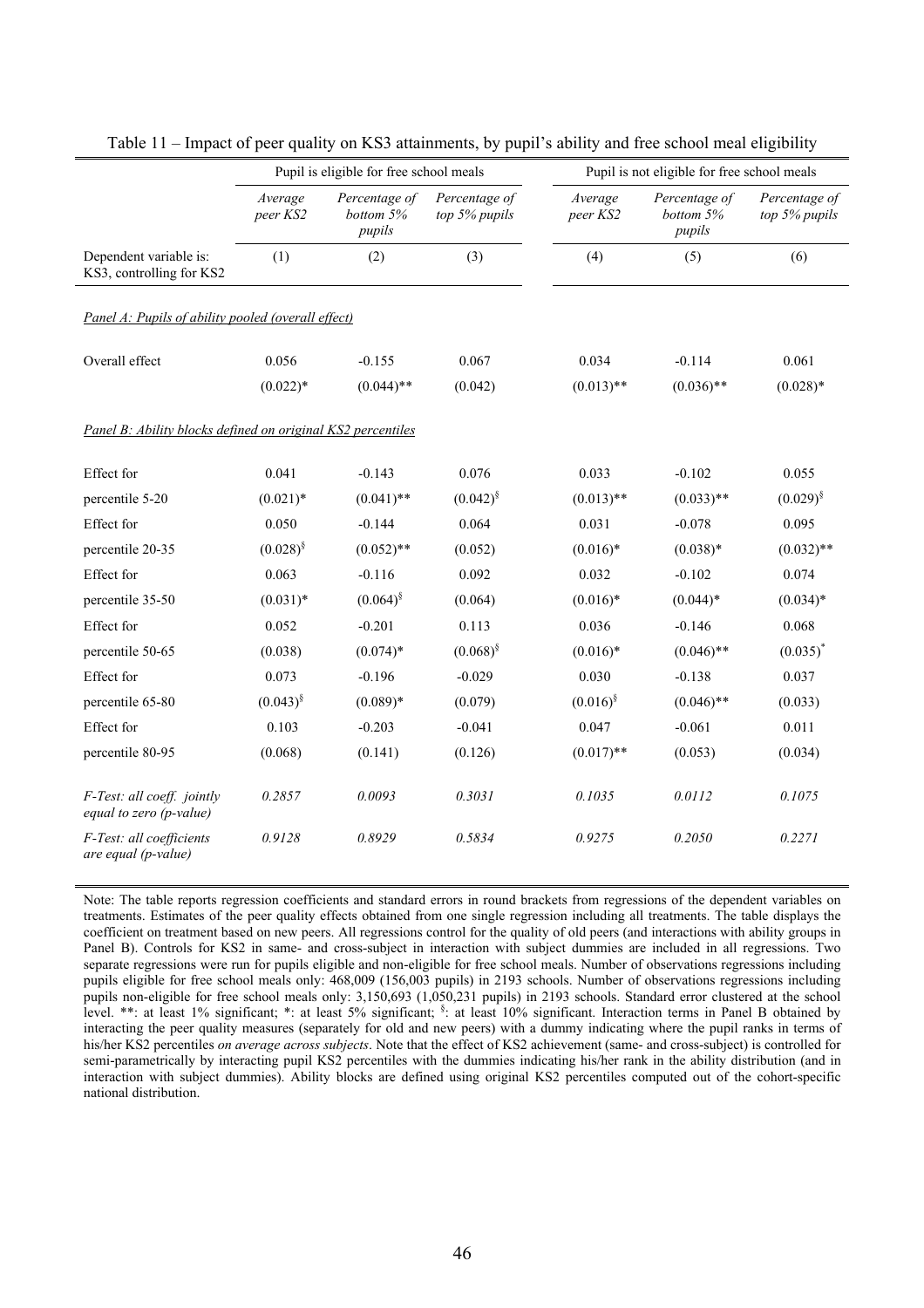# **Appendix Tables**

|                                    |       |                     | Full Sample                |                    |       | Restricted sample with std.dev.≤3 |                            |                    |       | Restricted sample with std.dev.  st1.5 |                            |                    |  |
|------------------------------------|-------|---------------------|----------------------------|--------------------|-------|-----------------------------------|----------------------------|--------------------|-------|----------------------------------------|----------------------------|--------------------|--|
| Variable:                          | Mean  | Overall<br>Std.dev. | <b>Between</b><br>Std.dev. | Within<br>Std.dev. | Mean  | Overall<br>Std.dev.               | <b>Between</b><br>Std.dev. | Within<br>Std.dev. | Mean  | Overall<br>Std.dev.                    | <b>Between</b><br>Std.dev. | Within<br>Std.dev. |  |
| KS2 percentiles                    | 49.19 | 24.31               | 21.15                      | 11.98              | 41.95 | 29.88                             | 29.83                      | 1.68               | 47.09 | 25.80                                  | 25.10                      | 5.97               |  |
| KS3 percentiles                    | 49.10 | 25.61               | 22.99                      | 11.29              | 42.98 | 29.72                             | 28.36                      | 8.88               | 47.59 | 27.11                                  | 25.21                      | 9.97               |  |
| Average peer<br>achievement at KS2 | 49.80 | 8.38                | 7.96                       | 2.61               | 49.46 | 8.39                              | 7.98                       | 2.58               | 49.74 | 8.39                                   | 7.98                       | 2.60               |  |
| Fraction of bottom 5%              | 3.79  | 2.78                | 2.62                       | 0.94               | 3.90  | 2.84                              | 2.67                       | 0.95               | 3.90  | 2.84                                   | 2.67                       | 0.95               |  |
| Fraction of top 5%                 | 3.97  | 2.81                | 2.49                       | .29                | 3.90  | 2.78                              | 2.47                       | 1.28               | 3.96  | 2.80                                   | 2.49                       | 1.29               |  |

Appendix Table 1 – Within and between variation in pupil test scores and treatment measures

Note: Number of observations in full sample: 3,838,542 corresponding to 1,279,514 pupils and 3 subjects. Number of observations in restricted sample with std.dev.≤3: 231,966 corresponding to 77,322 pupils and 3 subjects. Number of observations in restricted sample with std.dev.≤11.5: 1,866,516 corresponding to 622,172 pupils and 3 subjects. Peer quality measures refer to new peers only.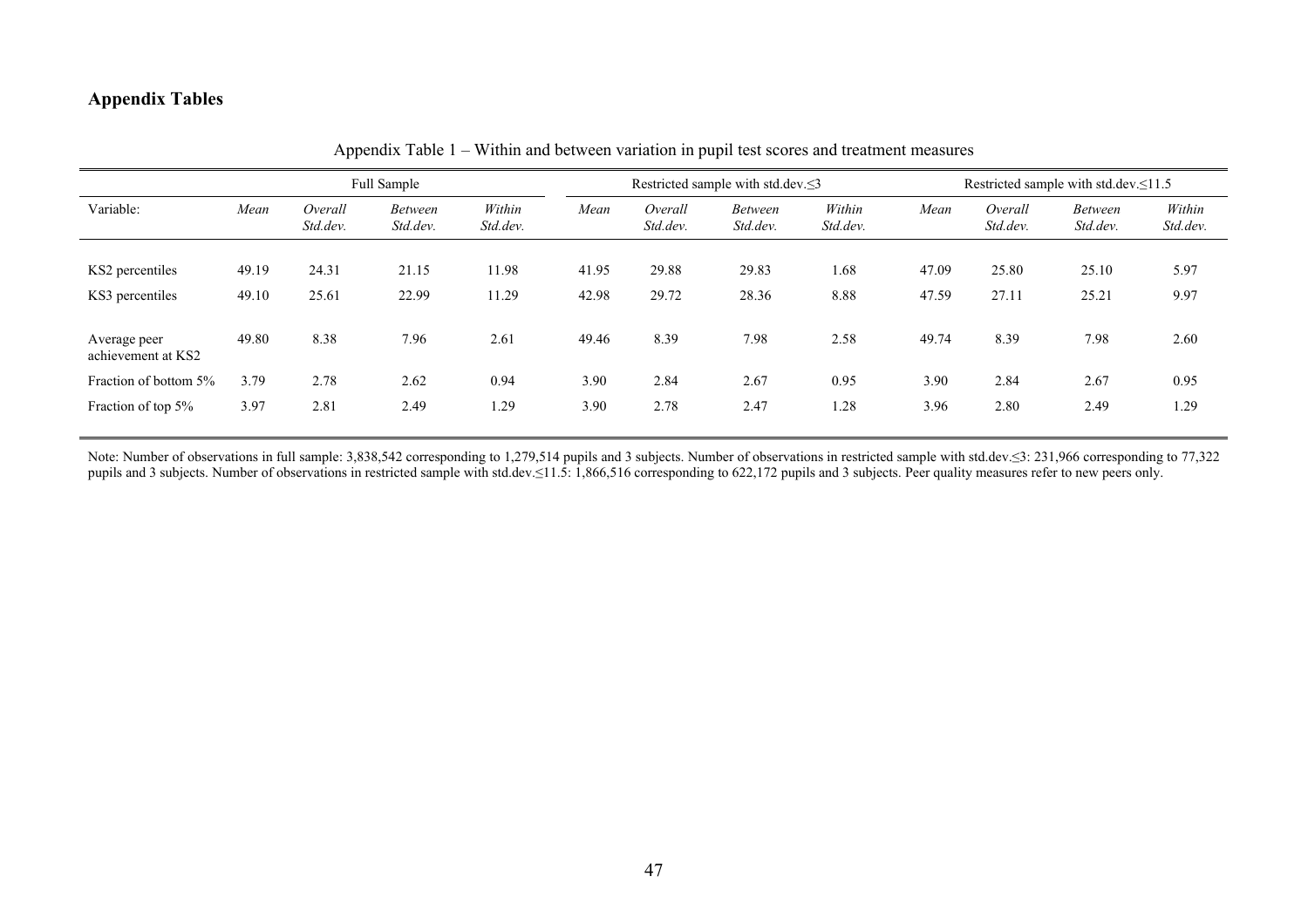|                                      | Bottom 25% of KS3 |                         |         |           | Top $25%$ of KS3 |       |                         |              |          | Rest of the | Not entered |      |
|--------------------------------------|-------------------|-------------------------|---------|-----------|------------------|-------|-------------------------|--------------|----------|-------------|-------------|------|
|                                      |                   | percentile distribution |         |           |                  |       | percentile distribution | distribution | for exam |             |             |      |
| Variable:                            | $\leq$ 5          | $5 - 10$                | $10-15$ | $15 - 20$ | $20 - 25$        | 75-80 | 80-85                   | 85-90        | 90-95    | $95+$       |             |      |
| Pupil in top 5% in English at KS2    | 1.01              | 0.00                    | 0.01    | 0.03      | 0.06             | 6.94  | 9.07                    | 13.24        | 17.66    | 37.59       | 13.50       | 0.89 |
| Pupil in bottom 5% in English at KS2 | 44.37             | 18.59                   | 10.15   | 5.49      | 3.52             | 0.53  | 0.45                    | 0.41         | 0.26     | 0.31        | 11.68       | 4.24 |
| Pupil in top 5% in Maths at KS2      | 0.71              | 0.00                    | 0.01    | 0.01      | 0.02             | 4.97  | 7.82                    | 12.19        | 16.48    | 51.70       | 5.03        | 1.06 |
| Pupil in bottom 5% in Maths at KS2   | 41.09             | 28.78                   | 8.97    | 4.13      | 2.39             | 0.46  | 0.46                    | 0.33         | 0.28     | 0.21        | 9.51        | 3.39 |
| Pupil in top 5% in Science at KS2    | 0.81              | 0.07                    | 0.07    | 0.08      | 0.10             | 5.57  | 9.48                    | 12.67        | 16.60    | 40.95       | 12.60       | 1.00 |
| Pupil in bottom 5% in Science at KS2 | 32.30             | 27.91                   | 12.23   | 6.56      | 3.95             | 0.57  | 0.59                    | 0.34         | 0.30     | 0.25        | 11.88       | 3.12 |

Appendix Table 2 – Transition matrix: top and bottom 5% pupils at KS2 and their percentile scores at KS3

Note: Cells present percentages of pupils in a given percentile score range at KS3. Percentiles are computed in the national distribution by cohort. 'Not entered for the exam' includes pupils not admitted to sit for the KS3 exams because deemed below the appropriate level by their teachers; students absent on the day of the exam; and students with missing information for the KS3 test scores.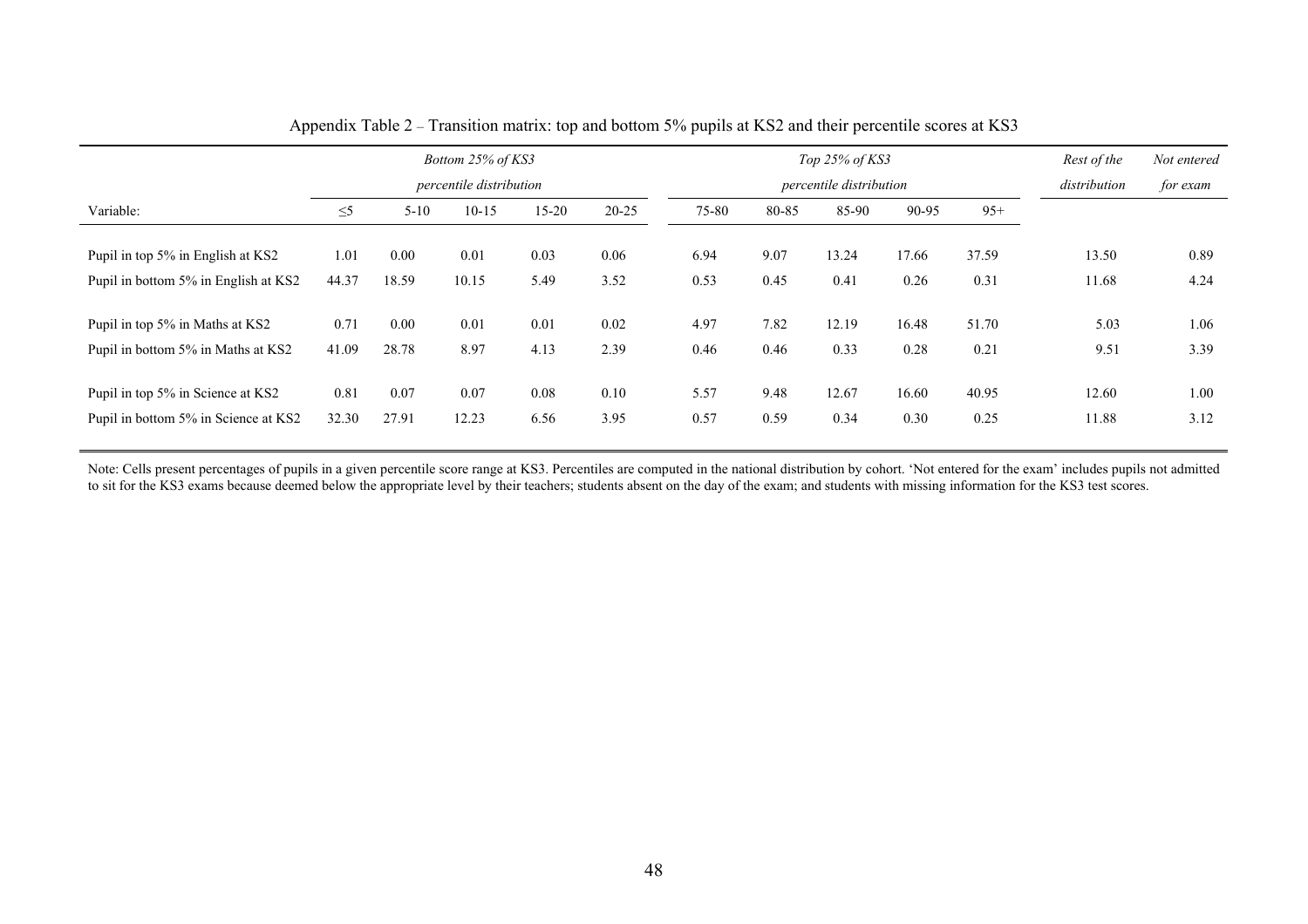| Variable                                 | Full Sample  | Restricted sample<br>$(std. dev. \leq 3)$ | <b>Restricted Sample</b><br>$(stat. dev \le 11.5)$ |
|------------------------------------------|--------------|-------------------------------------------|----------------------------------------------------|
| Panel A: Pupils' Outcomes                |              |                                           |                                                    |
| KS2 percentile, English                  | 49.3 (24.3)  | 42.0(29.8)                                | 47.3(25.6)                                         |
| KS2 percentile, Mathematics              | 49.4 (24.3)  | 42.0 (29.9)                               | 47.2 (25.8)                                        |
| KS2 percentile, Science                  | 48.9 (24.3)  | 41.9 (29.9)                               | 46.8(26.0)                                         |
| KS3 percentile, English                  | 48.9 (26.0)  | 43.0(29.4)                                | 47.6(27.2)                                         |
| KS3 percentile, Mathematics              | 49.2 (25.3)  | 42.6 (29.8)                               | 47.4 (26.9)                                        |
| KS3 percentile, Science                  | 49.2 (25.5)  | 43.2 (29.9)                               | 47.7(27.3)                                         |
| Panel B: Pupils' Characteristics         |              |                                           |                                                    |
| First language is English                | 0.93(0.25)   | 0.93(0.26)                                | 0.93(0.25)                                         |
| Eligible for free school meals           | 0.13(0.34)   | 0.16(0.36)                                | 0.14(0.34)                                         |
| Male                                     | 0.50(0.50)   | 0.49(0.50)                                | 0.49(0.50)                                         |
| Changed school between Year 7 and KS3    | 0.11(0.31)   | 0.11(0.32)                                | 0.11(0.31)                                         |
| Ethnicity: White British                 | 0.85(0.35)   | 0.85(0.36)                                | 0.85(0.35)                                         |
| Ethnicity: White other                   | 0.02(0.12)   | 0.02(0.13)                                | 0.02(0.12)                                         |
| Ethnicity: Asian                         | 0.05(0.22)   | 0.05(0.22)                                | 0.05(0.22)                                         |
| Ethnicity: Black                         | 0.03(0.16)   | 0.03(0.16)                                | 0.03(0.16)                                         |
| Ethnicity: Chinese                       | 0.00(0.05)   | 0.00(0.04)                                | 0.00(0.04)                                         |
| Ethnicity: Other                         | 0.05(0.22)   | 0.05(0.22)                                | 0.05(0.22)                                         |
| Panel C: School characteristics (Year 7) |              |                                           |                                                    |
| Cohort size                              | 201.7 (57.2) | 201.9 (57.4)                              | 201.9 (57.2)                                       |
| Community school                         | 0.67(0.47)   | 0.68(0.47)                                | 0.67(0.47)                                         |
| Voluntary aided school                   | 0.14(0.352)  | 0.14(0.34)                                | 0.14(0.35)                                         |
| Voluntary controlled school              | 0.03(0.18)   | 0.03(0.18)                                | 0.03(0.18)                                         |
| Foundation school                        | 0.15(0.36)   | 0.15(0.36)                                | 0.15(0.36)                                         |
| City Technology college school           | 0.00(0.05)   | 0.00(0.05)                                | 0.00(0.05)                                         |
| Religiously affiliated school            | 0.16(0.37)   | 0.15(0.36)                                | 0.16(0.36)                                         |

#### Appendix Table 3 – Additional descriptive statistics: full sample and restricted samples with std.dev.  $\leq$ 3 and std.dev. $\leq$  11.5

Note: Table report means of the listed variables and standard deviation in parenthesis. Number of pupils in full sample: 1,279,514. Restricted samples are composed of pupils with standard deviation of KS2 percentiles across subjects ≤3 and ≤11.5. Number of pupils in restricted sample std.dev.≤3: 77,322. Number of pupils in restricted sample with std.dev.≤11.5: 622,172. Full sample and restricted samples only include pupils with KS2 achievement in each subject above the  $5<sup>th</sup>$  percentile and below  $95<sup>th</sup>$  percentile of KS2 cohortspecific national distribution. Year 7 refers to the first year in secondary school after transition out of primary. KS3 refers to Year 9 when pupil sit for their KS3 assessment. Fractions may not sum to 1. This is due to rounding or partially missing information.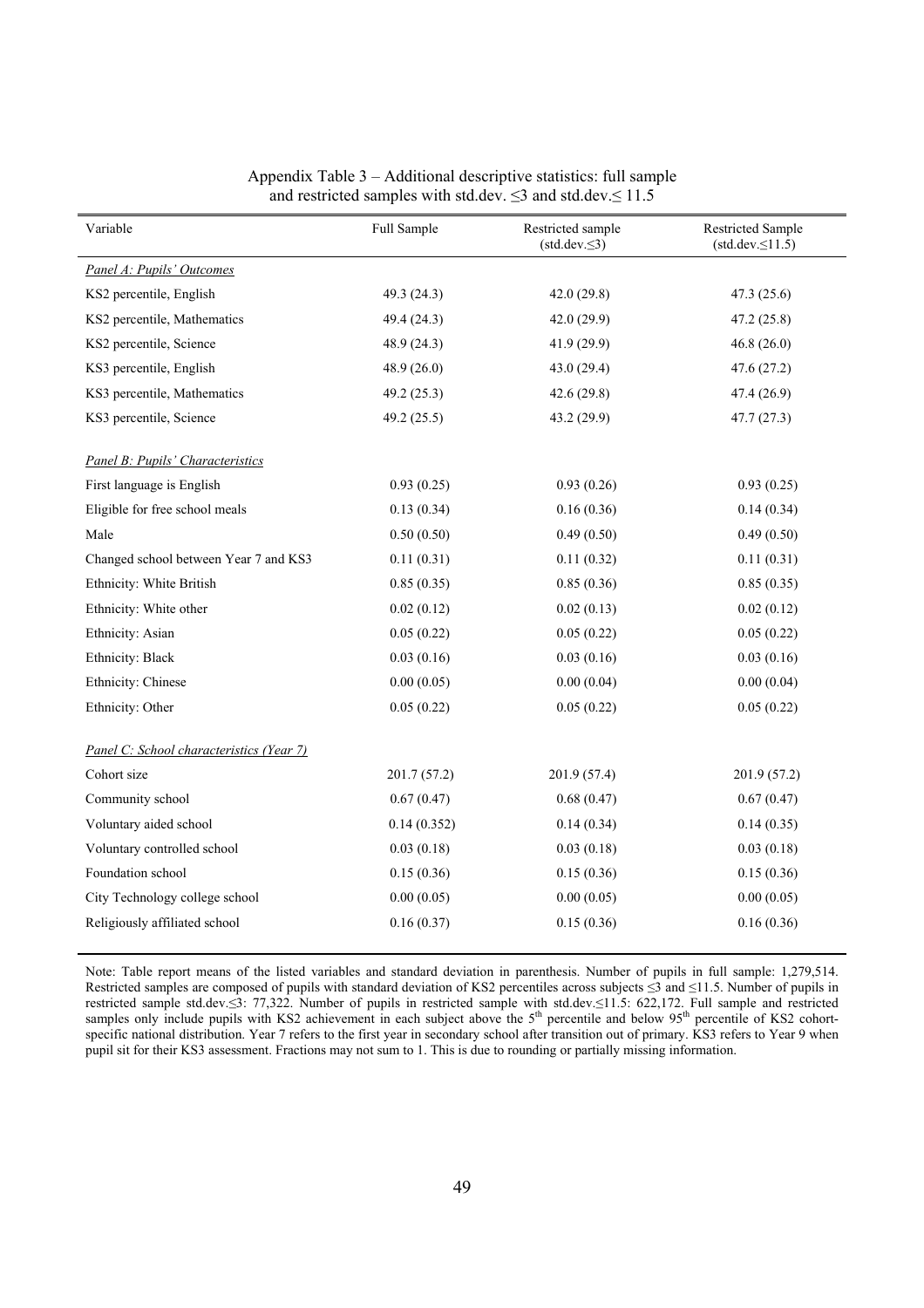|                                                               | Average achievement at KS2<br><i>(percentiles)</i> |              |              | Percentage of bottom 5% pupils | Percentage of top 5% pupils, |              |
|---------------------------------------------------------------|----------------------------------------------------|--------------|--------------|--------------------------------|------------------------------|--------------|
|                                                               | (1)                                                | (2)          | (3)          | (4)                            | (5)                          | (6)          |
| Dependent variable is:                                        | <b>OLS</b>                                         | Within-pupil | <b>OLS</b>   | Within-pupil                   | <b>OLS</b>                   | Within-pupil |
| KS3 percentiles, unconditional on KS2                         | 0.387                                              | 0.070        | $-1.061$     | $-0.152$                       | 0.898                        | 0.089        |
|                                                               | $(0.013)$ **                                       | $(0.014)$ ** | $(0.032)$ ** | $(0.034)$ **                   | $(0.031)$ **                 | $(0.027)$ ** |
| KS3 percentiles, controlling for KS2 same-subject             | 0.267                                              | 0.060        | $-0.582$     | $-0.121$                       | 0.363                        | 0.065        |
|                                                               | $(0.010)$ **                                       | $(0.013)$ ** | $(0.024)$ ** | $(0.033)$ **                   | $(0.023)$ **                 | $(0.026)^*$  |
| KS3 percentiles, controlling for KS2 same- and cross-subject  | 0.260                                              | 0.060        | $-0.563$     | $-0.121$                       | 0.355                        | 0.065        |
|                                                               | $(0.009)$ **                                       | $(0.013)$ ** | $(0.024)$ ** | $(0.033)$ **                   | $(0.023)$ **                 | $(0.026)^*$  |
| KS3 percentiles, controlling for KS2 same- and cross-subject, | 0.260                                              | 0.066        | $-0.562$     | $-0.126$                       | 0.358                        | 0.082        |
| interacted with subject dummies                               | $(0.009)$ **                                       | $(0.013)$ ** | $(0.024)$ ** | $(0.033)$ **                   | $(0.023)$ **                 | $(0.026)$ ** |
| KS3 percentiles, controlling for KS2 same- and cross-subject, | 0.247                                              | 0.063        | $-0.535$     | $-0.118$                       | 0.368                        | 0.064        |
| interacted with subject dummies, and KS1 test scores          | $(0.010)$ **                                       | $(0.014)$ ** | $(0.025)$ ** | $(0.037)$ **                   | $(0.024)$ **                 | $(0.030)*$   |

#### Appendix Table 4 – Impact of peer quality on KS3 educational attainments; restricted sample with std.dev.  $\leq 11.5$

Note: The table reports regression coefficients and standard errors in round brackets from regressions of the dependent variables on treatments. Estimates of the effects of the percentage of top 5% pupils and percentage of bottom 5% pupils are obtained from one single regression including both treatments. Estimates of the effect of average peer achievement at KS2 obtained from a separate regression. The table displays the coefficients on treatments based on new peers. All regressions control for quality of old peers. Pupil characteristics controlled for in Columns 1, 3 and 5; absorbed in Columns 2, 4 and 6. Standard error clustered at the school. \*\*: at least 1% significant; \*: at least 5% significant. N. of observations: approx. 1,860,000 (620,000 pupils). N. of schools: 2194. KS1 data only available for 3 cohorts. KS1 test score in Science not available: imputed using pupil's average between KS1 Mathematics and English. N. of observations when controlling for KS1: approx. 1,290,000 (430,000 pupils). N. of schools: 2194.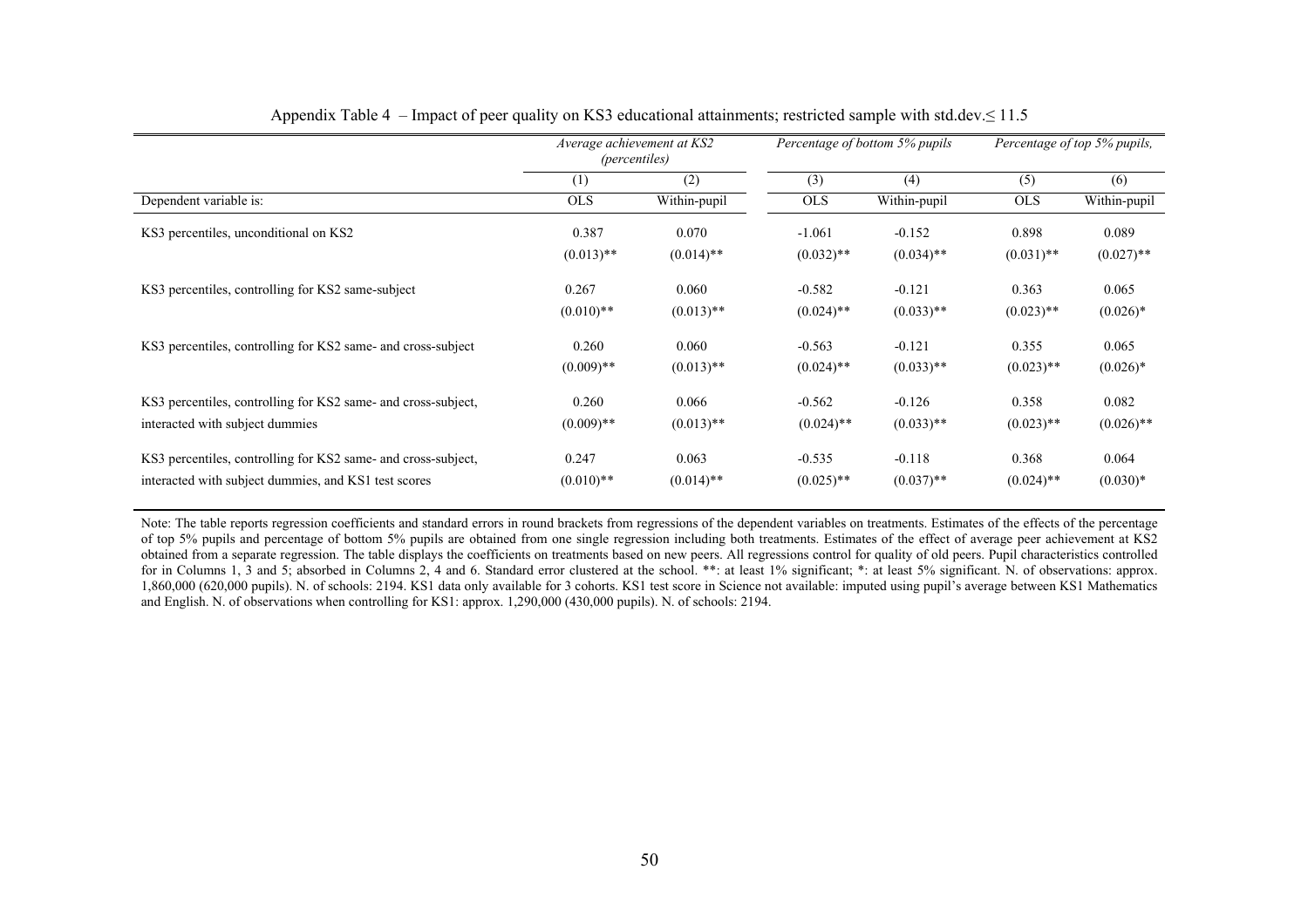|                                       | Average achievement at KS2 (percentiles) |              |              | Percentage of bottom 5% pupils | Percentage of top 5% pupils, |              |  |
|---------------------------------------|------------------------------------------|--------------|--------------|--------------------------------|------------------------------|--------------|--|
|                                       | (1)                                      | (2)          | (3)          | (4)                            | (5)                          | (6)          |  |
| Dependent variable is:                | <b>OLS</b>                               | Within-pupil | <b>OLS</b>   | Within-pupil                   | <b>OLS</b>                   | Within-pupil |  |
| KS3 percentiles, controlling for KS2: | 0.142                                    | 0.057        | $-0.498$     | $-0.151$                       | 0.235                        | 0.125        |  |
| English and Maths only                | $(0.010)$ **                             | $(0.021)$ ** | $(0.031)$ ** | $(0.062)$ **                   | $(0.028)$ **                 | $(0.045)$ ** |  |
| KS3 percentiles, controlling for KS2: | 0.153                                    | 0.045        | $-0.511$     | $-0.175$                       | 0.225                        | 0.032        |  |
| English and Science only              | $(0.012)$ **                             | $(0.022)*$   | $(0.031)$ ** | $(0.060)$ **                   | $(0.025)$ **                 | (0.048)      |  |
| KS3 percentiles, controlling for KS2: | 0.145                                    | $-0.003$     | $-0.525$     | $-0.055$                       | 0.255                        | 0.011        |  |
| Maths and Science only                | $(0.011)$ **                             | (0.016)      | $(0.027)$ ** | (0.040)                        | $(0.027)$ **                 | (0.031)      |  |

Appendix Table 5 – Impact of peer quality on KS3 educational attainments: by pairs of subjects; full sample

Note: The table reports regression coefficients and standard errors in round brackets from regressions of the dependent variables on treatments. Estimates of the effects of the average peer achievement at KS2 and of the percentage of top 5% pupils and percentage of bottom 5% pupils are obtained from one single regression including the three treatments simultaneously. The table displays the coefficients on treatments based on new peers. All regressions control for quality of old peers. Controls for KS2 in same subject in interaction with subject dummies and controls for KS2 in cross-subjects included in all regressions. Pupil characteristics controlled as in Table 4. Standard error clustered at the school level. \*\*: at least 1% significant; \*: at least 5% significant. N. of observations: approx. 2,410,000 (1,205,000). N. of schools 2194.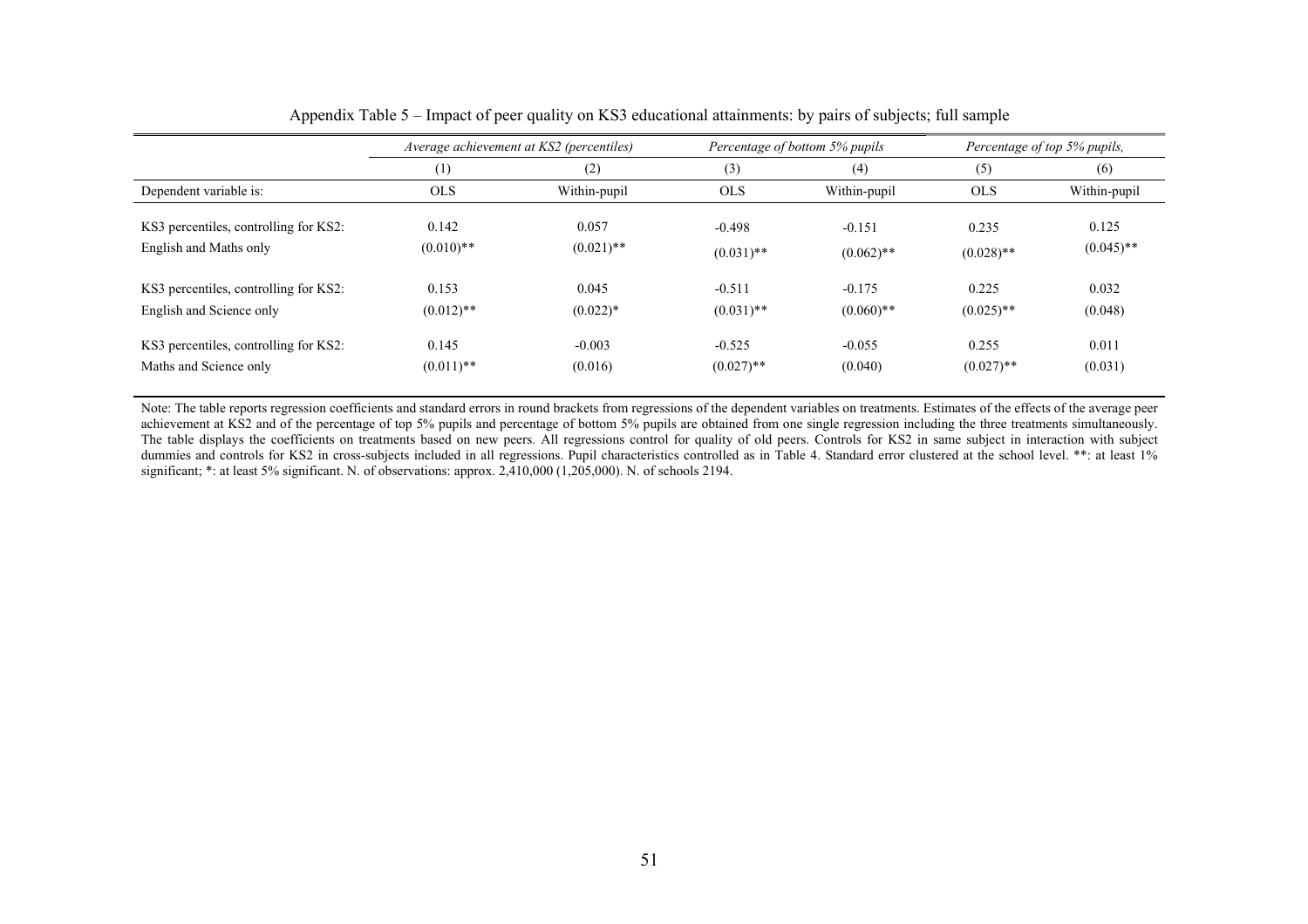#### **Figures**



Figure 1 – Balancing of KS2 with respect to treatment, by cumulative bands of standard deviation of KS2attainments (percentiles)

Note: The figure plots regression coefficients and confidence intervals (standard errors clustered at the school level) obtained regressing pupil KS2 achievements (percentiles) on the average achievement at KS2 of new peers. All regressions include pupil fixed effects and control for old peer quality. 23 different regressions were estimated over different cumulative bands of the standard deviation of KS2 attainments across subjects; these spanned the interval std.dev.≤11.5 to std.dev.≤3, in steps of 0.5, and then std.dev.≤15; std.dev.≤17.5; std.dev.≤23; std.dev.≤26; full sample. Std.dev.≤3 includes roughly 6% of the sample; std.dev.≤6 includes roughly 20% of the full sample; std.dev.≤7.5 includes roughly 25% of the full sample; std.dev.≤9 includes roughly 33% of the full sample; std.dev.≤11.5 includes roughly 50% of the full sample; std.dev.≤15 includes roughly 62.5% of the full sample; std.dev.≤17 includes roughly 75% of the full sample; std.dev.≤23 includes roughly 90% of the full sample; std.dev.≤26.5 includes roughly 95% of the full sample.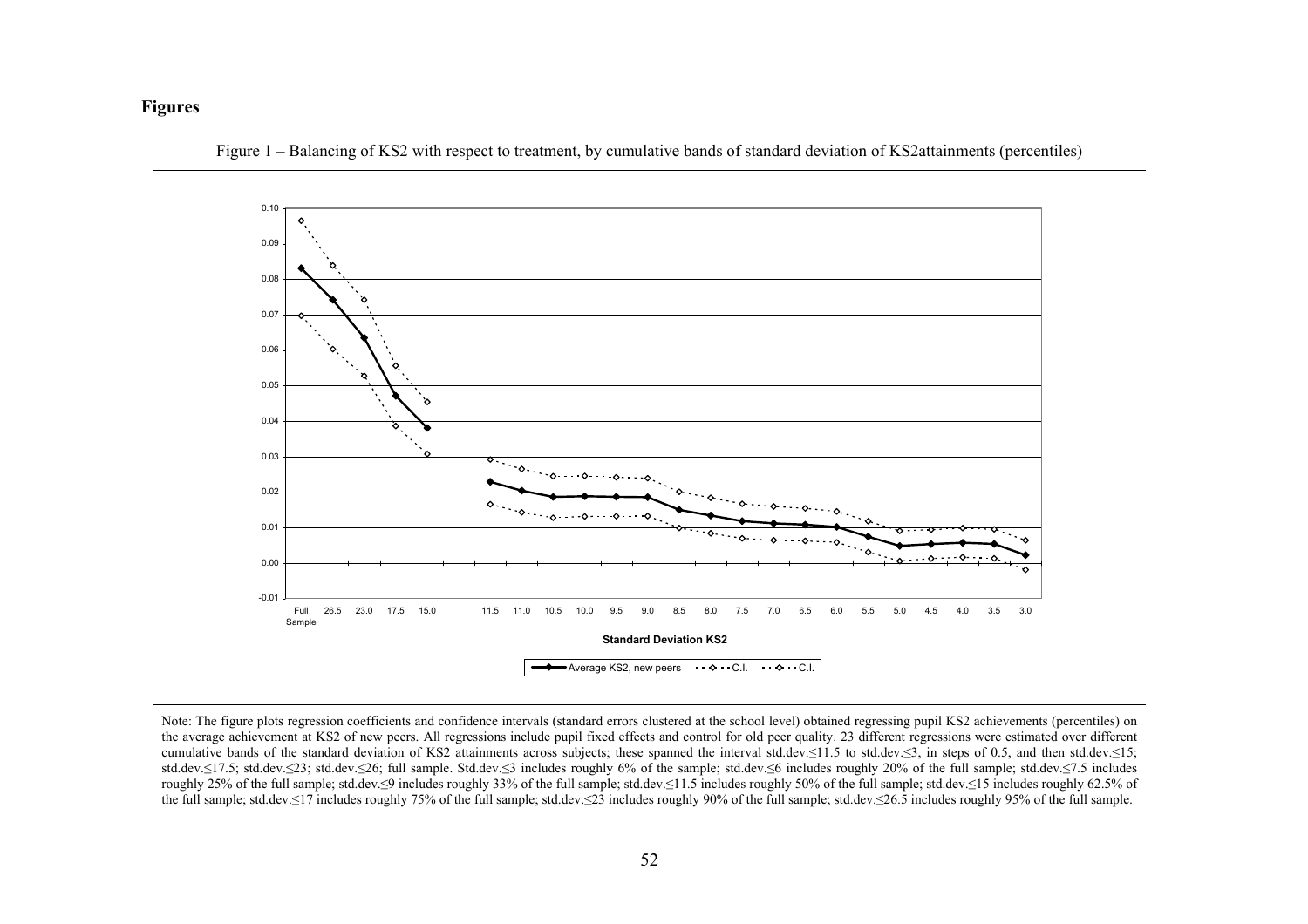

Note: The figure plots regression coefficients and confidence intervals (standard errors clustered at the school level) obtained regressing pupil KS2 achievements (percentiles) on the percentage of top 5% pupils, new peers, and percentage of bottom 5% pupils, new peers. All regressions include pupil fixed effects and control for old peer quality. 23 different regressions were estimated over different cumulative bands of the standard deviation of KS2 attainments across subjects; these spanned the interval std.dev.≤11.5 to std.dev.≤3, in steps of 0.5, and then std.dev.≤15; std.dev.≤17.5; std.dev.≤23; std.dev.≤26; full sample. Std.dev.≤3 includes roughly 6% of the sample; std.dev.≤6 includes roughly 20% of the full sample; std.dev.≤7.5 includes roughly 25% of the full sample; std.dev.≤9 includes roughly 33% of the full sample; std.dev.≤11.5 includes roughly 50% of the full sample; std.dev.≤15 includes roughly 62.5% of the full sample; std.dev.≤17 includes roughly 75% of the full sample; std.dev.≤23 includes roughly 90% of the full sample; std.dev.≤26.5 includes roughly 95% of the full sample.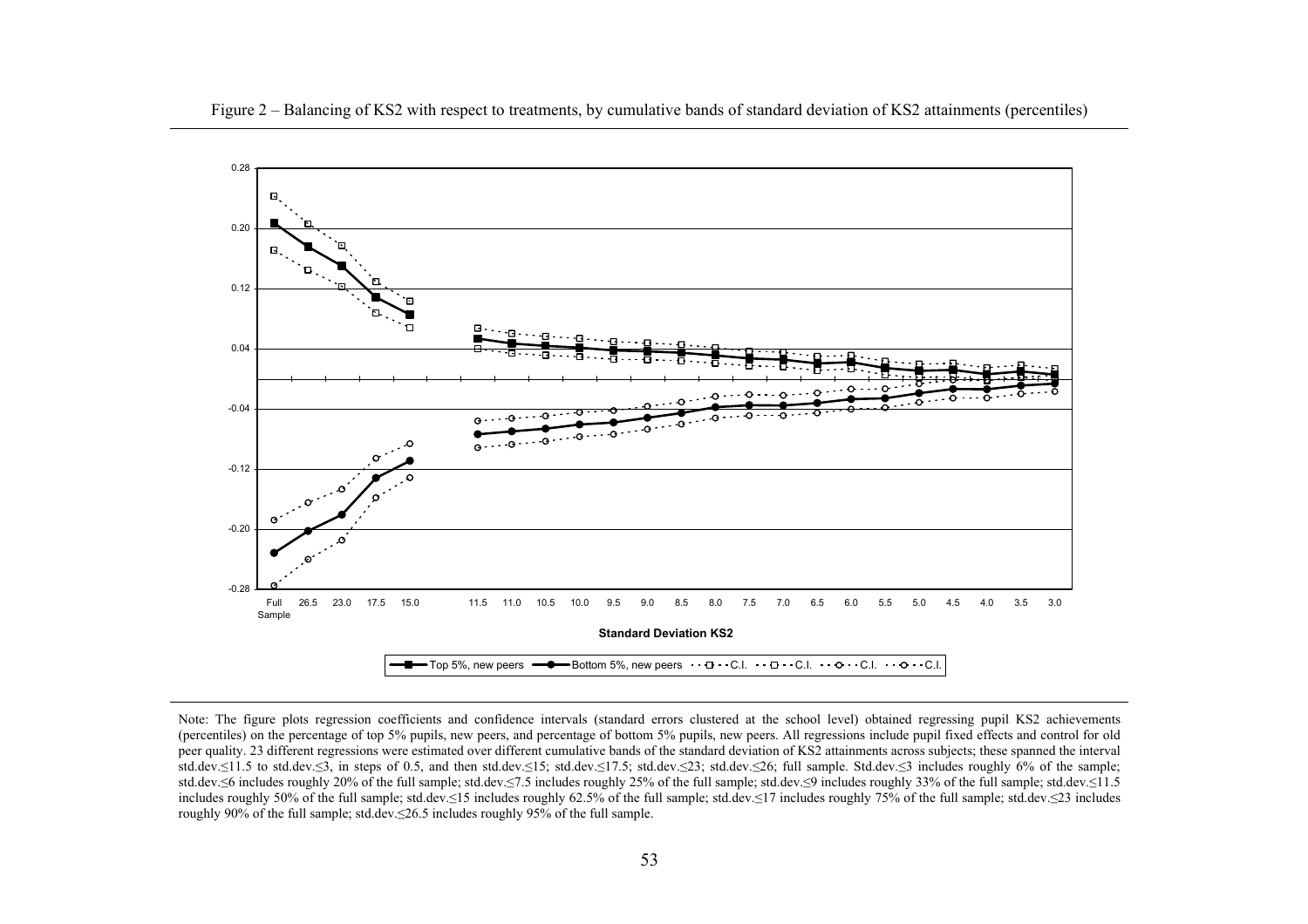

Note: The figure plots regression coefficients and confidence intervals (standard errors clustered at the school level) obtained regressing pupil KS3 achievements (percentiles) on the average achievement at KS2 of new peers. All regressions include pupil fixed effects, control for old peer quality and pupil KS2 achievement (percentiles). 23 different regressions were estimated over different cumulative bands of the standard deviation of KS2 attainments across subjects; these spanned the interval std.dev.≤11.5 to std.dev.≤3, in steps of 0.5, and then std.dev.≤15; std.dev.≤17.5; std.dev.≤23; std.dev.≤26; full sample. Std.dev.≤3 includes roughly 6% of the sample; std.dev.≤6 includes roughly 20% of the full sample; std.dev.≤7.5 includes roughly 25% of the full sample; std.dev.≤9 includes roughly 33% of the full sample; std.dev.≤11.5 includes roughly 50% of the full sample; std.dev.≤15 includes roughly 62.5% of the full sample; std.dev.≤17 includes roughly 75% of the full sample; std.dev.≤23 includes roughly 90% of the full sample; std.dev.≤26.5 includes roughly 95% of the full sample.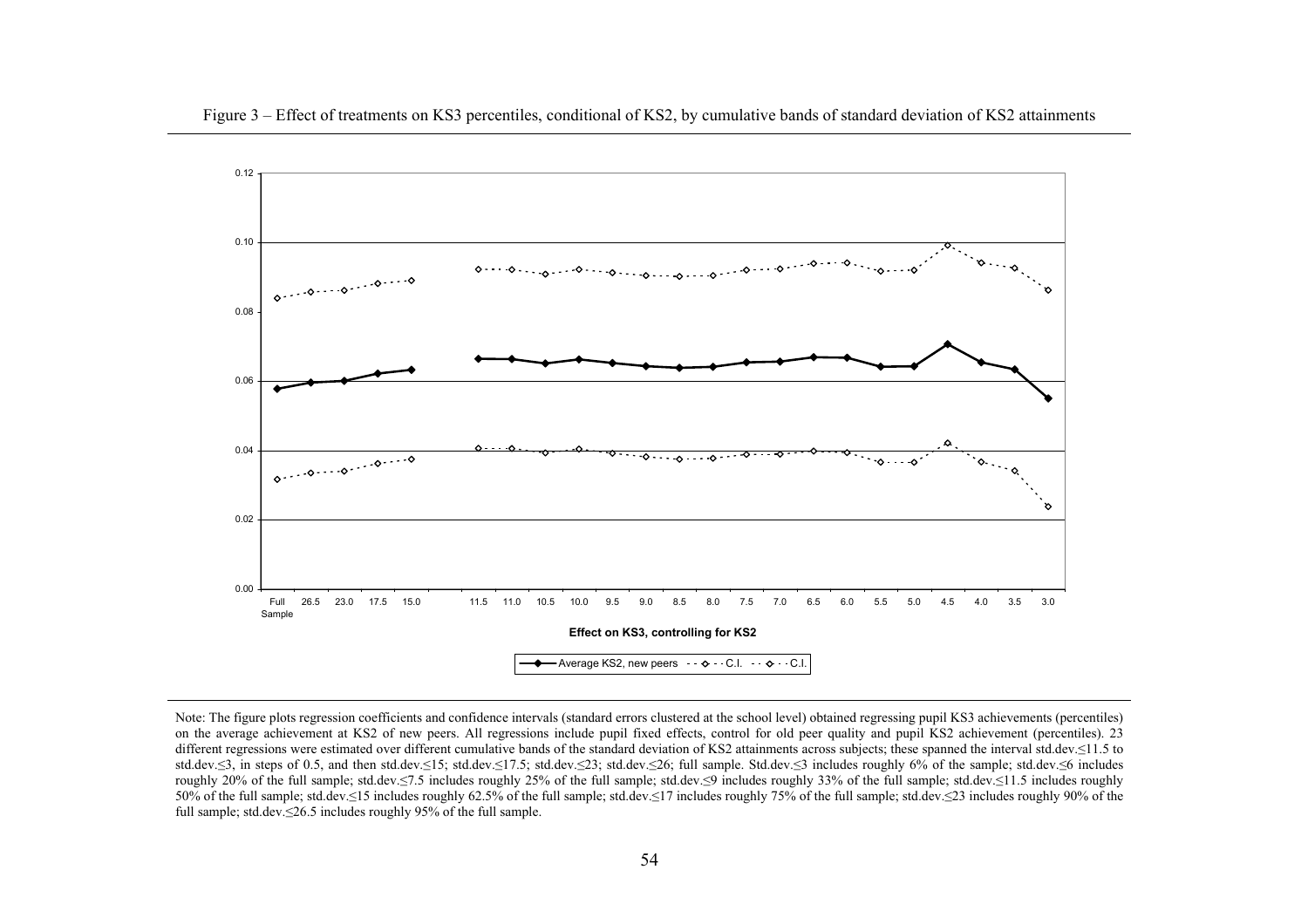

Note: The figure plots regression coefficients and confidence intervals (standard errors clustered at the school level) obtained regressing pupil KS3 achievements (percentiles) on percentage of top 5% pupils, new peers, and the percentage of bottom 5% pupils, new peers. All regressions include pupil fixed effects, control for old peer quality and pupil KS2 achievement (percentiles). 23 different regressions were estimated over different cumulative bands of the standard deviation of KS2 attainments across subjects; these spanned the interval std.dev.≤11.5 to std.dev.≤3, in steps of 0.5, and then std.dev.≤15; std.dev.≤17.5; std.dev.≤23; std.dev.≤26; full sample. Std.dev.≤3 includes roughly 6% of the sample; std.dev.≤6 includes roughly 20% of the full sample; std.dev.≤7.5 includes roughly 25% of the full sample; std.dev.≤9 includes roughly 33% of the full sample; std.dev.≤11.5 includes roughly 50% of the full sample; std.dev.≤15 includes roughly 62.5% of the full sample; std.dev.≤17 includes roughly 75% of the full sample; std.dev.≤23 includes roughly 90% of the full sample; std.dev.≤26.5 includes roughly 95% of the full sample.